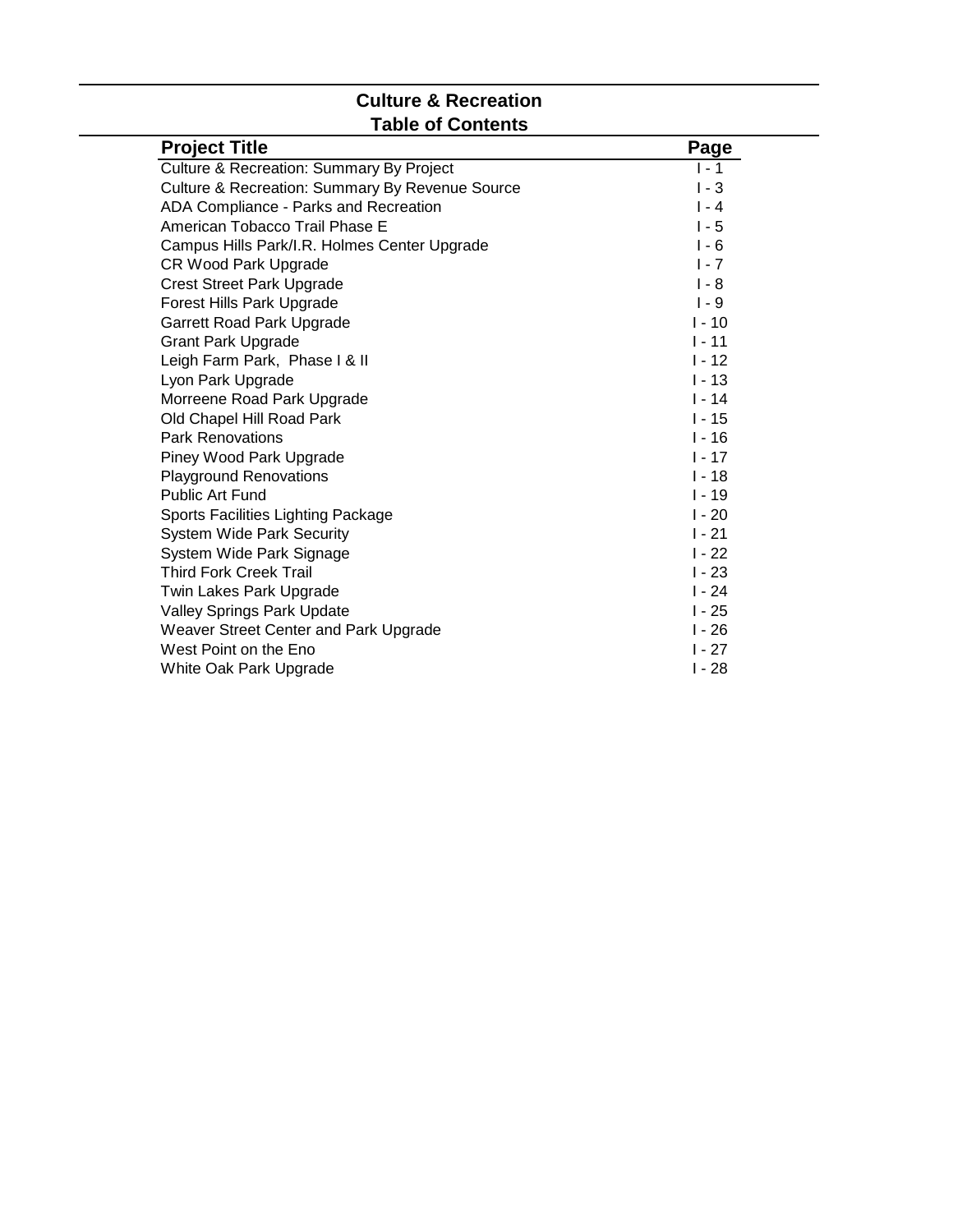|                                                                |                   |             |              | <b>SUMMARY BY PROJECT</b> |                  |            |             |                        |                      |
|----------------------------------------------------------------|-------------------|-------------|--------------|---------------------------|------------------|------------|-------------|------------------------|----------------------|
| Category                                                       | <b>Prior Year</b> | FY 2012-13  | FY 2013-14   | FY 2014-15                | FY 2015-16       | FY 2016-17 | FY 2017-18  | <b>Future</b><br>Years | <b>Total Request</b> |
| ADA<br>Compliance -<br>Parks and Rec                           | 1,823,000         | $\pmb{0}$   | $\mathbb{C}$ | $\mathbf 0$               | 0                | $\pmb{0}$  | $\mathbf 0$ | 0                      | 1,823,000            |
| American<br><b>Tobacco Trail</b><br>Phase E                    | 6,615,981         | 0           | O            | $\pmb{0}$                 | 0                | 0          | 0           | 0                      | 6,615,981            |
| Campus Hills<br>Park / I.R.<br><b>Holmes Center</b><br>Upgrade | 655,595           | $\mathbf 0$ | O            | $\pmb{0}$                 | 0                | 0          | 0           | $\pmb{0}$              | 655,595              |
| CR Wood Park<br>Upgrade                                        | 250,000           | 0           | O            | $\pmb{0}$                 | 0                | 0          | 0           | 0                      | 250,000              |
| <b>Crest Street</b><br>Park Upgrade                            | 278,000           | 0           | 0            | $\pmb{0}$                 | 0                | 0          | 0           | 0                      | 278,000              |
| <b>Forest Hills</b><br>Park Upgrade                            | 532,000           | 0           | O            | $\pmb{0}$                 | 0                | 0          | 0           | 0                      | 532,000              |
| <b>Garrett Road</b><br>Park Upgrade                            | 645,000           | 0           | 0            | $\mathbf 0$               | 0                | 0          | 0           | 0                      | 645,000              |
| <b>Grant Park</b><br>Upgrade                                   | 114,063           | $\mathbf 0$ | O            | $\pmb{0}$                 | 0                | 0          | 0           | 0                      | 114,063              |
| Leigh Farm<br>Park, Phase I<br>& II                            | 1,298,860         | 202,094     | O            | $\pmb{0}$                 | 0                | 0          | 0           | 0                      | 1,500,954            |
| Lyon Park<br>Upgrade                                           | 673,000           | 0           | O            | $\pmb{0}$                 | $\mathsf 0$      | 0          | 0           | 0                      | 673,000              |
| Morreene Road<br>Park Upgrade                                  | 415,000           | 0           | 0            | $\pmb{0}$                 | 584,370          | 0          | 0           | 0                      | 999,370              |
| Old Chapel Hill<br>Road Park                                   | 4,191,949         | 0           | O            | 0                         | 203,329          | 0          | 0           | 0                      | 4,395,278            |
| Park<br>Renovations                                            | 1,044,039         | $\pmb{0}$   | $\mathsf 0$  | $\pmb{0}$                 | $\mathsf 0$      | $\pmb{0}$  | $\pmb{0}$   | 0                      | 1,044,039            |
| Piney Wood<br>Park Upgrade                                     | 406,000           | $\pmb{0}$   | $\mathsf{C}$ | 386,825                   | 0                | 0          | $\mathbf 0$ | $\pmb{0}$              | 792,825              |
| Playground<br>Renovations                                      | 797,296           | 0           | $\mathbf 0$  | $\pmb{0}$                 | $\mathsf 0$      | $\pmb{0}$  | $\mathbf 0$ | $\pmb{0}$              | 797,296              |
| Public Art Fund                                                | $\mathbf 0$       | 10,000      | $\mathsf 0$  | $\pmb{0}$                 | $\mathsf 0$      | 0          | $\mathbf 0$ | 0                      | 10,000               |
| Sports<br>Facilities<br>Lighting<br>Package                    | 300,000           | 300,000     | $\mathsf 0$  | $\pmb{0}$                 | $\mathsf 0$      | $\pmb{0}$  | $\mathbf 0$ | 0                      | 600,000              |
| System Wide<br>Park Security                                   | 750,000           | 0           | $\mathsf 0$  | $\pmb{0}$                 | $\mathsf 0$      | $\pmb{0}$  | $\mathbf 0$ | 0                      | 750,000              |
| System Wide<br>Park Signage                                    | 750,000           | 0           | 0            | $\pmb{0}$                 | $\mathsf 0$      | 0          | 0           | $\pmb{0}$              | 750,000              |
| <b>Third Fork</b><br>Creek Trail                               | 6,258,798         | $\pmb{0}$   | $\mathsf 0$  | $\pmb{0}$                 | $\mathsf 0$      | 0          | $\mathbf 0$ | 0                      | 6,258,798            |
| <b>Twin Lakes</b><br>Park Upgrade                              | 240,000           | $\pmb{0}$   | O            | $\pmb{0}$                 | $\boldsymbol{0}$ | 0          | 0           | $\pmb{0}$              | 240,000              |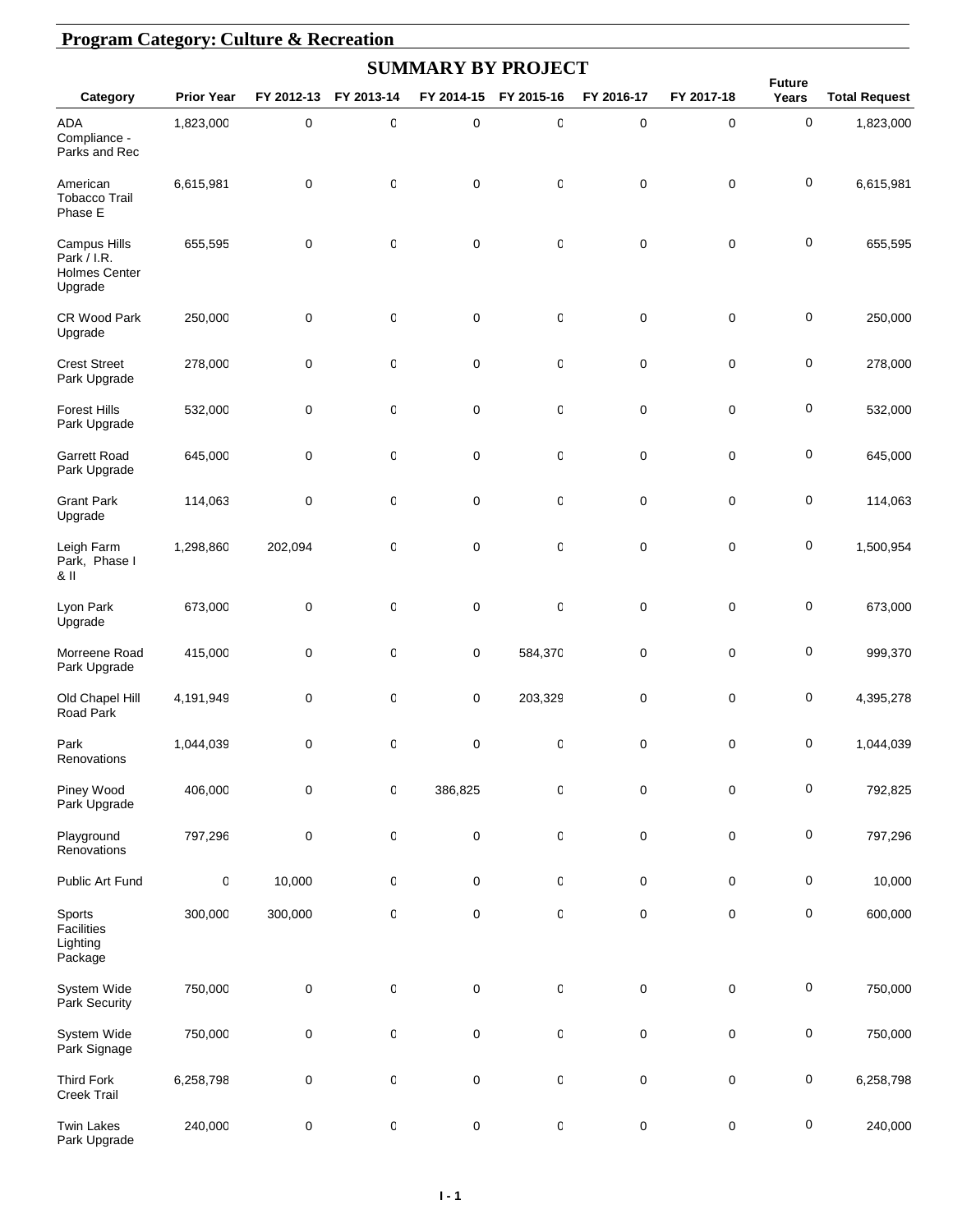|                                                    | \$29,000,171 | \$512,094 | \$156,123 | \$386,825 | \$1,095,178 | \$0 | \$0         | \$0 | \$31,150,391 |
|----------------------------------------------------|--------------|-----------|-----------|-----------|-------------|-----|-------------|-----|--------------|
| White Oak<br>Park Upgrade                          | 44,347       | 0         | O         | 0         | 0           | 0   | $\mathbf 0$ | 0   | 44,347       |
| West Point on<br>the Eno                           | 291,400      | 0         | O         | 0         | 0           | 0   | $\mathbf 0$ | 0   | 291,400      |
| <b>Weaver Street</b><br>Center and<br>Park Upgrade | 625,843      | 0         | 156,123   | 0         | 0           | 0   | $\mathbf 0$ | 0   | 781,966      |
| <b>Valley Springs</b><br>Park Update               | 0            | 0         | O         | 0         | 307,479     | 0   | 0           | 0   | 307,479      |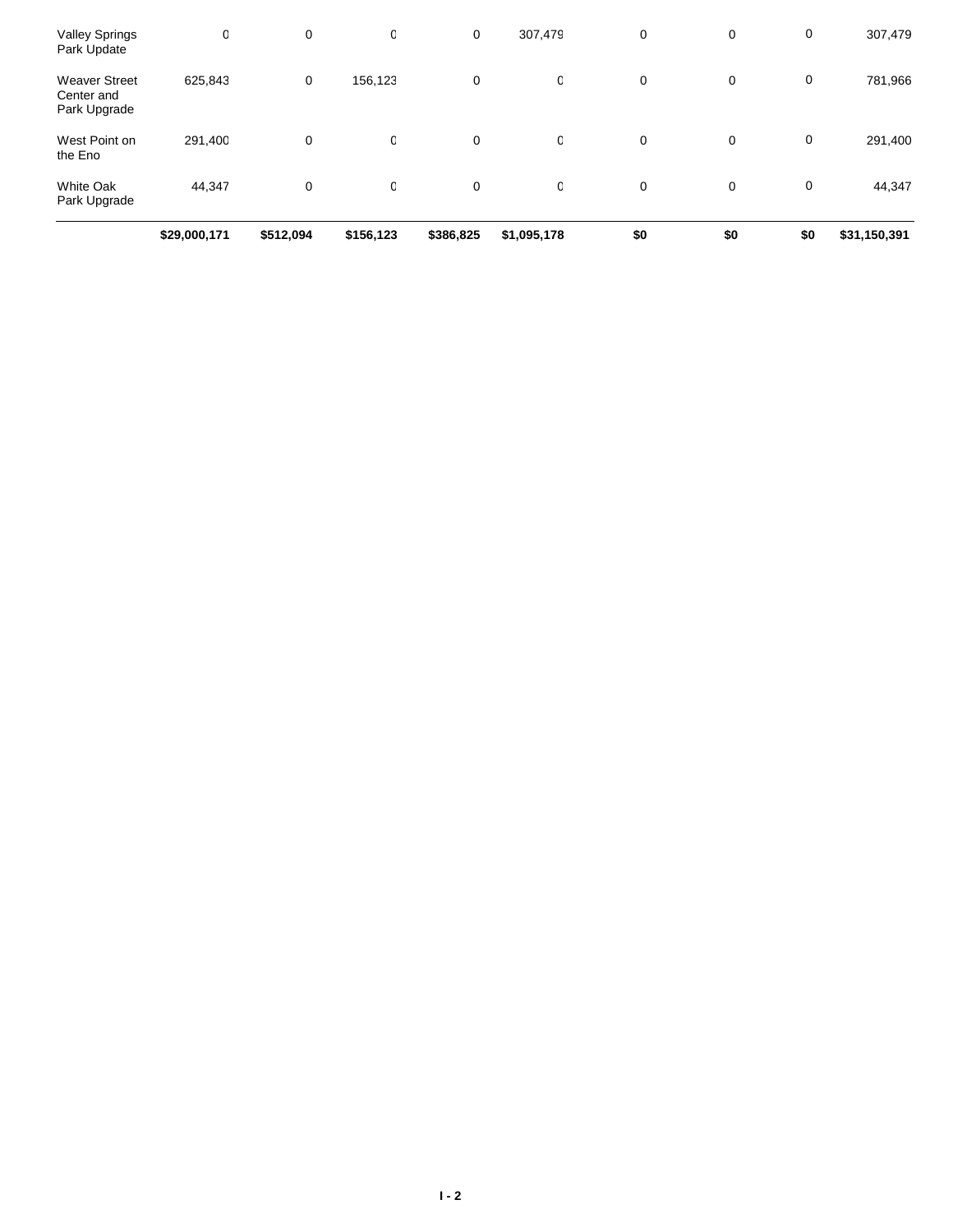#### **SUMMARY BY REVENUE SOURCE**

| Category                 | <b>Prior Year</b> | FY 2012-13 | FY 2013-14 | FY 2014-15 | FY 2015-16  | FY 2016-17 | FY 2017-18 | <b>Future</b><br>Years | <b>Total Funds</b>    |
|--------------------------|-------------------|------------|------------|------------|-------------|------------|------------|------------------------|-----------------------|
|                          |                   |            |            |            |             |            |            |                        |                       |
| Unidentified             | $\Omega$          | 0          | 156,123    | 386,825    | 1,095,178   |            |            |                        | 1,638,126<br>0        |
| <b>Rev Unauthorized</b>  | $\Omega$          |            | 0          |            |             |            |            |                        | 0<br>0                |
| <b>Rev Authorized</b>    |                   |            | 0          |            |             |            |            |                        | 0<br>0                |
| Pay-As-You-Go            | 222,404           | 5,000      | 0          |            |             |            |            |                        | 227,404<br>0          |
| Other                    | 918.130           | 5,000      | 0          |            |             |            |            |                        | 923,130<br>0          |
| Intergovernmental        | 4,512,380         |            | 0          |            |             |            |            |                        | 4,512,380<br>$\Omega$ |
| <b>Installment Sales</b> | 1.312.651         | 202.094    | 0          |            |             |            |            |                        | 1,514,745<br>$\Omega$ |
| <b>Impact Fees</b>       | 5,755,755         | 300,000    | 0          | 0          |             |            |            |                        | 6,055,755<br>$\Omega$ |
| <b>GOB Unauthorized</b>  | 0                 |            | 0          |            |             |            |            |                        |                       |
| <b>GOB Authorized</b>    | 16.278.851        | 0          | 0          |            | O           |            |            |                        | 16,278,851<br>0       |
|                          | \$29,000,171      | \$512,094  | \$156,123  | \$386,825  | \$1,095,178 | \$0        | \$0        |                        | \$0<br>\$31,150,391   |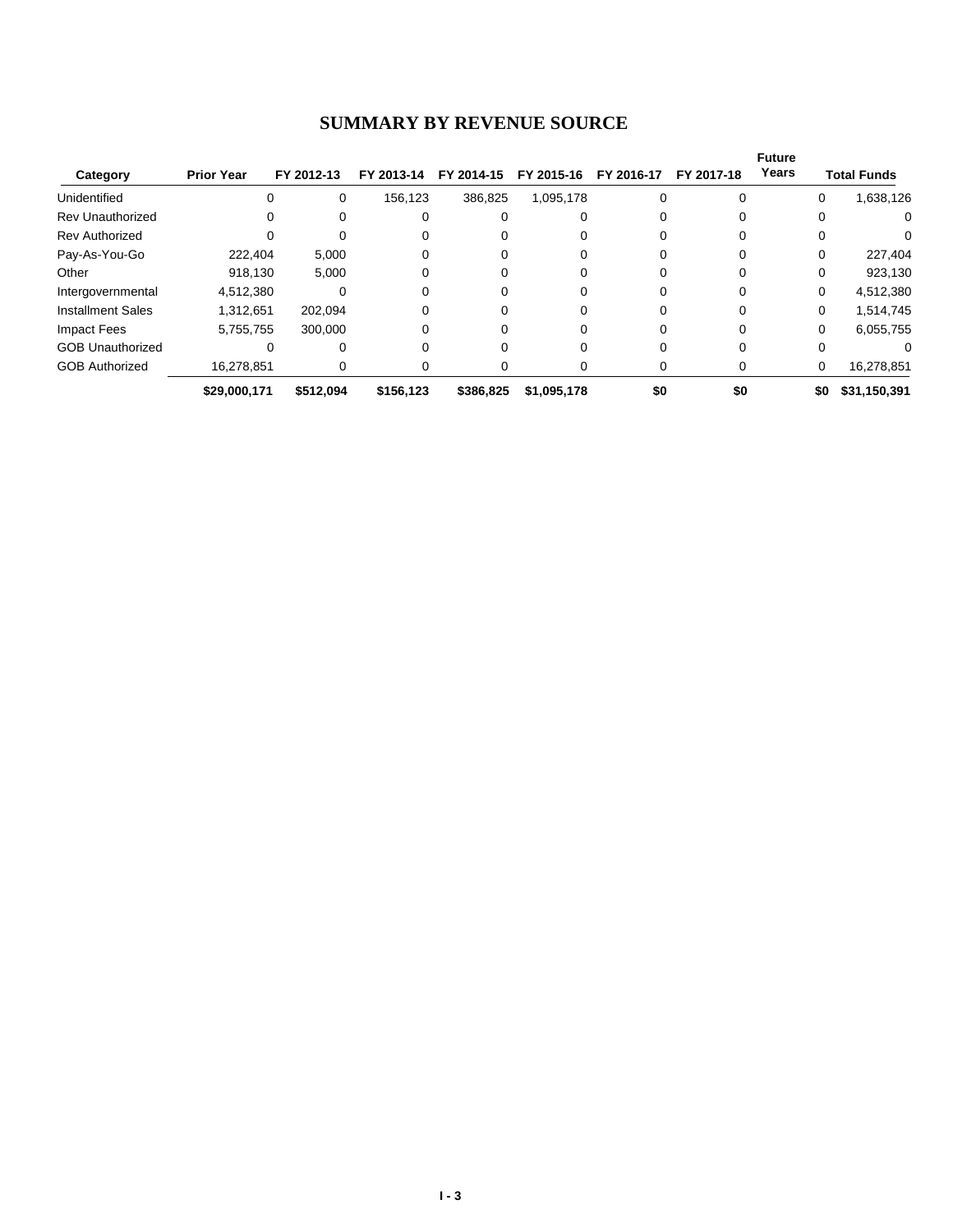| Service Area<br>Department                             |                           |                                                                                                                                           |                                                                                     |         |         | Division/Program:<br>District: |                             |                        |              |
|--------------------------------------------------------|---------------------------|-------------------------------------------------------------------------------------------------------------------------------------------|-------------------------------------------------------------------------------------|---------|---------|--------------------------------|-----------------------------|------------------------|--------------|
| <b>Culture &amp; Recreation</b>                        |                           |                                                                                                                                           | <b>General Services</b>                                                             |         |         |                                |                             | All                    |              |
| <b>Project Title</b><br>ADA Compliance - Parks and Rec |                           |                                                                                                                                           | <b>Pin Number</b>                                                                   |         |         | <b>Master Plan</b>             |                             |                        |              |
| <b>Project Description</b>                             |                           |                                                                                                                                           |                                                                                     |         |         |                                |                             |                        |              |
|                                                        |                           | Addresses the deficiencies identified by the Department of Justice concerning<br>the requirements for ADA compliance throughout the City. |                                                                                     |         |         |                                | Picture<br><b>Available</b> |                        |              |
| <b>PROJECT STATUS -</b>                                |                           |                                                                                                                                           |                                                                                     |         |         |                                |                             | <b>TYPE REQUEST</b>    |              |
|                                                        | <b>Total Expenditures</b> | May 2012                                                                                                                                  | <b>PROJECTED DATES:</b><br>\$1,765,637<br>Beginning<br>07/04<br>Completion<br>12/13 |         |         |                                |                             | Continuation           |              |
| <b>Appropriation</b>                                   | <b>Prior Year</b>         | 2012-13                                                                                                                                   | 2013-14                                                                             | 2014-15 | 2015-16 | 2016-17                        | 2017-18                     | <b>Future</b><br>Years | <b>TOTAL</b> |
| Planning/Design                                        | \$698,450                 | \$0                                                                                                                                       | \$0                                                                                 | \$0     | \$0     | \$0                            | \$0                         | \$0                    | \$698,450    |
| Construction                                           | \$1,124,550               | \$0                                                                                                                                       | \$0                                                                                 | \$0     | \$0     | \$0                            | \$0                         | \$0                    | \$1,124,550  |
| <b>Total</b>                                           | \$1,823,000               | \$0                                                                                                                                       | \$0                                                                                 | \$0     | \$0     | \$0                            | \$0                         | \$0                    | \$1,823,000  |
| Revenue                                                | <b>Prior Year</b>         | 2012-13                                                                                                                                   | 2013-14                                                                             | 2014-15 | 2015-16 | 2016-17                        | 2017-18                     | <b>Future</b><br>Years | <b>TOTAL</b> |
| Pay-As-You-Go                                          | \$0                       | \$0                                                                                                                                       | \$0                                                                                 | \$0     | \$0     | \$0                            | \$0                         | \$0                    | \$0          |
| <b>GOB Authorized</b>                                  | \$1,323,000               | \$0                                                                                                                                       | \$0                                                                                 | \$0     | \$0     | \$0                            | \$0                         | \$0                    | \$1,323,000  |
| <b>GOB Unauthorized</b>                                | \$0                       | \$0                                                                                                                                       | \$0                                                                                 | \$0     | \$0     | \$0                            | \$0                         | \$0                    | \$0          |
| <b>Rev Authorized</b>                                  | \$0                       | \$0                                                                                                                                       | \$0                                                                                 | \$0     | \$0     | \$0                            | \$0                         | \$0                    | \$0          |
| <b>Rev Unauthorized</b>                                | \$0                       | \$0                                                                                                                                       | \$0                                                                                 | \$0     | \$0     | \$0                            | \$0                         | \$0                    | \$0          |
| <b>Installment Sales</b>                               | \$500,000                 | \$0                                                                                                                                       | \$0                                                                                 | \$0     | \$0     | \$0                            | \$0                         | \$0                    | \$500,000    |
| Impact Fees                                            | \$0                       | \$0                                                                                                                                       | \$0                                                                                 | \$0     | \$0     | \$0                            | \$0                         | \$0                    | \$0          |
| Intergovernmental                                      | \$0                       | \$0                                                                                                                                       | \$0                                                                                 | \$0     | \$0     | \$0                            | \$0                         | \$0                    | \$0          |
| Other                                                  | \$0                       | \$0                                                                                                                                       | \$0                                                                                 | \$0     | \$0     | \$0                            | \$0                         | \$0                    | \$0          |
| Unidentified                                           | \$0                       | \$0                                                                                                                                       | \$0                                                                                 | \$0     | \$0     | \$0                            | \$0                         | \$0                    | \$0          |
| <b>Total</b>                                           | \$1,823,000               | \$0                                                                                                                                       | \$0                                                                                 | \$0     | \$0     | \$0                            | \$0                         | \$0                    | \$1,823,000  |
| <b>Operating</b>                                       | <b>Prior Year</b>         | 2012-13                                                                                                                                   | 2013-14                                                                             | 2014-15 | 2015-16 | 2016-17                        | 2017-18                     | <b>Future</b><br>Years | <b>TOTAL</b> |
| <b>Capital Outlay</b>                                  | \$0                       | \$0                                                                                                                                       | \$0                                                                                 | \$0     | \$0     | \$0                            | \$0                         | \$0                    | \$0          |
| Maint/Operations                                       | \$0                       | \$0                                                                                                                                       | \$0                                                                                 | \$0     | \$0     | \$0                            | \$0                         | \$0                    | \$0          |
| Personnel                                              | \$0                       | \$0                                                                                                                                       | \$0                                                                                 | \$0     | \$0     | \$0                            | \$0                         | \$0                    | \$0          |
| <b>Total</b>                                           | \$0                       | \$0                                                                                                                                       | \$0                                                                                 | \$0     | \$0     | \$0                            | \$0                         | \$0                    | \$0          |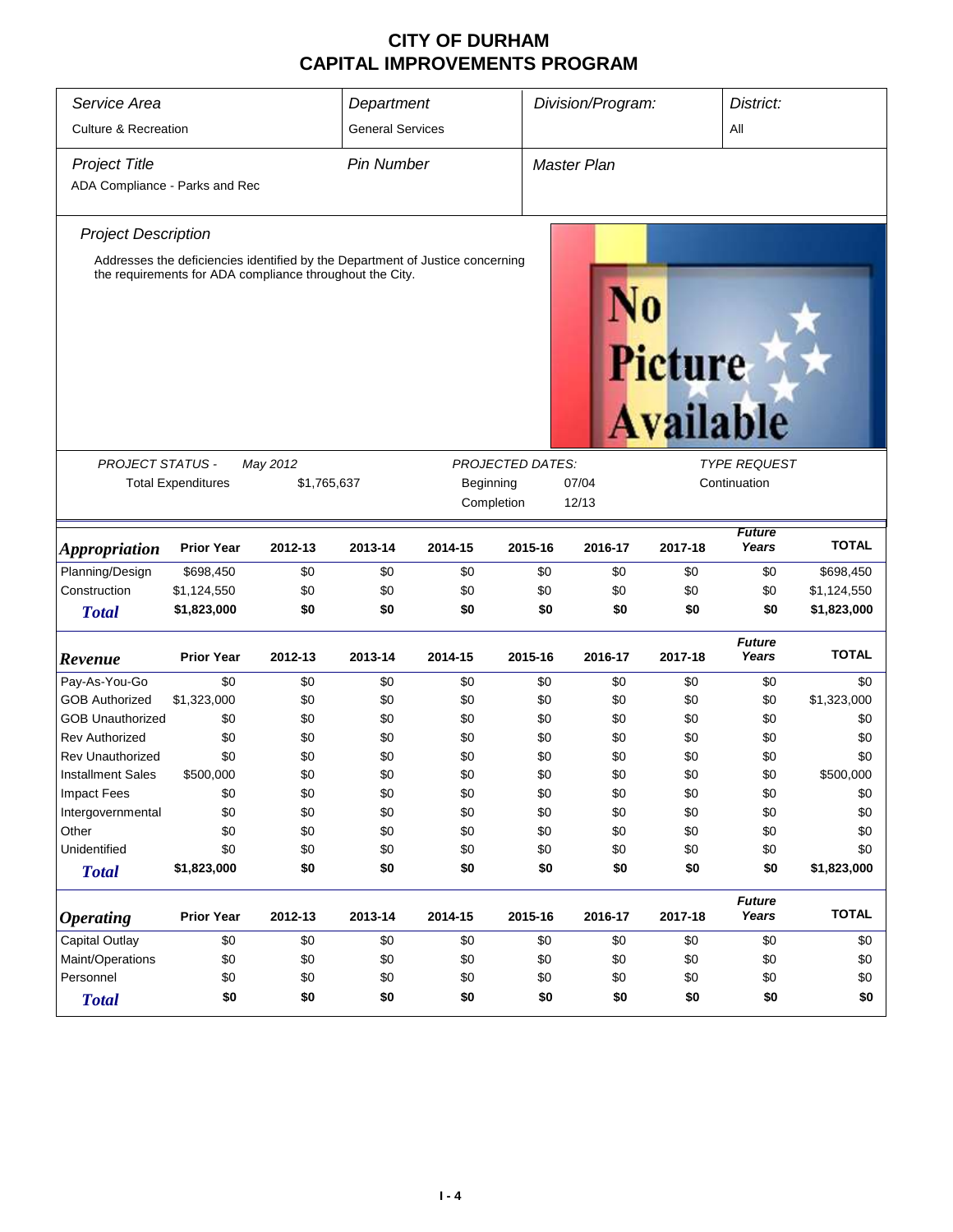| Service Area                    |                                                                                                                          |              | Department                         |         |                         | Division/Program:                     |         | District:              |              |
|---------------------------------|--------------------------------------------------------------------------------------------------------------------------|--------------|------------------------------------|---------|-------------------------|---------------------------------------|---------|------------------------|--------------|
| <b>Culture &amp; Recreation</b> |                                                                                                                          |              | <b>Public Works</b>                |         |                         |                                       |         | 4                      |              |
| <b>Project Title</b>            |                                                                                                                          |              | <b>Pin Number</b>                  |         |                         | <b>Master Plan</b>                    |         |                        |              |
| American Tobacco Trail Phase E  |                                                                                                                          |              | 0718-02-76-9130                    |         |                         | Durham Trails & Greenways Master Plan |         |                        |              |
| <b>Project Description</b>      |                                                                                                                          |              |                                    |         |                         |                                       |         |                        |              |
|                                 | This section of the trail includes 4 miles of trail from HWY 54 south to the                                             |              |                                    |         |                         |                                       |         |                        |              |
|                                 | Chatham County line. Included is a bike / pedestrian bridge over I-40. The<br>majority of the funding is federal grants. |              |                                    |         |                         |                                       |         |                        |              |
|                                 |                                                                                                                          |              |                                    |         |                         |                                       |         |                        |              |
| PROJECT STATUS -                |                                                                                                                          | May 2012     |                                    |         | <b>PROJECTED DATES:</b> |                                       |         | <b>TYPE REQUEST</b>    |              |
|                                 | <b>Total Expenditures</b>                                                                                                | \$10,974,233 | Beginning<br>07/07<br>Continuation |         |                         |                                       |         |                        |              |
|                                 |                                                                                                                          |              |                                    |         | Completion              | 09/12                                 |         |                        |              |
| <i><b>Appropriation</b></i>     | <b>Prior Year</b>                                                                                                        | 2012-13      | 2013-14                            | 2014-15 | 2015-16                 | 2016-17                               | 2017-18 | <b>Future</b><br>Years | <b>TOTAL</b> |
| Planning/Design                 | \$106,017                                                                                                                | \$0          | \$0                                | \$0     | \$0                     | \$0                                   | \$0     | \$0                    | \$106,017    |
| Land                            | \$0                                                                                                                      | \$0          | \$0                                | \$0     | \$0                     | \$0                                   | \$0     | \$0                    | \$0          |
| Construction                    | \$6,509,964                                                                                                              | \$0          | \$0                                | \$0     | \$0                     | \$0                                   | \$0     | \$0                    | \$6,509,964  |
| Equip/Furnishings               | \$0                                                                                                                      | \$0          | \$0                                | \$0     | \$0                     | \$0                                   | \$0     | \$0                    | \$0          |
| Contingency                     | \$0                                                                                                                      | \$0          | \$0                                | \$0     | \$0                     | \$0                                   | \$0     | \$0                    | \$0          |
| <b>Total</b>                    | \$6,615,981                                                                                                              | \$0          | \$0                                | \$0     | \$0                     | \$0                                   | \$0     | \$0                    | \$6,615,981  |
| Revenue                         | <b>Prior Year</b>                                                                                                        | 2012-13      | 2013-14                            | 2014-15 | 2015-16                 | 2016-17                               | 2017-18 | <b>Future</b><br>Years | <b>TOTAL</b> |
| Pay-As-You-Go                   | \$0                                                                                                                      | \$0          | \$0                                | \$0     | \$0                     | \$0                                   | \$0     | \$0                    | \$0          |
| <b>GOB Authorized</b>           | \$1,850,986                                                                                                              | \$0          | \$0                                | \$0     | \$0                     | \$0                                   | \$0     | \$0                    | \$1,850,986  |
| <b>GOB Unauthorized</b>         | \$0                                                                                                                      | \$0          | \$0                                | \$0     | \$0                     | \$0                                   | \$0     | \$0                    | \$0          |
| <b>Rev Authorized</b>           | \$0                                                                                                                      | \$0          | \$0                                | \$0     | \$0                     | \$0                                   | \$0     | \$0                    | \$0          |
| <b>Rev Unauthorized</b>         | \$0                                                                                                                      | \$0          | \$0                                | \$0     | \$0                     | \$0                                   | \$0     | \$0                    | \$0          |
| <b>Installment Sales</b>        | \$0                                                                                                                      | \$0          | \$0                                | \$0     | \$0                     | \$0                                   | \$0     | \$0                    | \$0          |
| <b>Impact Fees</b>              | \$523,956                                                                                                                | \$0          | \$0                                | \$0     | \$0                     | \$0                                   | \$0     | \$0                    | \$523,956    |
| Intergovernmental               | \$3,906,364                                                                                                              | \$0          | \$0                                | \$0     | \$0                     | \$0                                   | \$0     | \$0                    | \$3,906,364  |
| Other                           | \$334,675                                                                                                                | \$0          | \$0                                | \$0     | \$0                     | \$0                                   | \$0     | \$0                    | \$334,675    |
| Unidentified                    | \$0                                                                                                                      | \$0          | \$0                                | \$0     | \$0                     | \$0                                   | \$0     | \$0                    | \$0          |
| <b>Total</b>                    | \$6,615,981                                                                                                              | \$0          | \$0                                | \$0     | \$0                     | \$0                                   | \$0     | \$0                    | \$6,615,981  |
| <b>Operating</b>                | <b>Prior Year</b>                                                                                                        | 2012-13      | 2013-14                            | 2014-15 | 2015-16                 | 2016-17                               | 2017-18 | <b>Future</b><br>Years | <b>TOTAL</b> |
| Capital Outlay                  | \$0                                                                                                                      | \$0          | \$0                                | \$0     | \$0                     | \$0                                   | \$0     | \$0                    | \$0          |
| Maint/Operations                | \$0                                                                                                                      | \$0          | \$0                                | \$0     | \$0                     | \$0                                   | \$0     | \$0                    | \$0          |
| Personnel                       | \$0                                                                                                                      | \$0          | \$0                                | \$0     | \$0                     | \$0                                   | \$0     | \$0                    | \$0          |
| <b>Total</b>                    | \$0                                                                                                                      | \$0          | \$0                                | \$0     | \$0                     | \$0                                   | \$0     | \$0                    | \$0          |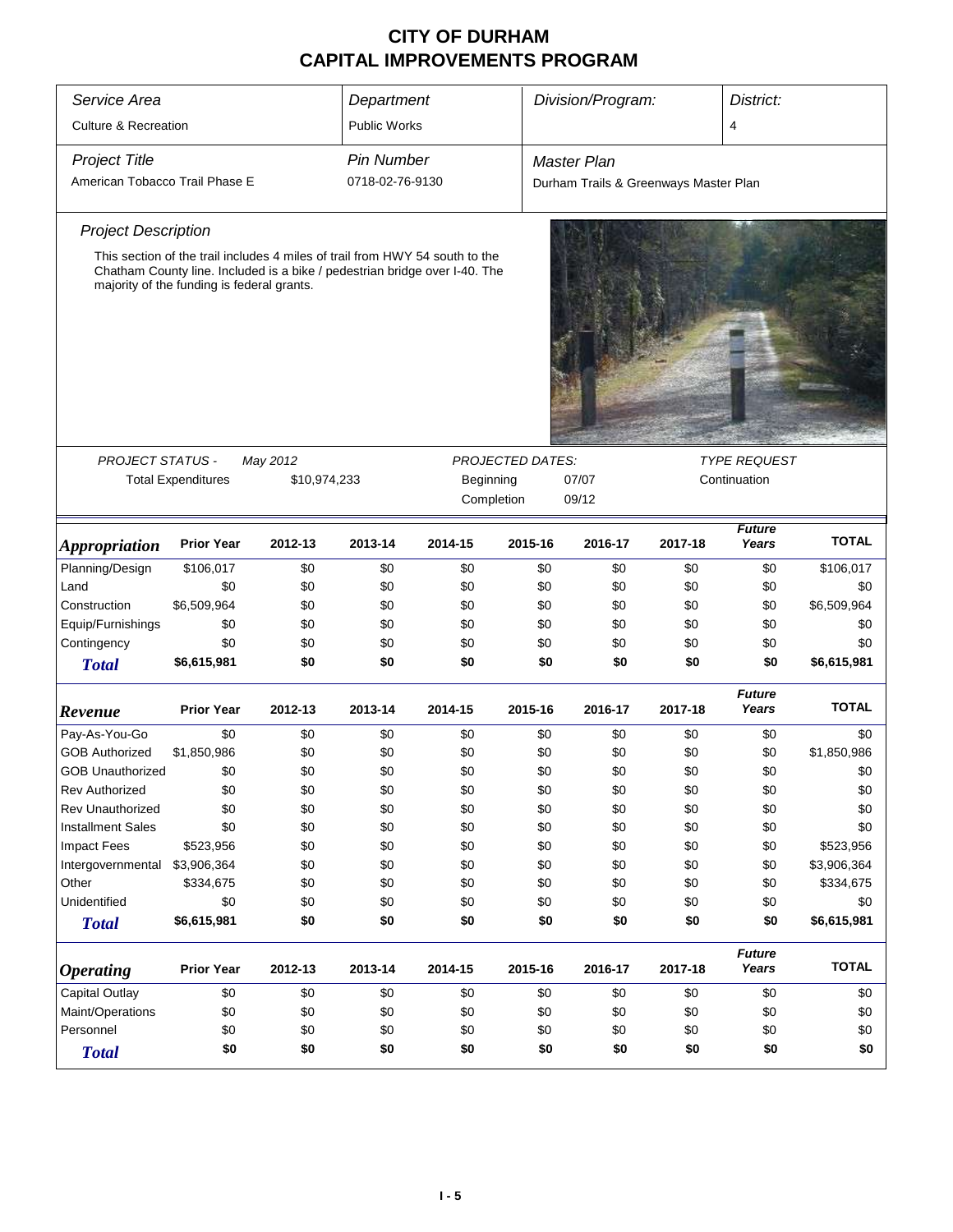| Service Area                                      |                                                                         |            | Department              |                                                                                                                                                                                                                                                                                                             |                                                | Division/Program:                         |            | District:              |                  |  |
|---------------------------------------------------|-------------------------------------------------------------------------|------------|-------------------------|-------------------------------------------------------------------------------------------------------------------------------------------------------------------------------------------------------------------------------------------------------------------------------------------------------------|------------------------------------------------|-------------------------------------------|------------|------------------------|------------------|--|
| <b>Culture &amp; Recreation</b>                   |                                                                         |            | <b>General Services</b> |                                                                                                                                                                                                                                                                                                             |                                                | Development                               |            | $\overline{4}$         |                  |  |
| <b>Project Title</b>                              |                                                                         |            | <b>Pin Number</b>       |                                                                                                                                                                                                                                                                                                             |                                                | Master Plan                               |            |                        |                  |  |
|                                                   |                                                                         |            |                         |                                                                                                                                                                                                                                                                                                             |                                                |                                           |            |                        |                  |  |
| Campus Hills Park / I.R. Holmes Center<br>Upgrade |                                                                         |            | 0830-14-24-3928         |                                                                                                                                                                                                                                                                                                             |                                                | Parks & Recreation Facilities Master Plan |            |                        |                  |  |
| <b>Project Description</b>                        |                                                                         |            |                         |                                                                                                                                                                                                                                                                                                             |                                                |                                           |            |                        |                  |  |
|                                                   | center. Additional repairs would include glass block wall construction, |            |                         | This project upgrades the 36-acre Campus Hills Park and the IR Holmes<br>Recreation Center. Repairs include site lighting, asphalt paving, fencing,<br>playground and safety surfacing, and major rehabilitation of the recreation<br>additional HVAC equipment and improved site work for drainage issues. |                                                |                                           |            |                        |                  |  |
|                                                   |                                                                         |            |                         |                                                                                                                                                                                                                                                                                                             |                                                |                                           |            |                        |                  |  |
| <b>PROJECT STATUS -</b>                           |                                                                         | May 2012   |                         |                                                                                                                                                                                                                                                                                                             | <b>TYPE REQUEST</b><br><b>PROJECTED DATES:</b> |                                           |            |                        |                  |  |
|                                                   | <b>Total Expenditures</b>                                               | \$646,608  |                         | Beginning                                                                                                                                                                                                                                                                                                   |                                                | 07/04<br>Continuation                     |            |                        |                  |  |
|                                                   |                                                                         |            |                         |                                                                                                                                                                                                                                                                                                             | Completion                                     | 12/13                                     |            |                        |                  |  |
|                                                   | <b>Prior Year</b>                                                       | 2012-13    | 2013-14                 | 2014-15                                                                                                                                                                                                                                                                                                     | 2015-16                                        | 2016-17                                   | 2017-18    | <b>Future</b><br>Years | <b>TOTAL</b>     |  |
| <i><b>Appropriation</b></i>                       |                                                                         |            |                         |                                                                                                                                                                                                                                                                                                             |                                                |                                           |            |                        |                  |  |
| Planning/Design                                   | \$0                                                                     | \$0        | \$0                     | \$0                                                                                                                                                                                                                                                                                                         | \$0<br>\$0                                     | \$0                                       | \$0        | \$0                    | \$0              |  |
| Construction<br>Contingency                       | \$655,595<br>\$0                                                        | \$0<br>\$0 | \$0<br>\$0              | \$0<br>\$0                                                                                                                                                                                                                                                                                                  | \$0                                            | \$0<br>\$0                                | \$0<br>\$0 | \$0<br>\$0             | \$655,595<br>\$0 |  |
|                                                   | \$655,595                                                               | \$0        | \$0                     | \$0                                                                                                                                                                                                                                                                                                         | \$0                                            | \$0                                       | \$0        | \$0                    | \$655,595        |  |
| <b>Total</b>                                      |                                                                         |            |                         |                                                                                                                                                                                                                                                                                                             |                                                |                                           |            |                        |                  |  |
| Revenue                                           | <b>Prior Year</b>                                                       | 2012-13    | 2013-14                 | 2014-15                                                                                                                                                                                                                                                                                                     | 2015-16                                        | 2016-17                                   | 2017-18    | <b>Future</b><br>Years | <b>TOTAL</b>     |  |
| Pay-As-You-Go                                     | \$0                                                                     | \$0        | \$0                     | \$0                                                                                                                                                                                                                                                                                                         | \$0                                            | \$0                                       | \$0        | \$0                    | \$0              |  |
| <b>GOB Authorized</b>                             | \$477,000                                                               | \$0        | \$0                     | \$0                                                                                                                                                                                                                                                                                                         | \$0                                            | \$0                                       | \$0        | \$0                    | \$477,000        |  |
| <b>GOB Unauthorized</b>                           | \$0                                                                     | \$0        | \$0                     | \$0                                                                                                                                                                                                                                                                                                         | \$0                                            | \$0                                       | \$0        | \$0                    | \$0              |  |
| <b>Rev Authorized</b>                             | \$0                                                                     | \$0        | \$0                     | \$0                                                                                                                                                                                                                                                                                                         | \$0                                            | \$0                                       | \$0        | \$0                    | \$0              |  |
| Rev Unauthorized                                  | \$0                                                                     | \$0        | \$0                     | \$0                                                                                                                                                                                                                                                                                                         | \$0                                            | \$0                                       | \$0        | \$0                    | \$0              |  |
| <b>Installment Sales</b>                          | \$0                                                                     | \$0        | \$0                     | \$0                                                                                                                                                                                                                                                                                                         | \$0                                            | \$0                                       | \$0        | \$0                    | \$0              |  |
| <b>Impact Fees</b>                                | \$48,195                                                                | \$0        | \$0                     | \$0                                                                                                                                                                                                                                                                                                         | \$0                                            | \$0                                       | \$0        | \$0                    | \$48,195         |  |
| Intergovernmental                                 | \$130,400                                                               | \$0        | \$0                     | \$0                                                                                                                                                                                                                                                                                                         | \$0                                            | \$0                                       | \$0        | \$0                    | \$130,400        |  |
| Other                                             | \$0                                                                     | \$0        | \$0                     | \$0                                                                                                                                                                                                                                                                                                         | \$0                                            | \$0                                       | \$0        | \$0                    | \$0              |  |
| Unidentified                                      | \$0                                                                     | \$0        | \$0                     | \$0                                                                                                                                                                                                                                                                                                         | \$0                                            | \$0                                       | \$0        | \$0                    | \$0              |  |
| <b>Total</b>                                      | \$655,595                                                               | \$0        | \$0                     | \$0                                                                                                                                                                                                                                                                                                         | \$0                                            | \$0                                       | \$0        | \$0                    | \$655,595        |  |
| <b>Operating</b>                                  | <b>Prior Year</b>                                                       | 2012-13    | 2013-14                 | 2014-15                                                                                                                                                                                                                                                                                                     | 2015-16                                        | 2016-17                                   | 2017-18    | <b>Future</b><br>Years | <b>TOTAL</b>     |  |
| Capital Outlay                                    | \$0                                                                     | \$0        | \$0                     | \$0                                                                                                                                                                                                                                                                                                         | \$0                                            | \$0                                       | \$0        | \$0                    | \$0              |  |
| Maint/Operations                                  | \$6,500                                                                 | \$0        | \$0                     | \$0                                                                                                                                                                                                                                                                                                         | \$0                                            | \$0                                       | \$0        | \$0                    | \$6,500          |  |
| Personnel                                         | \$62,000                                                                | \$0        | \$0                     | \$0                                                                                                                                                                                                                                                                                                         | \$0                                            | \$0                                       | \$0        | \$0                    | \$62,000         |  |
| <b>Total</b>                                      | \$68,500                                                                | \$0        | \$0                     | \$0                                                                                                                                                                                                                                                                                                         | \$0                                            | \$0                                       | \$0        | \$0                    | \$68,500         |  |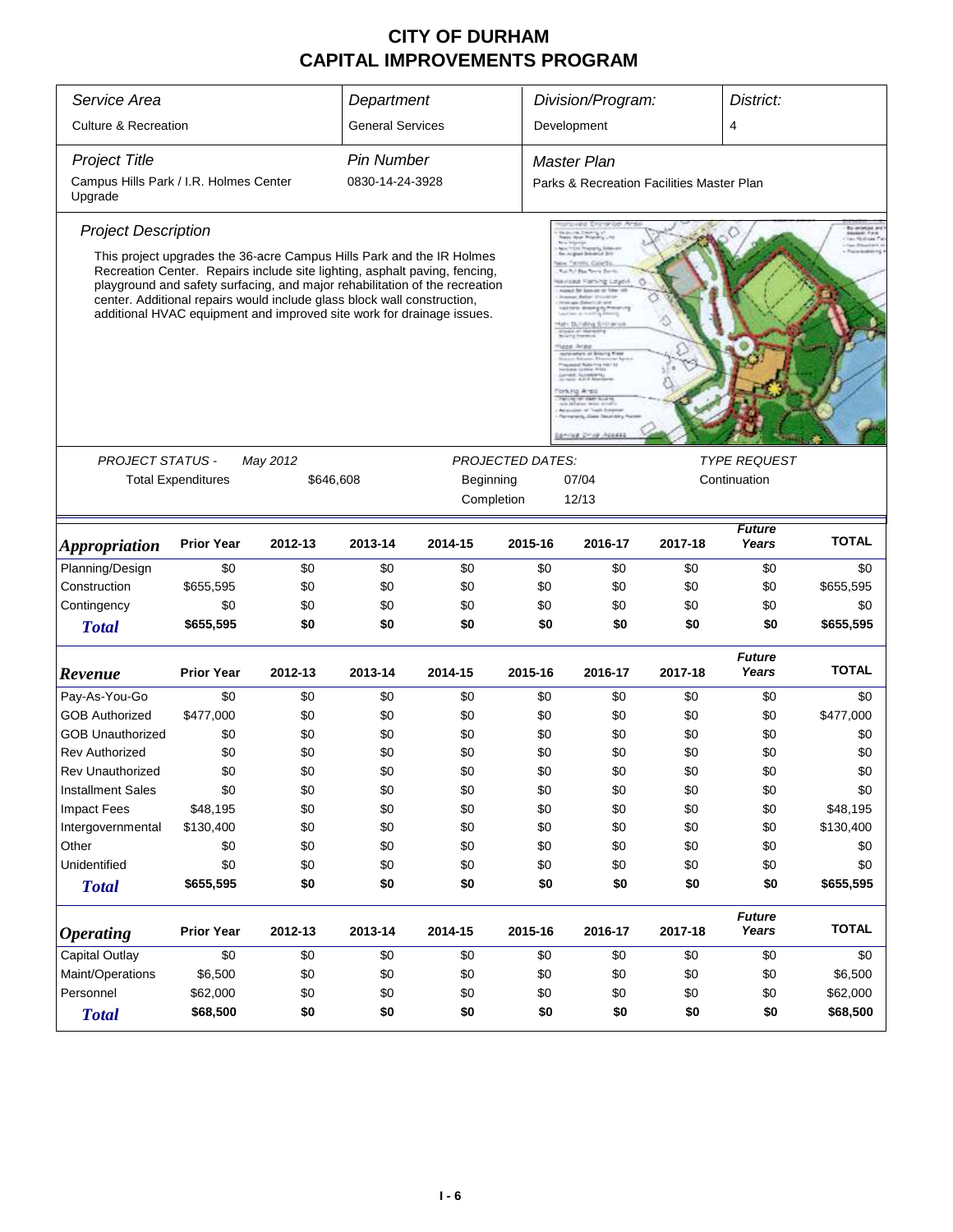| Division/Program:<br>Service Area<br>Department<br>District: |                                                                |          |                         |           |                  |             |         |                        |              |  |
|--------------------------------------------------------------|----------------------------------------------------------------|----------|-------------------------|-----------|------------------|-------------|---------|------------------------|--------------|--|
| <b>Culture &amp; Recreation</b>                              |                                                                |          | <b>General Services</b> |           |                  |             |         | 1                      |              |  |
| <b>Project Title</b>                                         |                                                                |          | <b>Pin Number</b>       |           |                  | Master Plan |         |                        |              |  |
| CR Wood Park Upgrade                                         |                                                                |          | 0840-05-19-0114         |           |                  |             |         |                        |              |  |
| <b>Project Description</b>                                   |                                                                |          |                         |           |                  |             |         |                        |              |  |
|                                                              | This project upgrades the park and Hayestown community center. |          |                         |           |                  |             |         |                        |              |  |
|                                                              |                                                                |          |                         |           |                  |             |         |                        |              |  |
| <b>PROJECT STATUS -</b>                                      |                                                                | May 2012 |                         |           | PROJECTED DATES: |             |         | <b>TYPE REQUEST</b>    |              |  |
|                                                              | <b>Total Expenditures</b>                                      |          | \$46,119                | Beginning |                  | 07/06       |         | Continuation           |              |  |
|                                                              |                                                                |          |                         |           | Completion       | 07/13       |         |                        |              |  |
|                                                              |                                                                |          |                         |           |                  |             |         | <b>Future</b>          |              |  |
| <b>Appropriation</b>                                         | <b>Prior Year</b>                                              | 2012-13  | 2013-14                 | 2014-15   | 2015-16          | 2016-17     | 2017-18 | Years                  | <b>TOTAL</b> |  |
| Planning/Design                                              | \$32,994                                                       | \$0      | \$0                     | \$0       | \$0              | \$0         | \$0     | \$0                    | \$32,994     |  |
| Land                                                         | \$0                                                            | \$0      | \$0                     | \$0       | \$0              | \$0         | \$0     | \$0                    | \$0          |  |
| Construction                                                 | \$188,744                                                      | \$0      | \$0                     | \$0       | \$0              | \$0         | \$0     | \$0                    | \$188,744    |  |
| Equip/Furnishings                                            | \$0                                                            | \$0      | \$0                     | \$0       | \$0              | \$0         | \$0     | \$0                    | \$0          |  |
| Contingency                                                  | \$28,262                                                       | \$0      | \$0                     | \$0       | \$0              | \$0         | \$0     | \$0                    | \$28,262     |  |
| <b>Total</b>                                                 | \$250,000                                                      | \$0      | \$0                     | \$0       | \$0              | \$0         | \$0     | \$0                    | \$250,000    |  |
| Revenue                                                      | <b>Prior Year</b>                                              | 2012-13  | 2013-14                 | 2014-15   | 2015-16          | 2016-17     | 2017-18 | <b>Future</b><br>Years | <b>TOTAL</b> |  |
| Pay-As-You-Go                                                | \$0                                                            | \$0      | \$0                     | \$0       | \$0              | \$0         | \$0     | \$0                    | \$0          |  |
| <b>GOB Authorized</b>                                        | \$250,000                                                      | \$0      | \$0                     | \$0       | \$0              | \$0         | \$0     | \$0                    | \$250,000    |  |
| <b>GOB Unauthorized</b>                                      | \$0                                                            | \$0      | \$0                     | \$0       | \$0              | \$0         | \$0     | \$0                    | \$0          |  |
| <b>Rev Authorized</b>                                        | \$0                                                            | \$0      | \$0                     | \$0       | \$0              | \$0         | \$0     | \$0                    | \$0          |  |
| Rev Unauthorized                                             | \$0                                                            | \$0      | \$0                     | \$0       | \$0              | \$0         | \$0     | \$0                    | \$0          |  |
| <b>Installment Sales</b>                                     | \$0                                                            | \$0      | \$0                     | \$0       | \$0              | \$0         | \$0     | \$0                    | \$0          |  |
| <b>Impact Fees</b>                                           | \$0                                                            | \$0      | \$0                     | \$0       | \$0              | \$0         | \$0     | \$0                    | \$0          |  |
| Intergovernmental                                            | \$0                                                            | \$0      | \$0                     | \$0       | \$0              | \$0         | \$0     | \$0                    | \$0          |  |
| Other                                                        | \$0                                                            | \$0      | \$0                     | \$0       | \$0              | \$0         | \$0     | \$0                    | \$0          |  |
| Unidentified                                                 | \$0                                                            | \$0      | \$0                     | \$0       | \$0              | \$0         | \$0     | \$0                    | \$0          |  |
| <b>Total</b>                                                 | \$250,000                                                      | \$0      | \$0                     | \$0       | \$0              | \$0         | \$0     | \$0                    | \$250,000    |  |
| <b>Operating</b>                                             | <b>Prior Year</b>                                              | 2012-13  | 2013-14                 | 2014-15   | 2015-16          | 2016-17     | 2017-18 | <b>Future</b><br>Years | <b>TOTAL</b> |  |
| Capital Outlay                                               | \$0                                                            | \$0      | \$0                     | \$0       | \$0              | \$0         | \$0     | \$0                    | \$0          |  |
| Maint/Operations                                             | \$0                                                            | \$0      | \$0                     | \$0       | \$0              | \$0         | \$0     | \$0                    | \$0          |  |
| Personnel                                                    | \$0                                                            | \$0      | \$0                     | \$0       | \$0              | \$0         | \$0     | \$0                    | \$0          |  |
| <b>Total</b>                                                 | \$0                                                            | \$0      | \$0                     | \$0       | \$0              | \$0         | \$0     | \$0                    | \$0          |  |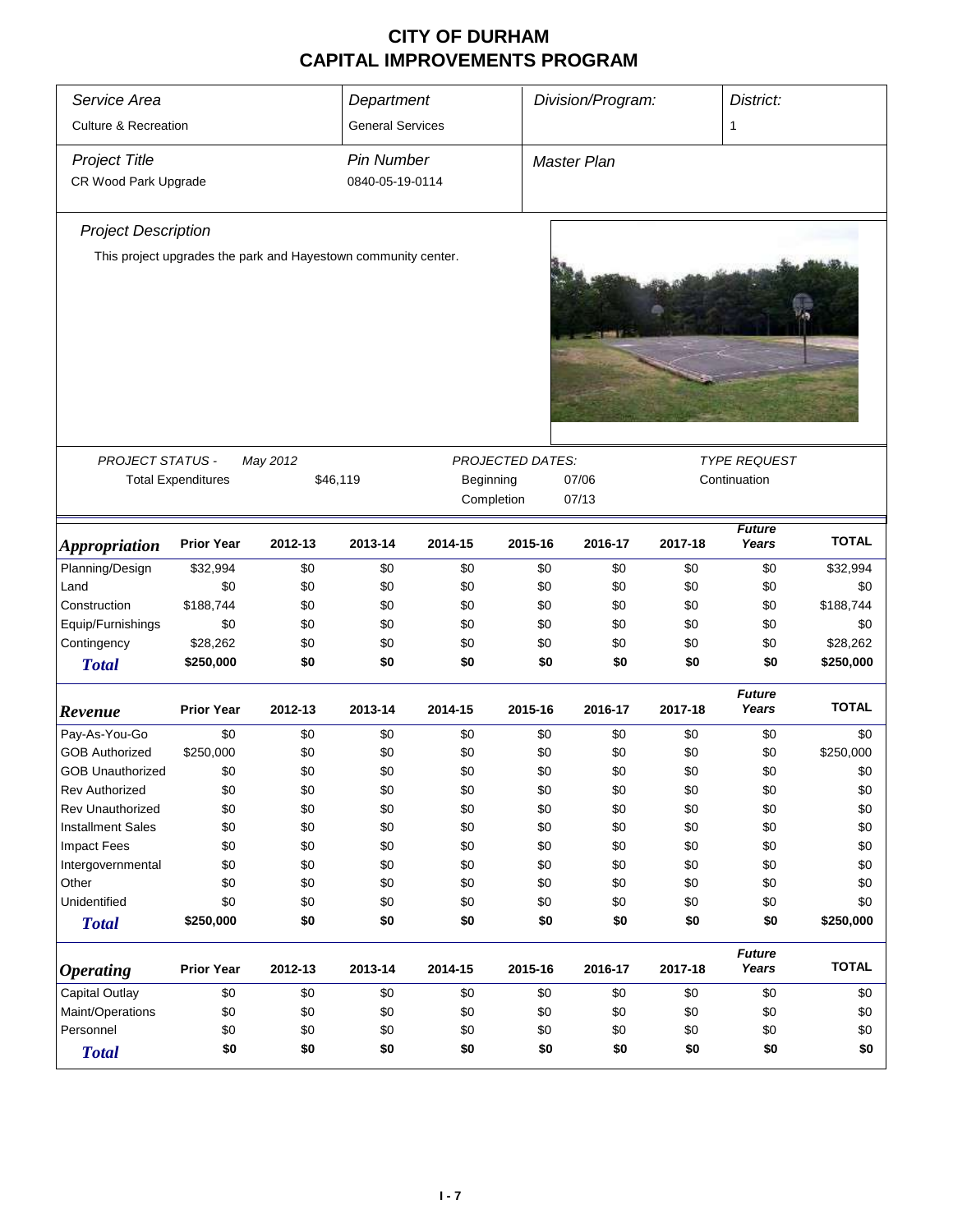| Service Area                    | Division/Program:<br>District:<br>Department                                                                                                           |           |                         |                                                                                   |                     |                                                                                                                                                                           |         |                        |              |
|---------------------------------|--------------------------------------------------------------------------------------------------------------------------------------------------------|-----------|-------------------------|-----------------------------------------------------------------------------------|---------------------|---------------------------------------------------------------------------------------------------------------------------------------------------------------------------|---------|------------------------|--------------|
| <b>Culture &amp; Recreation</b> |                                                                                                                                                        |           | <b>General Services</b> |                                                                                   |                     |                                                                                                                                                                           |         | 3                      |              |
|                                 |                                                                                                                                                        |           |                         |                                                                                   |                     |                                                                                                                                                                           |         |                        |              |
| <b>Project Title</b>            |                                                                                                                                                        |           | <b>Pin Number</b>       |                                                                                   |                     | <b>Master Plan</b>                                                                                                                                                        |         |                        |              |
| Crest Street Park Upgrade       |                                                                                                                                                        |           | 0812-16-83-4445         |                                                                                   |                     | <b>Facility Condition Assessment</b>                                                                                                                                      |         |                        |              |
| <b>Project Description</b>      |                                                                                                                                                        |           |                         |                                                                                   |                     |                                                                                                                                                                           |         |                        |              |
|                                 |                                                                                                                                                        |           |                         | This project includes site lighting and electrical repair/replacement, repairs to |                     |                                                                                                                                                                           |         |                        |              |
| community center.               | asphalt paving, and fencing replacement. Repairs also include roofing,<br>plumbing and electrical systems, HVAC, and interior/exterior finishes in the |           |                         |                                                                                   |                     | CREST STREET<br>PARK<br>SHOW A STARK THAT<br>on stospens the<br><b>MA DON RATE AT AN WAY</b><br>or each of the case of the<br><b>CAMBRIDGE</b><br><b>NELL STATE STATE</b> |         |                        |              |
|                                 |                                                                                                                                                        |           |                         |                                                                                   |                     |                                                                                                                                                                           |         |                        |              |
| <b>PROJECT STATUS -</b>         |                                                                                                                                                        | May 2012  |                         | <b>PROJECTED DATES:</b>                                                           | <b>TYPE REQUEST</b> |                                                                                                                                                                           |         |                        |              |
|                                 | <b>Total Expenditures</b>                                                                                                                              | \$257,263 |                         | Beginning                                                                         |                     | 07/06                                                                                                                                                                     |         | Continuation           |              |
|                                 |                                                                                                                                                        |           |                         | Completion                                                                        |                     | 06/13                                                                                                                                                                     |         |                        |              |
| <b>Appropriation</b>            | <b>Prior Year</b>                                                                                                                                      | 2012-13   | 2013-14                 | 2014-15                                                                           | 2015-16             | 2016-17                                                                                                                                                                   | 2017-18 | <b>Future</b><br>Years | <b>TOTAL</b> |
| Planning/Design                 | \$36,280                                                                                                                                               | \$0       | \$0                     | \$0                                                                               | \$0                 | \$0                                                                                                                                                                       | \$0     | \$0                    | \$36,280     |
| Land                            | \$0                                                                                                                                                    | \$0       | \$0                     | \$0                                                                               | \$0                 | \$0                                                                                                                                                                       | \$0     | \$0                    | \$0          |
| Construction                    | \$210,172                                                                                                                                              | \$0       | \$0                     | \$0                                                                               | \$0                 | \$0                                                                                                                                                                       | \$0     | \$0                    | \$210,172    |
| Equip/Furnishings               | \$0                                                                                                                                                    | \$0       | \$0                     | \$0                                                                               | \$0                 | \$0                                                                                                                                                                       | \$0     | \$0                    | \$0          |
| Contingency                     | \$31,548                                                                                                                                               | \$0       | \$0                     | \$0                                                                               | \$0                 | \$0                                                                                                                                                                       | \$0     | \$0                    | \$31,548     |
| <b>Total</b>                    | \$278,000                                                                                                                                              | \$0       | \$0                     | \$0                                                                               | \$0                 | \$0                                                                                                                                                                       | \$0     | \$0                    | \$278,000    |
| Revenue                         | <b>Prior Year</b>                                                                                                                                      | 2012-13   | 2013-14                 | 2014-15                                                                           | 2015-16             | 2016-17                                                                                                                                                                   | 2017-18 | <b>Future</b><br>Years | <b>TOTAL</b> |
| Pay-As-You-Go                   | \$0                                                                                                                                                    | \$0       | \$0                     | \$0                                                                               | \$0                 | \$0                                                                                                                                                                       | \$0     | \$0                    | \$0          |
| <b>GOB Authorized</b>           | \$278,000                                                                                                                                              | \$0       | \$0                     | \$0                                                                               | \$0                 | \$0                                                                                                                                                                       | \$0     | \$0                    | \$278,000    |
| <b>GOB Unauthorized</b>         | \$0                                                                                                                                                    | \$0       | \$0                     | \$0                                                                               | \$0                 | \$0                                                                                                                                                                       | \$0     | \$0                    | \$0          |
| <b>Rev Authorized</b>           | \$0                                                                                                                                                    | \$0       | \$0                     | \$0                                                                               | \$0                 | \$0                                                                                                                                                                       | \$0     | \$0                    | \$0          |
| <b>Rev Unauthorized</b>         | \$0                                                                                                                                                    | \$0       | \$0                     | \$0                                                                               | \$0                 | \$0                                                                                                                                                                       | \$0     | \$0                    | \$0          |
| <b>Installment Sales</b>        | \$0                                                                                                                                                    | \$0       | \$0                     | \$0                                                                               | \$0                 | \$0                                                                                                                                                                       | \$0     | \$0                    | \$0          |
| <b>Impact Fees</b>              | \$0                                                                                                                                                    | \$0       | \$0                     | \$0                                                                               | \$0                 | \$0                                                                                                                                                                       | \$0     | \$0                    | \$0          |
| Intergovernmental               | \$0                                                                                                                                                    | \$0       | \$0                     | \$0                                                                               | \$0                 | \$0                                                                                                                                                                       | \$0     | \$0                    | \$0          |
| Other                           | \$0                                                                                                                                                    | \$0       | \$0                     | \$0                                                                               | \$0                 | \$0                                                                                                                                                                       | \$0     | \$0                    | \$0          |
| Unidentified                    | \$0                                                                                                                                                    | \$0       | \$0                     | \$0                                                                               | \$0                 | \$0                                                                                                                                                                       | \$0     | \$0                    | \$0          |
| <b>Total</b>                    | \$278,000                                                                                                                                              | \$0       | \$0                     | \$0                                                                               | \$0                 | \$0                                                                                                                                                                       | \$0     | \$0                    | \$278,000    |
| <b>Operating</b>                | <b>Prior Year</b>                                                                                                                                      | 2012-13   | 2013-14                 | 2014-15                                                                           | 2015-16             | 2016-17                                                                                                                                                                   | 2017-18 | <b>Future</b><br>Years | <b>TOTAL</b> |
| Capital Outlay                  | \$0                                                                                                                                                    | \$0       | \$0                     | \$0                                                                               | \$0                 | \$0                                                                                                                                                                       | \$0     | \$0                    | \$0          |
| Maint/Operations                | \$0                                                                                                                                                    | \$0       | \$0                     | \$0                                                                               | \$0                 | \$0                                                                                                                                                                       | \$0     | \$0                    | \$0          |
| Personnel                       | \$0                                                                                                                                                    | \$0       | \$0                     | \$0                                                                               | \$0                 | \$0                                                                                                                                                                       | \$0     | \$0                    | \$0          |
| <b>Total</b>                    | \$0                                                                                                                                                    | \$0       | \$0                     | \$0                                                                               | \$0                 | \$0                                                                                                                                                                       | \$0     | \$0                    | \$0          |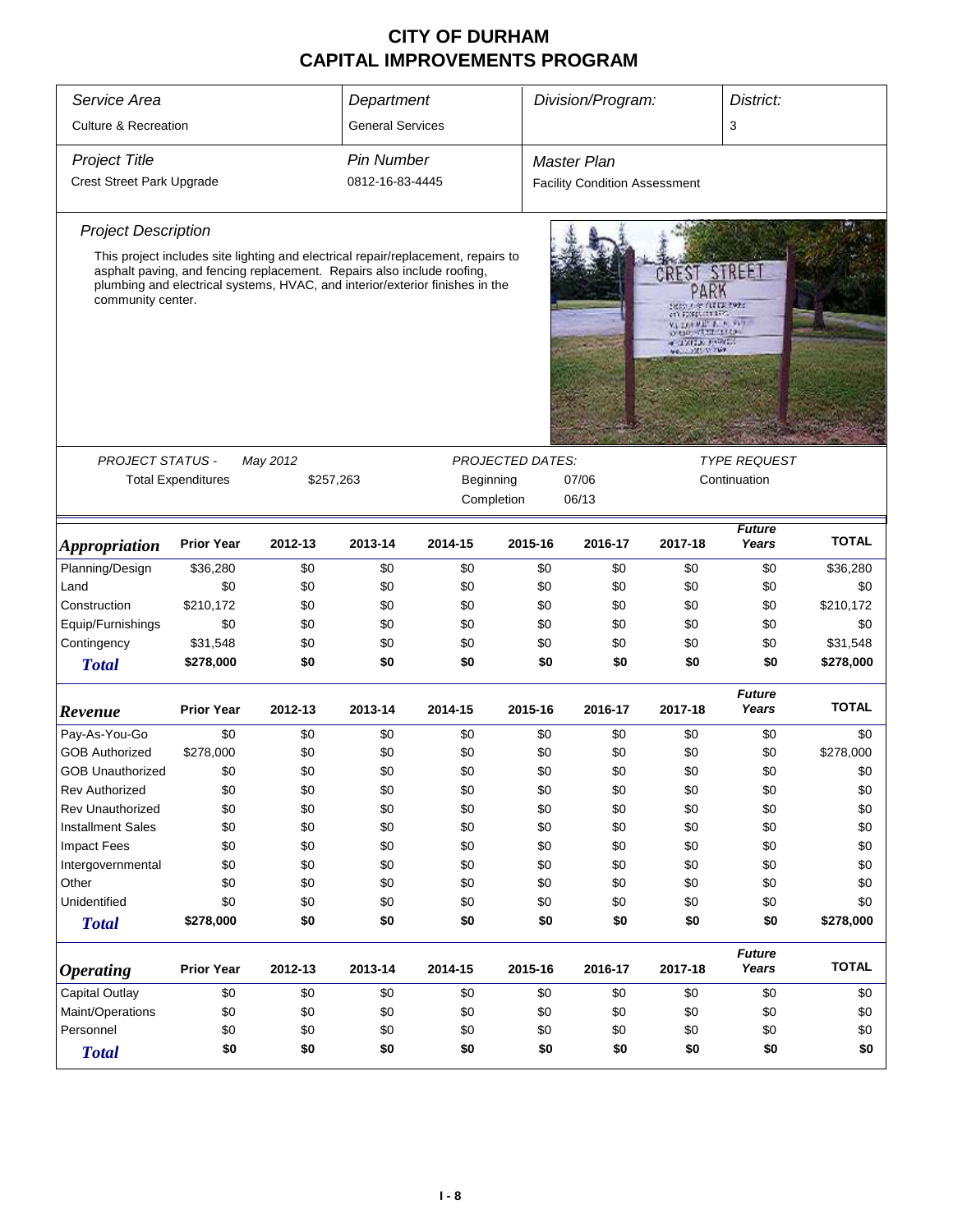| Service Area                    |                                                                                                                                                                                                                                              |           | Department              |                         |                         | Division/Program:                    |         | District:              |              |
|---------------------------------|----------------------------------------------------------------------------------------------------------------------------------------------------------------------------------------------------------------------------------------------|-----------|-------------------------|-------------------------|-------------------------|--------------------------------------|---------|------------------------|--------------|
| <b>Culture &amp; Recreation</b> |                                                                                                                                                                                                                                              |           | <b>General Services</b> |                         |                         |                                      |         | 4                      |              |
| <b>Project Title</b>            |                                                                                                                                                                                                                                              |           | <b>Pin Number</b>       |                         |                         | <b>Master Plan</b>                   |         |                        |              |
| Forest Hills Park Upgrade       |                                                                                                                                                                                                                                              |           | 0821-19-52-9071         |                         |                         | <b>Facility Condition Assessment</b> |         |                        |              |
| <b>Project Description</b>      |                                                                                                                                                                                                                                              |           |                         |                         |                         |                                      |         |                        |              |
|                                 |                                                                                                                                                                                                                                              |           |                         |                         |                         |                                      |         |                        |              |
| system.                         | This project upgrades the 50-acre Forest Hills Park. Project repairs include<br>lighting, pedestrian bridges, asphalt paving, fencing, walkways, playground<br>and safety surfacing, and major renovations to the recreation center and pool |           |                         |                         |                         |                                      |         |                        |              |
|                                 |                                                                                                                                                                                                                                              |           |                         |                         |                         |                                      |         |                        |              |
|                                 |                                                                                                                                                                                                                                              |           |                         |                         |                         |                                      |         |                        |              |
|                                 |                                                                                                                                                                                                                                              |           |                         |                         |                         |                                      |         |                        |              |
|                                 |                                                                                                                                                                                                                                              |           |                         |                         |                         |                                      |         |                        |              |
|                                 |                                                                                                                                                                                                                                              |           |                         |                         |                         |                                      |         |                        |              |
| <b>PROJECT STATUS -</b>         |                                                                                                                                                                                                                                              | May 2012  |                         |                         | <b>PROJECTED DATES:</b> |                                      |         | <b>TYPE REQUEST</b>    |              |
|                                 | <b>Total Expenditures</b>                                                                                                                                                                                                                    | \$528,252 |                         | Beginning<br>Completion |                         | 07/06<br>06/13                       |         | Continuation           |              |
|                                 |                                                                                                                                                                                                                                              |           |                         |                         |                         |                                      |         |                        |              |
| <i><b>Appropriation</b></i>     | <b>Prior Year</b>                                                                                                                                                                                                                            | 2012-13   | 2013-14                 | 2014-15                 | 2015-16                 | 2016-17                              | 2017-18 | <b>Future</b><br>Years | <b>TOTAL</b> |
| Planning/Design                 | \$69,382                                                                                                                                                                                                                                     | \$0       | \$0                     | \$0                     | \$0                     | \$0                                  | \$0     | \$0                    | \$69,382     |
| Land                            | \$0                                                                                                                                                                                                                                          | \$0       | \$0                     | \$0                     | \$0                     | \$0                                  | \$0     | \$0                    | \$0          |
| Construction                    | \$402,286                                                                                                                                                                                                                                    | \$0       | \$0                     | \$0                     | \$0                     | \$0                                  | \$0     | \$0                    | \$402,286    |
| Equip/Furnishings               | \$0                                                                                                                                                                                                                                          | \$0       | \$0                     | \$0                     | \$0                     | \$0                                  | \$0     | \$0                    | \$0          |
| Contingency                     | \$60,332                                                                                                                                                                                                                                     | \$0       | \$0                     | \$0                     | \$0                     | \$0                                  | \$0     | \$0                    | \$60,332     |
| <b>Total</b>                    | \$532,000                                                                                                                                                                                                                                    | \$0       | \$0                     | \$0                     | \$0                     | \$0                                  | \$0     | \$0                    | \$532,000    |
| Revenue                         | <b>Prior Year</b>                                                                                                                                                                                                                            | 2012-13   | 2013-14                 | 2014-15                 | 2015-16                 | 2016-17                              | 2017-18 | <b>Future</b><br>Years | <b>TOTAL</b> |
| Pay-As-You-Go                   | \$0                                                                                                                                                                                                                                          | \$0       | \$0                     | \$0                     | \$0                     | \$0                                  | \$0     | \$0                    | \$0          |
| <b>GOB Authorized</b>           | \$532,000                                                                                                                                                                                                                                    | \$0       | \$0                     | \$0                     | \$0                     | \$0                                  | \$0     | \$0                    | \$532,000    |
| <b>GOB Unauthorized</b>         | \$0                                                                                                                                                                                                                                          | \$0       | \$0                     | \$0                     | \$0                     | \$0                                  | \$0     | \$0                    | \$0          |
| <b>Rev Authorized</b>           | \$0                                                                                                                                                                                                                                          | \$0       | \$0                     | \$0                     | \$0                     | \$0                                  | \$0     | \$0                    | \$0          |
| <b>Rev Unauthorized</b>         | \$0                                                                                                                                                                                                                                          | \$0       | \$0                     | \$0                     | \$0                     | \$0                                  | \$0     | \$0                    | \$0          |
| <b>Installment Sales</b>        | \$0                                                                                                                                                                                                                                          | \$0       | \$0                     | \$0                     | \$0                     | \$0                                  | \$0     | \$0                    | \$0          |
| <b>Impact Fees</b>              | \$0                                                                                                                                                                                                                                          | \$0       | \$0                     | \$0                     | \$0                     | \$0                                  | \$0     | \$0                    | \$0          |
| Intergovernmental               | \$0                                                                                                                                                                                                                                          | \$0       | \$0                     | \$0                     | \$0                     | \$0                                  | \$0     | \$0                    | \$0          |
| Other                           | \$0                                                                                                                                                                                                                                          | \$0       | \$0                     | \$0                     | \$0                     | \$0                                  | \$0     | \$0                    | \$0          |
| Unidentified                    | \$0                                                                                                                                                                                                                                          | \$0       | \$0                     | \$0                     | \$0                     | \$0                                  | \$0     | \$0                    | \$0          |
| <b>Total</b>                    | \$532,000                                                                                                                                                                                                                                    | \$0       | \$0                     | \$0                     | \$0                     | \$0                                  | \$0     | \$0                    | \$532,000    |
| <b>Operating</b>                | <b>Prior Year</b>                                                                                                                                                                                                                            | 2012-13   | 2013-14                 | 2014-15                 | 2015-16                 | 2016-17                              | 2017-18 | <b>Future</b><br>Years | <b>TOTAL</b> |
| Capital Outlay                  | \$0                                                                                                                                                                                                                                          | \$0       | \$0                     | \$0                     | \$0                     | \$0                                  | \$0     | \$0                    | \$0          |
| Maint/Operations                | \$0                                                                                                                                                                                                                                          | \$0       | \$0                     | \$0                     | \$0                     | \$0                                  | \$0     | \$0                    | \$0          |
| Personnel                       | \$0                                                                                                                                                                                                                                          | \$0       | \$0                     | \$0                     | \$0                     | \$0                                  | \$0     | \$0                    | \$0          |
| <b>Total</b>                    | \$0                                                                                                                                                                                                                                          | \$0       | \$0                     | \$0                     | \$0                     | \$0                                  | \$0     | \$0                    | \$0          |
|                                 |                                                                                                                                                                                                                                              |           |                         |                         |                         |                                      |         |                        |              |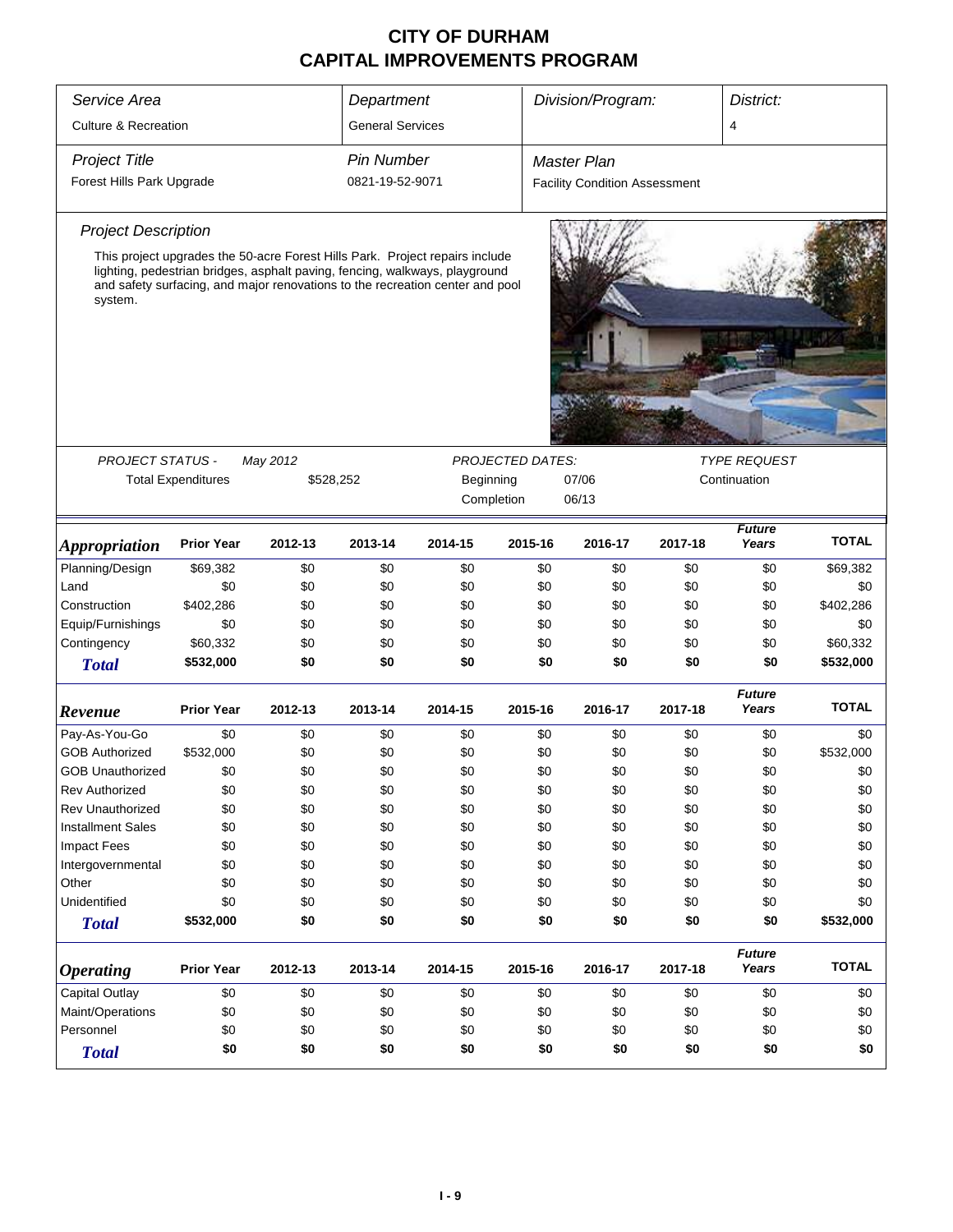| Service Area                    |                           |                                                                                 | Department              | Division/Program:<br>District: |                  |                       |            |                        |                  |  |
|---------------------------------|---------------------------|---------------------------------------------------------------------------------|-------------------------|--------------------------------|------------------|-----------------------|------------|------------------------|------------------|--|
| <b>Culture &amp; Recreation</b> |                           |                                                                                 | <b>General Services</b> |                                |                  |                       |            | 4                      |                  |  |
| <b>Project Title</b>            |                           |                                                                                 | <b>Pin Number</b>       |                                |                  | <b>Master Plan</b>    |            |                        |                  |  |
| Garrett Road Park Upgrade       |                           |                                                                                 | 0821-19-52-9071         |                                |                  |                       |            |                        |                  |  |
| <b>Project Description</b>      |                           |                                                                                 |                         |                                |                  |                       |            |                        |                  |  |
|                                 |                           | This project upgrades the 7-acre Garrett Road Park, including site lighting and |                         |                                |                  |                       |            |                        |                  |  |
| resurfacing.                    |                           | electrical system repair/replacement, asphalt paving repair, tennis courts      |                         |                                |                  |                       |            |                        |                  |  |
|                                 |                           |                                                                                 |                         |                                |                  |                       |            |                        |                  |  |
| PROJECT STATUS -                |                           | May 2012                                                                        |                         |                                | PROJECTED DATES: |                       |            | <b>TYPE REQUEST</b>    |                  |  |
|                                 | <b>Total Expenditures</b> | \$376,070                                                                       |                         | Beginning                      |                  | 07/06<br>Continuation |            |                        |                  |  |
|                                 |                           |                                                                                 |                         | Completion                     |                  | 07/13                 |            |                        |                  |  |
|                                 |                           |                                                                                 |                         |                                |                  |                       |            | <b>Future</b>          | <b>TOTAL</b>     |  |
| <i><b>Appropriation</b></i>     | <b>Prior Year</b>         | 2012-13                                                                         | 2013-14                 | 2014-15                        | 2015-16          | 2016-17               | 2017-18    | Years                  |                  |  |
| Planning/Design                 | \$102,086<br>\$0          | \$0                                                                             | \$0                     | \$0                            | \$0              | \$0                   | \$0        | \$0                    | \$102,086        |  |
| Land<br>Construction            | \$456,791                 | \$0<br>\$0                                                                      | \$0<br>\$0              | \$0<br>\$0                     | \$0<br>\$0       | \$0<br>\$0            | \$0<br>\$0 | \$0<br>\$0             | \$0<br>\$456,791 |  |
| Equip/Furnishings               | \$0                       | \$0                                                                             | \$0                     | \$0                            | \$0              | \$0                   | \$0        | \$0                    | \$0              |  |
| Contingency                     | \$86,123                  | \$0                                                                             | \$0                     | \$0                            | \$0              | \$0                   | \$0        | \$0                    | \$86,123         |  |
| <b>Total</b>                    | \$645,000                 | \$0                                                                             | \$0                     | \$0                            | \$0              | \$0                   | \$0        | \$0                    | \$645,000        |  |
|                                 |                           |                                                                                 |                         |                                |                  |                       |            |                        |                  |  |
| Revenue                         | <b>Prior Year</b>         | 2012-13                                                                         | 2013-14                 | 2014-15                        | 2015-16          | 2016-17               | 2017-18    | <b>Future</b><br>Years | <b>TOTAL</b>     |  |
| Pay-As-You-Go                   | \$0                       | \$0                                                                             | \$0                     | \$0                            | \$0              | \$0                   | \$0        | \$0                    | \$0              |  |
| <b>GOB Authorized</b>           | \$645,000                 | \$0                                                                             | \$0                     | \$0                            | \$0              | \$0                   | \$0        | \$0                    | \$645,000        |  |
| <b>GOB Unauthorized</b>         | \$0                       | \$0                                                                             | \$0                     | \$0                            | \$0              | \$0                   | \$0        | \$0                    | \$0              |  |
| <b>Rev Authorized</b>           | \$0                       | \$0                                                                             | \$0                     | \$0                            | \$0              | \$0                   | \$0        | \$0                    | \$0              |  |
| Rev Unauthorized                | \$0                       | \$0                                                                             | \$0                     | \$0                            | \$0              | \$0                   | \$0        | \$0                    | \$0              |  |
| <b>Installment Sales</b>        | \$0                       | \$0                                                                             | \$0                     | \$0                            | \$0              | \$0                   | \$0        | \$0                    | \$0              |  |
| <b>Impact Fees</b>              | \$0                       | \$0                                                                             | \$0                     | \$0                            | \$0              | \$0                   | \$0        | \$0                    | \$0              |  |
| Intergovernmental               | \$0                       | \$0                                                                             | \$0                     | \$0                            | \$0              | \$0                   | \$0        | \$0                    | \$0              |  |
| Other                           | \$0                       | \$0                                                                             | \$0                     | \$0                            | \$0              | \$0                   | \$0        | \$0                    | \$0              |  |
| <b>Total</b>                    | \$645,000                 | \$0                                                                             | \$0                     | \$0                            | \$0              | \$0                   | \$0        | \$0                    | \$645,000        |  |
| <b>Operating</b>                | <b>Prior Year</b>         | 2012-13                                                                         | 2013-14                 | 2014-15                        | 2015-16          | 2016-17               | 2017-18    | <b>Future</b><br>Years | <b>TOTAL</b>     |  |
| Capital Outlay                  | \$0                       | \$0                                                                             | \$0                     | \$0                            | \$0              | \$0                   | \$0        | \$0                    | \$0              |  |
| Maint/Operations                | \$0                       | \$0                                                                             | \$0                     | \$0                            | \$0              | \$0                   | \$0        | \$0                    | \$0              |  |
| Personnel                       | \$0                       | \$0                                                                             | \$0                     | \$0                            | \$0              | \$0                   | \$0        | \$0                    | \$0              |  |
| <b>Total</b>                    | \$0                       | \$0                                                                             | \$0                     | \$0                            | \$0              | \$0                   | \$0        | \$0                    | \$0              |  |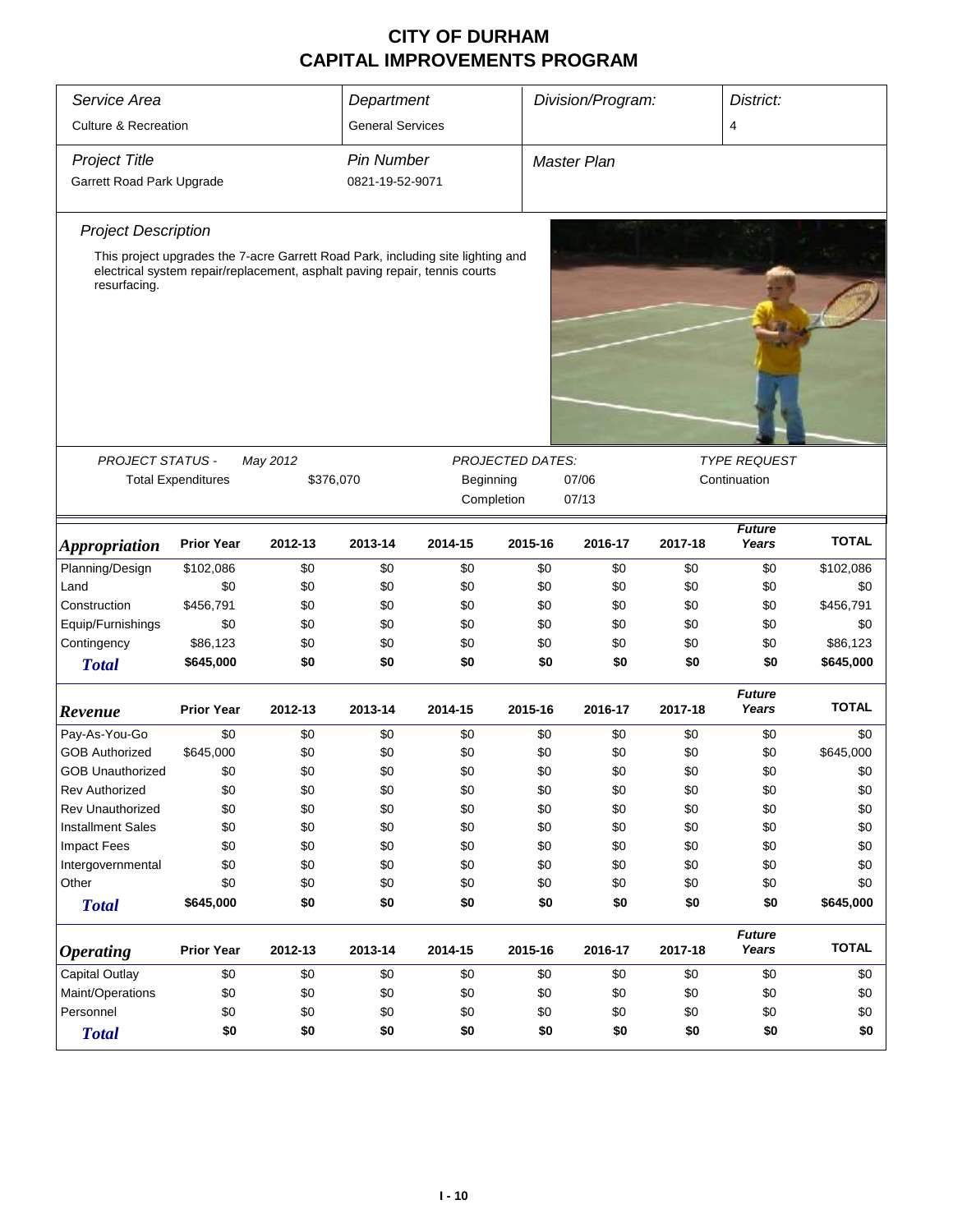| Service Area                                     |                           |                                                                       | Department              |            |                         | Division/Program:                    |            | District:                           |              |
|--------------------------------------------------|---------------------------|-----------------------------------------------------------------------|-------------------------|------------|-------------------------|--------------------------------------|------------|-------------------------------------|--------------|
| <b>Culture &amp; Recreation</b>                  |                           |                                                                       | <b>General Services</b> |            |                         |                                      |            | $\overline{4}$                      |              |
| <b>Project Title</b>                             |                           |                                                                       | <b>Pin Number</b>       |            |                         | <b>Master Plan</b>                   |            |                                     |              |
| Grant Park Upgrade                               |                           |                                                                       | 0831-17-12-2000         |            |                         | <b>Facility Condition Assessment</b> |            |                                     |              |
| <b>Project Description</b>                       |                           |                                                                       |                         |            |                         |                                      |            |                                     |              |
|                                                  |                           | This project upgrades the 6-acre Grant Park. The project includes the |                         |            |                         |                                      |            |                                     |              |
|                                                  |                           | replacement of playground and safety surfacing.                       |                         |            |                         |                                      |            |                                     |              |
|                                                  |                           |                                                                       |                         |            |                         |                                      |            |                                     |              |
|                                                  |                           |                                                                       |                         |            |                         |                                      |            |                                     |              |
| PROJECT STATUS -                                 | <b>Total Expenditures</b> | May 2012                                                              |                         |            | <b>PROJECTED DATES:</b> | 07/06                                |            | <b>TYPE REQUEST</b><br>Continuation |              |
|                                                  |                           | \$31,058                                                              |                         | Beginning  | Completion              | 06/13                                |            |                                     |              |
|                                                  |                           |                                                                       |                         |            |                         |                                      |            |                                     |              |
| <i><b>Appropriation</b></i>                      | <b>Prior Year</b>         | 2012-13                                                               | 2013-14                 | 2014-15    | 2015-16                 | 2016-17                              | 2017-18    | <b>Future</b><br>Years              | <b>TOTAL</b> |
| Planning/Design                                  | \$36,280                  | \$0                                                                   | \$0                     | \$0        | \$0                     | \$0                                  | \$0        | \$0                                 | \$36,280     |
| Land                                             | \$0                       | \$0                                                                   | \$0                     | \$0        | \$0                     | \$0                                  | \$0        | \$0                                 | \$0          |
| Construction                                     | \$46,235                  | \$0                                                                   | \$0                     | \$0        | \$0                     | \$0                                  | \$0        | \$0                                 | \$46,235     |
| Equip/Furnishings                                | \$0                       | \$0                                                                   | \$0                     | \$0        | \$0                     | \$0                                  | \$0        | \$0                                 | \$0          |
| Contingency                                      | \$31,548                  | \$0                                                                   | \$0                     | \$0        | \$0                     | \$0                                  | \$0        | \$0                                 | \$31,548     |
| <b>Total</b>                                     | \$114,063                 | \$0                                                                   | \$0                     | \$0        | \$0                     | \$0                                  | \$0        | \$0                                 | \$114,063    |
| Revenue                                          | <b>Prior Year</b>         | 2012-13                                                               | 2013-14                 | 2014-15    | 2015-16                 | 2016-17                              | 2017-18    | <b>Future</b><br>Years              | <b>TOTAL</b> |
|                                                  |                           |                                                                       |                         |            |                         |                                      |            |                                     |              |
| Pay-As-You-Go                                    | \$0                       | \$0                                                                   | \$0                     | \$0        | \$0                     | \$0                                  | \$0        | \$0                                 | \$0          |
| <b>GOB Authorized</b>                            | \$114,063                 | \$0                                                                   | \$0                     | \$0        | \$0                     | \$0                                  | \$0        | \$0                                 | \$114,063    |
| <b>GOB Unauthorized</b>                          | \$0                       | \$0                                                                   | \$0                     | \$0        | \$0                     | \$0                                  | \$0        | \$0                                 | \$0          |
| <b>Rev Authorized</b><br><b>Rev Unauthorized</b> | \$0                       | \$0                                                                   | \$0                     | \$0        | \$0                     | \$0                                  | \$0        | \$0                                 | \$0          |
|                                                  | \$0                       | \$0                                                                   | \$0                     | \$0        | \$0                     | \$0                                  | \$0        | \$0                                 | \$0          |
| <b>Installment Sales</b>                         | \$0<br>\$0                | \$0<br>\$0                                                            | \$0<br>\$0              | \$0<br>\$0 | \$0                     | \$0<br>\$0                           | \$0        | \$0                                 | \$0<br>\$0   |
| <b>Impact Fees</b><br>Intergovernmental          | \$0                       | \$0                                                                   | \$0                     | \$0        | \$0<br>\$0              | \$0                                  | \$0<br>\$0 | \$0<br>\$0                          | \$0          |
| Unidentified                                     | \$0                       | \$0                                                                   | \$0                     | \$0        | \$0                     | \$0                                  | \$0        | \$0                                 | \$0          |
| <b>Total</b>                                     | \$114,063                 | \$0                                                                   | \$0                     | \$0        | \$0                     | \$0                                  | \$0        | \$0                                 | \$114,063    |
|                                                  |                           |                                                                       |                         |            |                         |                                      |            |                                     |              |
| <i><b>Operating</b></i>                          | <b>Prior Year</b>         | 2012-13                                                               | 2013-14                 | 2014-15    | 2015-16                 | 2016-17                              | 2017-18    | <b>Future</b><br>Years              | <b>TOTAL</b> |
| Capital Outlay                                   | \$0                       | \$0                                                                   | \$0                     | \$0        | \$0                     | \$0                                  | \$0        | \$0                                 | \$0          |
| Maint/Operations                                 | \$0                       | \$0                                                                   | \$0                     | \$0        | \$0                     | \$0                                  | \$0        | \$0                                 | \$0          |
| Personnel                                        | \$0                       | \$0                                                                   | \$0                     | \$0        | \$0                     | \$0                                  | \$0        | \$0                                 | \$0          |
| <b>Total</b>                                     | \$0                       | \$0                                                                   | \$0                     | \$0        | \$0                     | \$0                                  | \$0        | \$0                                 | \$0          |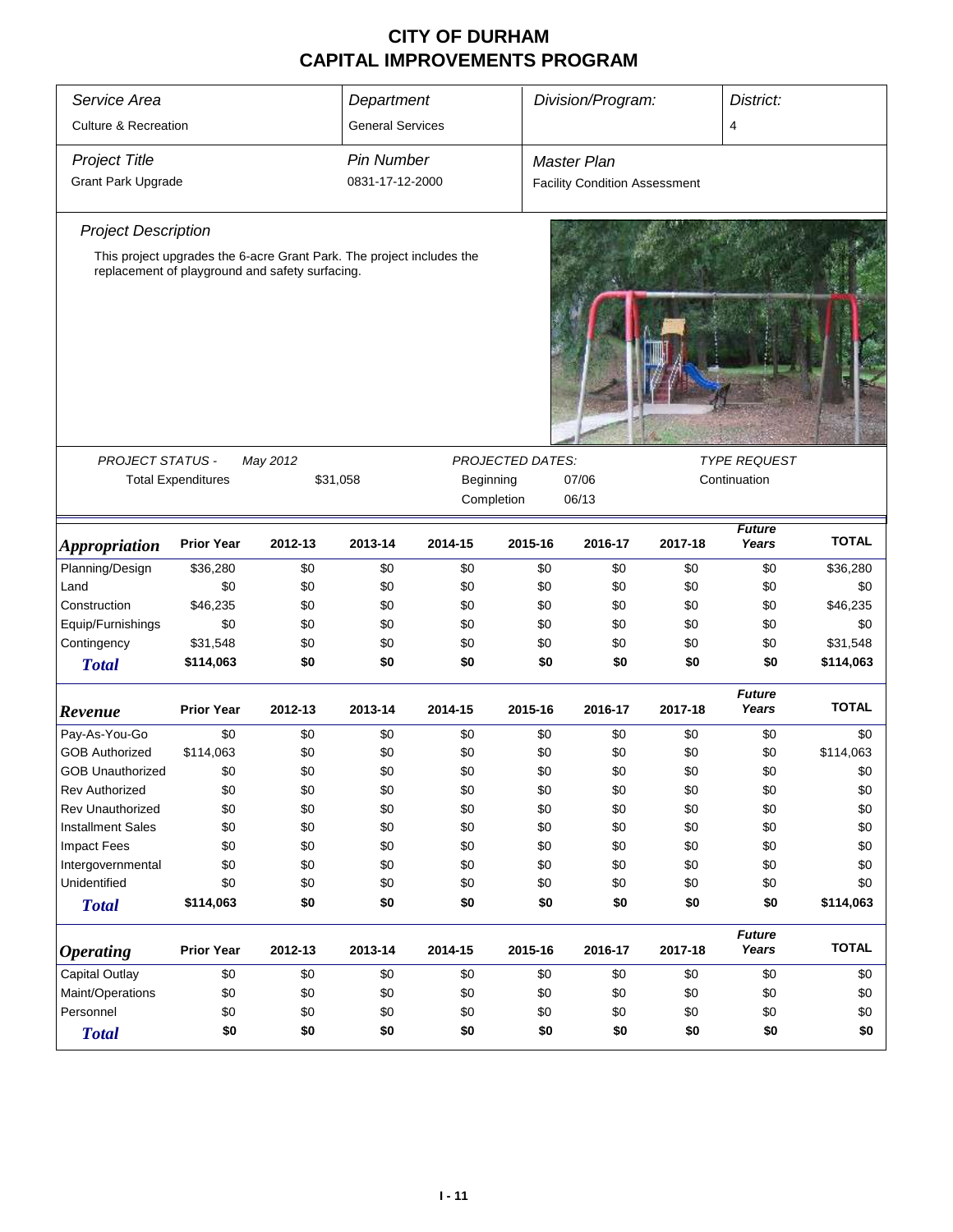| Service Area                       |                           |                                                                                                                                                                                                                                                                                                                                                                                                                                                                                      | Department              |           |                         | Division/Program:    |                                            | District:              |                       |
|------------------------------------|---------------------------|--------------------------------------------------------------------------------------------------------------------------------------------------------------------------------------------------------------------------------------------------------------------------------------------------------------------------------------------------------------------------------------------------------------------------------------------------------------------------------------|-------------------------|-----------|-------------------------|----------------------|--------------------------------------------|------------------------|-----------------------|
| <b>Culture &amp; Recreation</b>    |                           |                                                                                                                                                                                                                                                                                                                                                                                                                                                                                      | <b>General Services</b> |           |                         | Park Planning        |                                            | 3                      |                       |
| <b>Project Title</b>               |                           |                                                                                                                                                                                                                                                                                                                                                                                                                                                                                      | <b>Pin Number</b>       |           |                         | <b>Master Plan</b>   |                                            |                        |                       |
| Leigh Farm Park, Phase I & II      |                           |                                                                                                                                                                                                                                                                                                                                                                                                                                                                                      | 0709-04-41-7387         |           |                         |                      | Parks and Recreation Master Plan 2003-2013 |                        |                       |
|                                    |                           |                                                                                                                                                                                                                                                                                                                                                                                                                                                                                      |                         |           |                         |                      |                                            |                        |                       |
| <b>Project Description</b>         |                           |                                                                                                                                                                                                                                                                                                                                                                                                                                                                                      |                         |           |                         |                      |                                            |                        |                       |
| the Tobacco Barn.                  |                           | Phase 1 of this project funds the restoration of the National Register property<br>at Leigh Farm Park; Phase 2 will include refurbishing the 1832 house and<br>buildings as a visitor and educational center, bringing parking and water/sewer<br>to the site, and adding recreational amenities. Renovations to existing<br>structures will include: The Leigh House, Slave Houses 1 & 2, The Dairy, The<br>Carriage, Smoke, Pump, and Pack Houses; along with major renovations to |                         |           |                         |                      |                                            |                        |                       |
| <b>PROJECT STATUS -</b>            |                           | May 2012                                                                                                                                                                                                                                                                                                                                                                                                                                                                             |                         |           | <b>PROJECTED DATES:</b> |                      |                                            | <b>TYPE REQUEST</b>    |                       |
|                                    | <b>Total Expenditures</b> |                                                                                                                                                                                                                                                                                                                                                                                                                                                                                      | \$683,469               | Beginning |                         | 06/07                |                                            | Continuation           |                       |
|                                    |                           |                                                                                                                                                                                                                                                                                                                                                                                                                                                                                      |                         |           | Completion              | 06/13                |                                            |                        |                       |
|                                    |                           |                                                                                                                                                                                                                                                                                                                                                                                                                                                                                      |                         |           |                         |                      |                                            | <b>Future</b>          |                       |
| <i><b>Appropriation</b></i>        | <b>Prior Year</b>         | 2012-13                                                                                                                                                                                                                                                                                                                                                                                                                                                                              | 2013-14                 | 2014-15   | 2015-16                 | 2016-17              | 2017-18                                    | Years                  | <b>TOTAL</b>          |
| Planning/Design                    | \$141,389                 | \$59,094                                                                                                                                                                                                                                                                                                                                                                                                                                                                             | \$0                     | \$0       | \$0                     | \$0                  | \$0                                        | \$0                    | \$200,483             |
|                                    |                           |                                                                                                                                                                                                                                                                                                                                                                                                                                                                                      |                         |           |                         |                      |                                            |                        |                       |
| Land                               | \$200,000                 | \$0                                                                                                                                                                                                                                                                                                                                                                                                                                                                                  | \$0                     | \$0       | \$0                     | \$0                  | \$0                                        | \$0                    | \$200,000             |
| Construction                       | \$908,921                 | \$130,000                                                                                                                                                                                                                                                                                                                                                                                                                                                                            | \$0                     | \$0       | \$0                     | \$0                  | \$0                                        | \$0                    | \$1,038,921           |
| Equip/Furnishings                  | \$0                       | \$0                                                                                                                                                                                                                                                                                                                                                                                                                                                                                  | \$0                     | \$0       | \$0                     | \$0                  | \$0                                        | \$0                    | \$0                   |
| Contingency                        | \$48,550                  | \$13,000                                                                                                                                                                                                                                                                                                                                                                                                                                                                             | \$0                     | \$0       | \$0                     | \$0                  | \$0                                        | \$0                    | \$61,550              |
| <b>Total</b>                       | \$1,298,860               | \$202,094                                                                                                                                                                                                                                                                                                                                                                                                                                                                            | \$0                     | \$0       | \$0                     | \$0                  | \$0                                        | \$0                    | \$1,500,954           |
| Revenue                            | <b>Prior Year</b>         | 2012-13                                                                                                                                                                                                                                                                                                                                                                                                                                                                              | 2013-14                 | 2014-15   | 2015-16                 | 2016-17              | 2017-18                                    | <b>Future</b><br>Years | <b>TOTAL</b>          |
| Pay-As-You-Go                      | \$0                       | \$0                                                                                                                                                                                                                                                                                                                                                                                                                                                                                  | \$0                     | \$0       | \$0                     | \$0                  | \$0                                        | \$0                    | \$0                   |
| <b>GOB Authorized</b>              | \$300,000                 | \$0                                                                                                                                                                                                                                                                                                                                                                                                                                                                                  | \$0                     | \$0       | \$0                     | \$0                  | \$0                                        | \$0                    | \$300,000             |
| <b>GOB Unauthorized</b>            | \$0                       | \$0                                                                                                                                                                                                                                                                                                                                                                                                                                                                                  | \$0                     | \$0       | \$0                     | \$0                  | \$0                                        | \$0                    | \$0                   |
| Rev Authorized                     | \$0                       | \$0                                                                                                                                                                                                                                                                                                                                                                                                                                                                                  | \$0                     | \$0       | \$0                     | \$0                  | \$0                                        | \$0                    | \$0                   |
| <b>Rev Unauthorized</b>            | \$0                       | \$0                                                                                                                                                                                                                                                                                                                                                                                                                                                                                  | \$0                     | \$0       | \$0                     | \$0                  | \$0                                        | \$0                    | \$0                   |
| <b>Installment Sales</b>           | \$0                       | \$202,094                                                                                                                                                                                                                                                                                                                                                                                                                                                                            | \$0                     | \$0       | \$0                     | \$0                  | \$0                                        | \$0                    | \$202,094             |
| <b>Impact Fees</b>                 | \$798,860                 | \$0                                                                                                                                                                                                                                                                                                                                                                                                                                                                                  | \$0                     | \$0       | \$0                     | \$0                  | \$0                                        | \$0                    | \$798,860             |
| Intergovernmental                  | \$0                       | \$0                                                                                                                                                                                                                                                                                                                                                                                                                                                                                  | \$0                     | \$0       | \$0                     | \$0                  | \$0                                        | \$0                    | \$0                   |
| Other                              | \$200,000                 | \$0                                                                                                                                                                                                                                                                                                                                                                                                                                                                                  | \$0                     | \$0       | \$0                     | \$0                  | \$0                                        | \$0                    | \$200,000             |
| Unidentified                       | \$0                       | \$0                                                                                                                                                                                                                                                                                                                                                                                                                                                                                  | \$0                     | \$0       | \$0                     | \$0                  | \$0                                        | \$0                    | \$0                   |
| <b>Total</b>                       | \$1,298,860               | \$202,094                                                                                                                                                                                                                                                                                                                                                                                                                                                                            | \$0                     | \$0       | \$0                     | \$0                  | \$0                                        | \$0                    | \$1,500,954           |
| <b>Operating</b>                   | <b>Prior Year</b>         | 2012-13                                                                                                                                                                                                                                                                                                                                                                                                                                                                              | 2013-14                 | 2014-15   | 2015-16                 | 2016-17              | 2017-18                                    | <b>Future</b><br>Years | <b>TOTAL</b>          |
|                                    |                           |                                                                                                                                                                                                                                                                                                                                                                                                                                                                                      |                         | \$0       |                         |                      | \$55,000                                   |                        |                       |
| Capital Outlay<br>Maint/Operations | \$0<br>\$0                | \$0<br>\$0                                                                                                                                                                                                                                                                                                                                                                                                                                                                           | \$0<br>\$1,000          | \$12,000  | \$0<br>\$18,000         | \$55,000<br>\$19,000 | \$20,000                                   | \$0<br>\$0             | \$110,000<br>\$70,000 |
| Personnel                          | \$0                       | \$0                                                                                                                                                                                                                                                                                                                                                                                                                                                                                  | \$5,000                 | \$40,000  | \$43,000                | \$48,000             | \$50,000                                   | \$0                    | \$186,000             |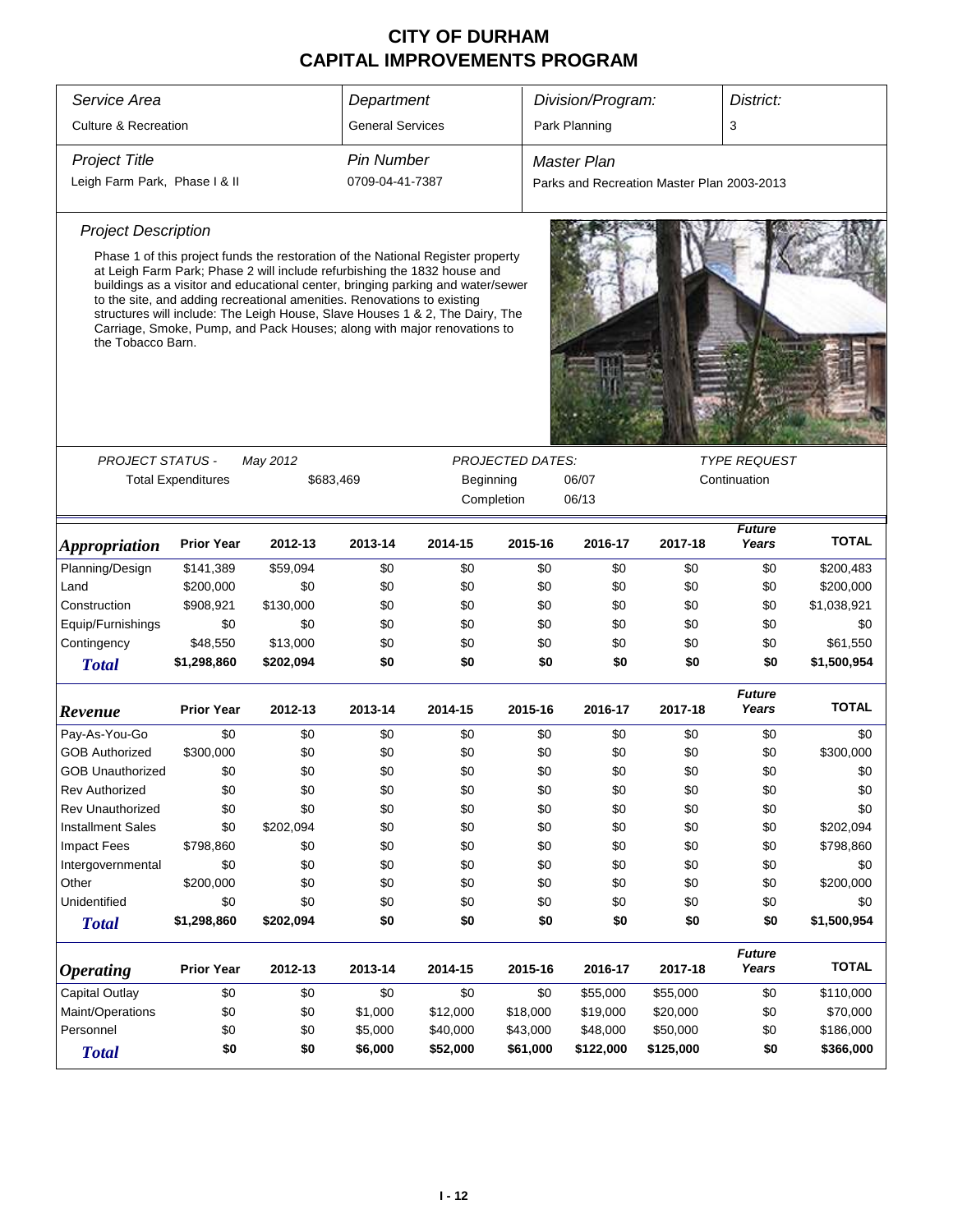| Division/Program:<br>Service Area<br>Department                   |                                                      |                                                                                                                              |                         |                                                                              | District:               |                                      |         |                        |              |
|-------------------------------------------------------------------|------------------------------------------------------|------------------------------------------------------------------------------------------------------------------------------|-------------------------|------------------------------------------------------------------------------|-------------------------|--------------------------------------|---------|------------------------|--------------|
| <b>Culture &amp; Recreation</b>                                   |                                                      |                                                                                                                              | <b>General Services</b> |                                                                              |                         |                                      |         | 3                      |              |
| <b>Project Title</b>                                              |                                                      |                                                                                                                              | <b>Pin Number</b>       |                                                                              |                         | <b>Master Plan</b>                   |         |                        |              |
| Lyon Park Upgrade                                                 |                                                      |                                                                                                                              | 0821-14-44-3838         |                                                                              |                         | <b>Facility Condition Assessment</b> |         |                        |              |
| <b>Project Description</b>                                        |                                                      |                                                                                                                              |                         |                                                                              |                         |                                      |         |                        |              |
|                                                                   |                                                      | The park will receive general repairs and the facility will receive<br>system, HVAC, and structure renovations and upgrades. |                         | This project upgrades conditions at Lyon Park and the Community Life Center. |                         |                                      |         |                        |              |
| PROJECT STATUS -                                                  |                                                      | May 2012                                                                                                                     |                         |                                                                              | <b>PROJECTED DATES:</b> |                                      |         | <b>TYPE REQUEST</b>    |              |
|                                                                   | <b>Total Expenditures</b>                            | \$500,494                                                                                                                    |                         | Beginning                                                                    | Completion              | Continuation                         |         |                        |              |
| <b>Appropriation</b>                                              | <b>Prior Year</b>                                    | 2012-13                                                                                                                      | 2013-14                 | 2014-15                                                                      | 2015-16                 | 2016-17                              | 2017-18 | <b>Future</b><br>Years | <b>TOTAL</b> |
| Planning/Design                                                   | \$87,767                                             | \$0                                                                                                                          | \$0                     | \$0                                                                          | \$0                     | \$0                                  | \$0     | \$0                    | \$87,767     |
| Land                                                              | \$0                                                  | \$0                                                                                                                          | \$0                     | \$0                                                                          | \$0                     | \$0                                  | \$0     | \$0                    | \$0          |
| Construction                                                      | \$508,914                                            | \$0                                                                                                                          | \$0                     | \$0                                                                          | \$0                     | \$0                                  | \$0     | \$0                    | \$508,914    |
| Equip/Furnishings                                                 | \$0                                                  | \$0                                                                                                                          | \$0                     | \$0                                                                          | \$0                     | \$0                                  | \$0     | \$0                    | \$0          |
| Contingency                                                       | \$76,319                                             | \$0                                                                                                                          | \$0                     | \$0                                                                          | \$0                     | \$0                                  | \$0     | \$0                    | \$76,319     |
| <b>Total</b>                                                      | \$673,000                                            | \$0                                                                                                                          | \$0                     | \$0                                                                          | \$0                     | \$0                                  | \$0     | \$0                    | \$673,000    |
| Revenue                                                           | <b>Prior Year</b>                                    | 2012-13                                                                                                                      | 2013-14                 | 2014-15                                                                      | 2015-16                 | 2016-17                              | 2017-18 | <b>Future</b><br>Years | <b>TOTAL</b> |
| Pay-As-You-Go                                                     | \$0                                                  | \$0                                                                                                                          | \$0                     | \$0                                                                          | \$0                     | \$0                                  | \$0     | \$0                    | \$0          |
| <b>GOB Authorized</b>                                             | \$673,000                                            | \$0                                                                                                                          | \$0                     | \$0                                                                          | \$0                     | \$0                                  | \$0     | \$0                    | \$673,000    |
| <b>GOB Unauthorized</b>                                           | \$0                                                  | \$0                                                                                                                          | \$0                     | \$0                                                                          | \$0                     | \$0                                  | \$0     | \$0                    | \$0          |
| <b>Rev Authorized</b>                                             | \$0                                                  | \$0                                                                                                                          | \$0                     | \$0                                                                          | \$0                     | \$0                                  | \$0     | \$0                    | \$0          |
| <b>Rev Unauthorized</b>                                           | \$0                                                  | \$0                                                                                                                          | \$0                     | \$0                                                                          | \$0                     | \$0                                  | \$0     | \$0                    | \$0          |
| <b>Installment Sales</b>                                          | \$0                                                  | \$0                                                                                                                          | \$0                     | \$0                                                                          | \$0                     | \$0                                  | \$0     | \$0                    | \$0          |
| <b>Impact Fees</b>                                                | \$0                                                  | \$0                                                                                                                          | \$0                     | \$0                                                                          | \$0                     | \$0                                  | \$0     | \$0                    | \$0          |
| Unidentified                                                      | \$0                                                  | \$0                                                                                                                          | \$0                     | \$0                                                                          | \$0                     | \$0                                  | \$0     | \$0                    | \$0          |
| <b>Total</b>                                                      | \$673,000                                            | \$0                                                                                                                          | \$0                     | \$0                                                                          | \$0                     | \$0                                  | \$0     | \$0                    | \$673,000    |
| <b>Operating</b>                                                  | <b>Prior Year</b>                                    | 2012-13                                                                                                                      | 2013-14                 | 2014-15                                                                      | 2015-16                 | 2016-17                              | 2017-18 | <b>Future</b><br>Years | <b>TOTAL</b> |
| <b>Capital Outlay</b>                                             | \$0                                                  | \$0                                                                                                                          | \$0                     | \$0                                                                          | \$0                     | \$0                                  | \$0     | \$0                    | \$0          |
| Maint/Operations                                                  | \$0                                                  | \$0                                                                                                                          | \$0                     | \$0                                                                          | \$0                     | \$0                                  | \$0     | \$0                    | \$0          |
| Personnel<br>\$0<br>\$0<br>\$0<br>\$0<br>\$0<br>\$0<br>\$0<br>\$0 |                                                      |                                                                                                                              |                         |                                                                              |                         | \$0                                  |         |                        |              |
| <b>Total</b>                                                      | \$0<br>\$0<br>\$0<br>\$0<br>\$0<br>\$0<br>\$0<br>\$0 |                                                                                                                              |                         |                                                                              |                         |                                      |         | \$0                    |              |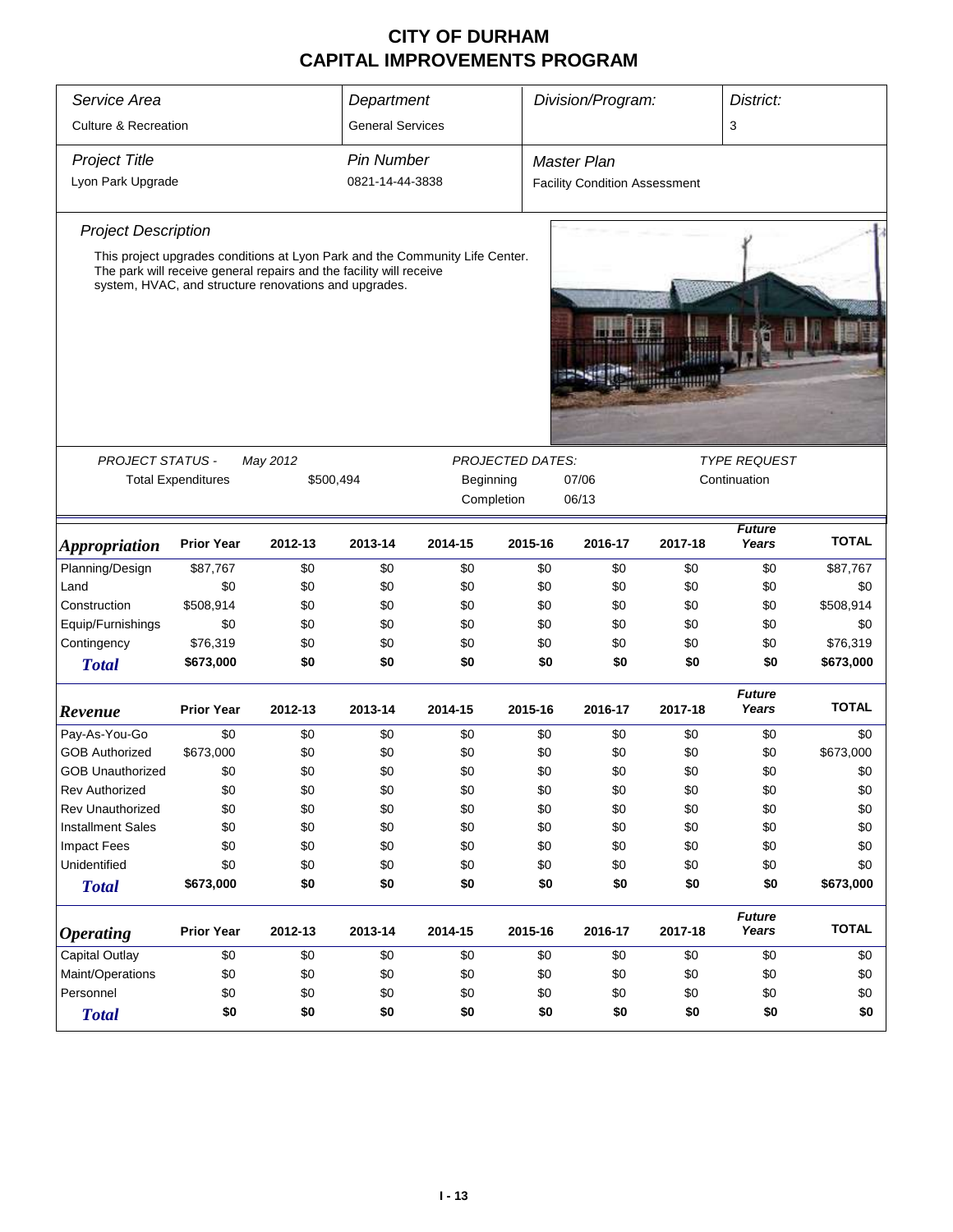| Service Area<br><b>Culture &amp; Recreation</b>     | Department<br><b>General Services</b> |                                                                                                                                                                                                                                             |                   | Division/Program: |                         | District:<br>3                       |         |                        |              |
|-----------------------------------------------------|---------------------------------------|---------------------------------------------------------------------------------------------------------------------------------------------------------------------------------------------------------------------------------------------|-------------------|-------------------|-------------------------|--------------------------------------|---------|------------------------|--------------|
| <b>Project Title</b>                                |                                       |                                                                                                                                                                                                                                             | <b>Pin Number</b> |                   |                         | <b>Master Plan</b>                   |         |                        |              |
| Morreene Road Park Upgrade                          |                                       |                                                                                                                                                                                                                                             | 0812-18-30-8628   |                   |                         | <b>Facility Condition Assessment</b> |         |                        |              |
| <b>Project Description</b>                          |                                       |                                                                                                                                                                                                                                             |                   |                   |                         |                                      |         |                        |              |
|                                                     |                                       | This project upgrades the 12-acre Morreene Road Park. The project includes<br>repair or replacement of site lighting, the electrical system, asphalt pavement,<br>playground and safety surface, finishes, exterior wall, and sagging slab. |                   |                   |                         |                                      |         |                        |              |
|                                                     |                                       |                                                                                                                                                                                                                                             |                   |                   |                         |                                      |         |                        |              |
| <b>PROJECT STATUS -</b>                             |                                       | May 2012                                                                                                                                                                                                                                    |                   |                   | <b>PROJECTED DATES:</b> |                                      |         | <b>TYPE REQUEST</b>    |              |
|                                                     | <b>Total Expenditures</b>             | \$494,274                                                                                                                                                                                                                                   |                   |                   | Beginning               | 07/06                                |         | Continuation           |              |
|                                                     |                                       |                                                                                                                                                                                                                                             |                   |                   | Completion              | 09/16                                |         |                        |              |
| <b>Appropriation</b>                                | <b>Prior Year</b>                     | 2012-13                                                                                                                                                                                                                                     | 2013-14           | 2014-15           | 2015-16                 | 2016-17                              | 2017-18 | <b>Future</b><br>Years | <b>TOTAL</b> |
| Planning/Design                                     | \$41,781                              | \$0                                                                                                                                                                                                                                         | \$0               | \$0               | \$96,294                | \$0                                  | \$0     | \$0                    | \$138,075    |
| Land                                                | \$0                                   | \$0                                                                                                                                                                                                                                         | \$0               | \$0               | \$0                     | \$0                                  | \$0     | \$0                    | \$0          |
| Construction                                        | \$336,888                             | \$0                                                                                                                                                                                                                                         | \$0               | \$0               | \$456,146               | \$0                                  | \$0     | \$0                    | \$793,034    |
| Equip/Furnishings                                   | \$0                                   | \$0                                                                                                                                                                                                                                         | \$0               | \$0               | \$0                     | \$0                                  | \$0     | \$0                    | \$0          |
| Contingency                                         | \$36,331                              | \$0                                                                                                                                                                                                                                         | \$0               | \$0               | \$31,930                | \$0                                  | \$0     | \$0                    | \$68,261     |
| <b>Total</b>                                        | \$415,000                             | \$0                                                                                                                                                                                                                                         | \$0               | \$0               | \$584,370               | \$0                                  | \$0     | \$0                    | \$999,370    |
| Revenue                                             | <b>Prior Year</b>                     | 2012-13                                                                                                                                                                                                                                     | 2013-14           | 2014-15           | 2015-16                 | 2016-17                              | 2017-18 | <b>Future</b><br>Years | <b>TOTAL</b> |
| Pay-As-You-Go                                       | \$0                                   | \$0                                                                                                                                                                                                                                         | \$0               | \$0               | \$0                     | \$0                                  | \$0     | \$0                    | \$0          |
| <b>GOB Authorized</b>                               | \$415,000                             | \$0                                                                                                                                                                                                                                         | \$0               | \$0               | \$0                     | \$0                                  | \$0     | \$0                    | \$415,000    |
| <b>GOB Unauthorized</b>                             | \$0                                   | \$0                                                                                                                                                                                                                                         | \$0               | \$0               | \$0                     | \$0                                  | \$0     | \$0                    | \$0          |
| <b>Rev Authorized</b>                               | \$0                                   | \$0                                                                                                                                                                                                                                         | \$0               | \$0               | \$0                     | \$0                                  | \$0     | \$0                    | \$0          |
| <b>Rev Unauthorized</b>                             | \$0                                   | \$0                                                                                                                                                                                                                                         | \$0               | \$0               | \$0                     | \$0                                  | \$0     | \$0                    | \$0          |
| <b>Installment Sales</b>                            | \$0                                   | \$0                                                                                                                                                                                                                                         | \$0               | \$0               | \$0                     | \$0                                  | \$0     | \$0                    | \$0          |
| <b>Impact Fees</b>                                  | \$0                                   | \$0                                                                                                                                                                                                                                         | \$0               | \$0               | \$0                     | \$0                                  | \$0     | \$0                    | \$0          |
| Intergovernmental                                   | \$0                                   | \$0                                                                                                                                                                                                                                         | \$0               | \$0               | \$0                     | \$0                                  | \$0     | \$0                    | \$0          |
| Other                                               | \$0                                   | \$0                                                                                                                                                                                                                                         | \$0               | \$0               | \$0                     | \$0                                  | \$0     | \$0                    | \$0          |
| Unidentified                                        | \$0                                   | \$0                                                                                                                                                                                                                                         | \$0               | \$0               | \$584,370               | \$0                                  | \$0     | \$0                    | \$584,370    |
| <b>Total</b>                                        | \$415,000                             | \$0                                                                                                                                                                                                                                         | \$0               | \$0               | \$584,370               | \$0                                  | \$0     | \$0                    | \$999,370    |
| <b>Operating</b>                                    | <b>Prior Year</b>                     | 2012-13                                                                                                                                                                                                                                     | 2013-14           | 2014-15           | 2015-16                 | 2016-17                              | 2017-18 | <b>Future</b><br>Years | <b>TOTAL</b> |
| <b>Capital Outlay</b>                               | \$0                                   | \$0                                                                                                                                                                                                                                         | \$0               | \$0               | \$0                     | \$0                                  | \$0     | \$0                    | \$0          |
| Maint/Operations                                    | \$0                                   | \$0                                                                                                                                                                                                                                         | \$0               | \$0               | \$0                     | \$0                                  | \$0     | \$0                    | \$0          |
| \$0<br>\$0<br>\$0<br>Personnel<br>\$0<br>\$0<br>\$0 |                                       |                                                                                                                                                                                                                                             |                   |                   | \$0                     | \$0                                  | \$0     |                        |              |
| <b>Total</b>                                        | \$0                                   | \$0                                                                                                                                                                                                                                         | \$0               | \$0               | \$0                     | \$0                                  | \$0     | \$0                    | \$0          |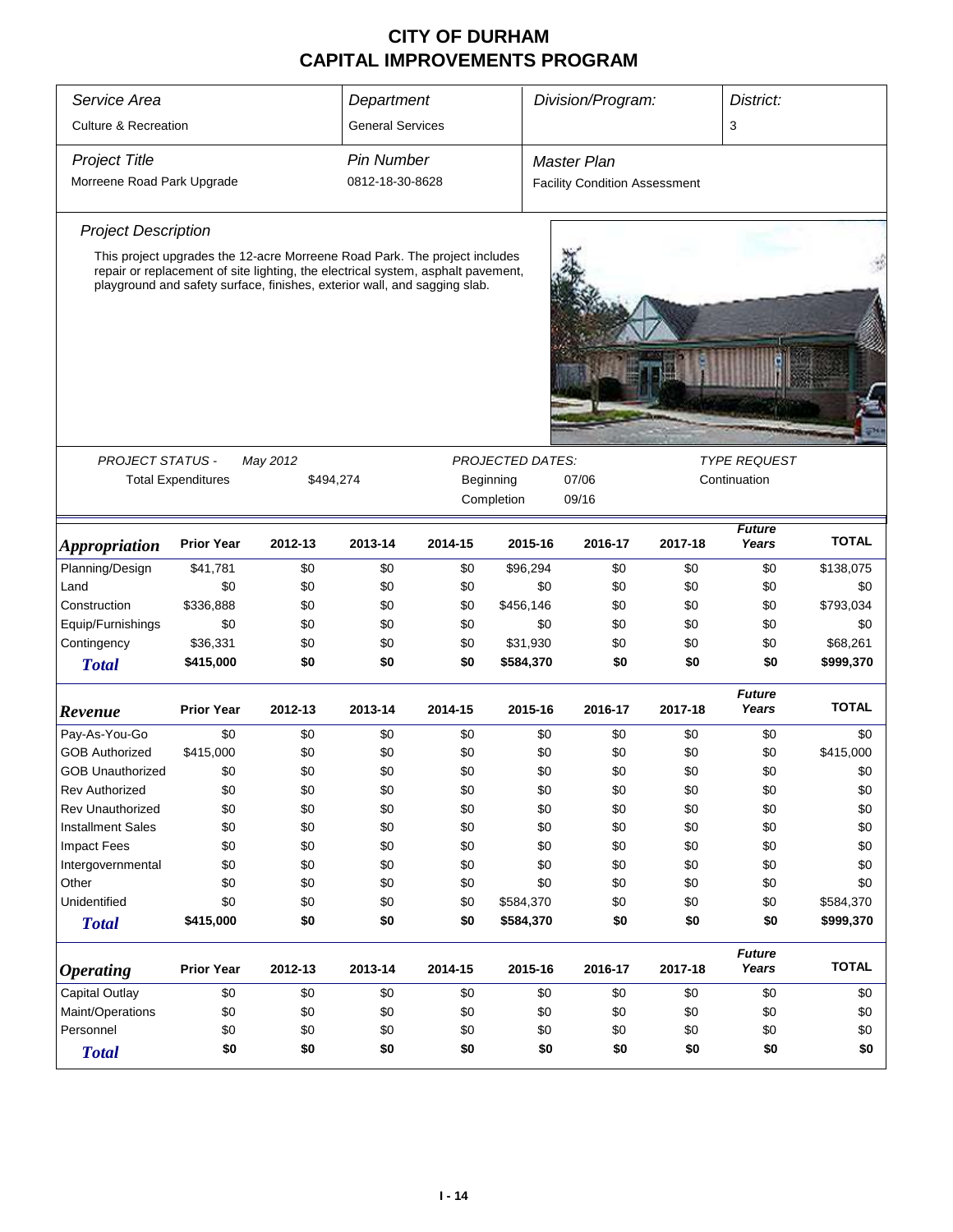| Service Area                                      |                               |                                                                                                                                                                                                                                                                                                                                         | Department<br>Division/Program:<br>District:   |         |            |                                                                 |              |                        |              |  |
|---------------------------------------------------|-------------------------------|-----------------------------------------------------------------------------------------------------------------------------------------------------------------------------------------------------------------------------------------------------------------------------------------------------------------------------------------|------------------------------------------------|---------|------------|-----------------------------------------------------------------|--------------|------------------------|--------------|--|
| <b>Culture &amp; Recreation</b>                   |                               |                                                                                                                                                                                                                                                                                                                                         | <b>General Services</b>                        |         |            | Development                                                     |              | 3                      |              |  |
| <b>Project Title</b><br>Old Chapel Hill Road Park |                               |                                                                                                                                                                                                                                                                                                                                         | <b>Pin Number</b><br>0709-02-69-3713           |         |            | <b>Master Plan</b><br>Parks & Recreation Facilities Master Plan |              |                        |              |  |
| <b>Project Description</b>                        |                               |                                                                                                                                                                                                                                                                                                                                         |                                                |         |            |                                                                 |              |                        |              |  |
|                                                   | field and improved site work. | This project designs and constructs a 20-acre park with athletic fields, ball<br>fields, playground, picnic shelter, and parking on Old Chapel Hill Road next to<br>Githens Middle School. With additional funding, project will include adding<br>lighting, restrooms, substitution of artificial turf with natural turf on the soccer |                                                |         |            |                                                                 |              |                        |              |  |
|                                                   |                               |                                                                                                                                                                                                                                                                                                                                         |                                                |         |            |                                                                 |              |                        |              |  |
| <b>PROJECT STATUS -</b>                           |                               | May 2012                                                                                                                                                                                                                                                                                                                                | <b>TYPE REQUEST</b><br><b>PROJECTED DATES:</b> |         |            |                                                                 |              |                        |              |  |
|                                                   | <b>Total Expenditures</b>     | \$4,036,803                                                                                                                                                                                                                                                                                                                             |                                                |         | Beginning  | 07/04<br>09/16                                                  | Continuation |                        |              |  |
|                                                   |                               |                                                                                                                                                                                                                                                                                                                                         |                                                |         | Completion |                                                                 |              |                        |              |  |
| <i><b>Appropriation</b></i>                       | <b>Prior Year</b>             | 2012-13                                                                                                                                                                                                                                                                                                                                 | 2013-14                                        | 2014-15 | 2015-16    | 2016-17                                                         | 2017-18      | <b>Future</b><br>Years | <b>TOTAL</b> |  |
| Planning/Design                                   | \$0                           | \$0                                                                                                                                                                                                                                                                                                                                     | \$0                                            | \$0     | \$63,329   | \$0                                                             | \$0          | \$0                    | \$63,329     |  |
| Construction                                      | \$4,191,949                   | \$0                                                                                                                                                                                                                                                                                                                                     | \$0                                            | \$0     | \$140,000  | \$0                                                             | \$0          | \$0                    | \$4,331,949  |  |
| <b>Total</b>                                      | \$4,191,949                   | \$0                                                                                                                                                                                                                                                                                                                                     | \$0                                            | \$0     | \$203,329  | \$0                                                             | \$0          | \$0                    | \$4,395,278  |  |
| Revenue                                           | <b>Prior Year</b>             | 2012-13                                                                                                                                                                                                                                                                                                                                 | 2013-14                                        | 2014-15 | 2015-16    | 2016-17                                                         | 2017-18      | <b>Future</b><br>Years | <b>TOTAL</b> |  |
| Pay-As-You-Go                                     | \$0                           | \$0                                                                                                                                                                                                                                                                                                                                     | \$0                                            | \$0     | \$0        | \$0                                                             | \$0          | \$0                    | \$0          |  |
| <b>GOB Authorized</b>                             | \$2,841,473                   | \$0                                                                                                                                                                                                                                                                                                                                     | \$0                                            | \$0     | \$0        | \$0                                                             | \$0          | \$0                    | \$2,841,473  |  |
| <b>GOB Unauthorized</b>                           | \$0                           | \$0                                                                                                                                                                                                                                                                                                                                     | \$0                                            | \$0     | \$0        | \$0                                                             | \$0          | \$0                    | \$0          |  |
| <b>Rev Authorized</b>                             | \$0                           | \$0                                                                                                                                                                                                                                                                                                                                     | \$0                                            | \$0     | \$0        | \$0                                                             | \$0          | \$0                    | \$0          |  |
| <b>Rev Unauthorized</b>                           | \$0                           | \$0                                                                                                                                                                                                                                                                                                                                     | \$0                                            | \$0     | \$0        | \$0                                                             | \$0          | \$0                    | \$0          |  |
| <b>Installment Sales</b>                          | \$0                           | \$0                                                                                                                                                                                                                                                                                                                                     | \$0                                            | \$0     | \$0        | \$0                                                             | \$0          | \$0                    | \$0          |  |
| <b>Impact Fees</b>                                | \$1,350,476                   | \$0                                                                                                                                                                                                                                                                                                                                     | \$0                                            | \$0     | \$0        | \$0                                                             | \$0          | \$0                    | \$1,350,476  |  |
| Intergovernmental                                 | \$0                           | \$0                                                                                                                                                                                                                                                                                                                                     | \$0                                            | \$0     | \$0        | \$0                                                             | \$0          | \$0                    | \$0          |  |
| Other                                             | \$0                           | \$0                                                                                                                                                                                                                                                                                                                                     | \$0                                            | \$0     | \$0        | \$0                                                             | \$0          | \$0                    | \$0          |  |
| Unidentified                                      | \$0                           | \$0                                                                                                                                                                                                                                                                                                                                     | \$0                                            | \$0     | \$203,329  | \$0                                                             | \$0          | \$0                    | \$203,329    |  |
| <b>Total</b>                                      | \$4,191,949                   | \$0                                                                                                                                                                                                                                                                                                                                     | \$0                                            | \$0     | \$203,329  | \$0                                                             | \$0          | \$0                    | \$4,395,278  |  |
| <b>Operating</b>                                  | <b>Prior Year</b>             | 2012-13                                                                                                                                                                                                                                                                                                                                 | 2013-14                                        | 2014-15 | 2015-16    | 2016-17                                                         | 2017-18      | <b>Future</b><br>Years | <b>TOTAL</b> |  |
| Capital Outlay                                    | \$0                           | \$0                                                                                                                                                                                                                                                                                                                                     | \$0                                            | \$0     | \$0        | \$0                                                             | \$0          | \$0                    | \$0          |  |
| Maint/Operations                                  | \$17,000                      | \$0                                                                                                                                                                                                                                                                                                                                     | \$0                                            | \$0     | \$11,000   | \$12,000                                                        | \$13,000     | \$0                    | \$53,000     |  |
| Personnel                                         | \$0                           | \$0                                                                                                                                                                                                                                                                                                                                     | \$0                                            | \$0     | \$0        | \$0                                                             | \$0          | \$0                    | \$0          |  |
| <b>Total</b>                                      | \$17,000                      | \$0                                                                                                                                                                                                                                                                                                                                     | \$0                                            | \$0     | \$11,000   | \$12,000                                                        | \$13,000     | \$0                    | \$53,000     |  |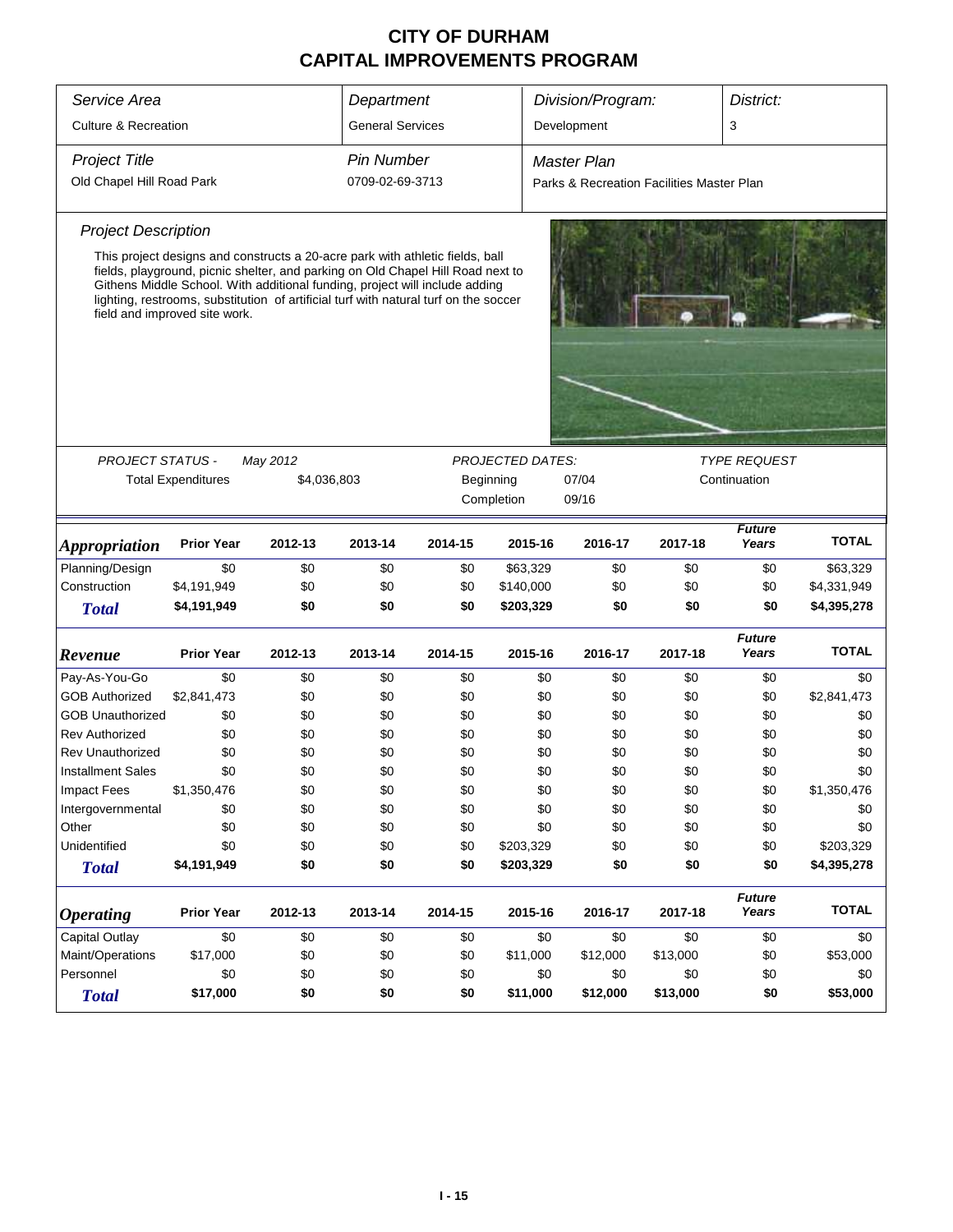| Service Area                                                                  |                           |          | Department              |                                                                                                                                                                                                                                              |                         | Division/Program:                         |                                   | District:              |              |  |  |
|-------------------------------------------------------------------------------|---------------------------|----------|-------------------------|----------------------------------------------------------------------------------------------------------------------------------------------------------------------------------------------------------------------------------------------|-------------------------|-------------------------------------------|-----------------------------------|------------------------|--------------|--|--|
| <b>Culture &amp; Recreation</b>                                               |                           |          | <b>General Services</b> |                                                                                                                                                                                                                                              |                         | Development                               |                                   | All                    |              |  |  |
| <b>Project Title</b>                                                          |                           |          | <b>Pin Number</b>       |                                                                                                                                                                                                                                              |                         | <b>Master Plan</b>                        |                                   |                        |              |  |  |
| <b>Park Renovations</b>                                                       |                           |          |                         |                                                                                                                                                                                                                                              |                         | Parks & Recreation Facilities Master Plan |                                   |                        |              |  |  |
| <b>Project Description</b>                                                    |                           |          |                         |                                                                                                                                                                                                                                              |                         |                                           |                                   |                        |              |  |  |
| Boundaries.                                                                   |                           |          |                         | Park renovations are currently in progress to bring parks up to level-of-service<br>or safety standards. Parks include but are not limited to Campus Hills, Duke,<br>East End, Cook Road, Forest Hills, Northgate, Rock Quarry, and Southern |                         |                                           |                                   |                        |              |  |  |
|                                                                               |                           |          |                         |                                                                                                                                                                                                                                              |                         |                                           |                                   |                        |              |  |  |
| PROJECT STATUS -                                                              |                           | May 2012 |                         |                                                                                                                                                                                                                                              | <b>PROJECTED DATES:</b> |                                           |                                   | <b>TYPE REQUEST</b>    |              |  |  |
|                                                                               | <b>Total Expenditures</b> |          | \$978,775               | Beginning<br>Completion                                                                                                                                                                                                                      |                         | 07/04<br>Continuation<br>06/13            |                                   |                        |              |  |  |
| <i><b>Appropriation</b></i>                                                   | <b>Prior Year</b>         | 2012-13  | 2013-14                 | 2014-15                                                                                                                                                                                                                                      | 2015-16                 | 2016-17                                   | <b>Future</b><br>Years<br>2017-18 |                        |              |  |  |
| Planning/Design                                                               | \$875,877                 | \$0      | \$0                     | \$0                                                                                                                                                                                                                                          | \$0                     | \$0                                       | \$0                               | \$0                    | \$875,877    |  |  |
| Land                                                                          | \$0                       | \$0      | \$0                     | \$0                                                                                                                                                                                                                                          | \$0                     | \$0                                       | \$0                               | \$0                    | \$0          |  |  |
| Construction                                                                  | \$137,167                 | \$0      | \$0                     | \$0                                                                                                                                                                                                                                          | \$0                     | \$0                                       | \$0                               | \$0                    | \$137,167    |  |  |
| Equip/Furnishings                                                             | \$9,996                   | \$0      | \$0                     | \$0                                                                                                                                                                                                                                          | \$0                     | \$0                                       | \$0                               | \$0                    | \$9,996      |  |  |
| Contingency                                                                   | \$20,999                  | \$0      | \$0                     | \$0                                                                                                                                                                                                                                          | \$0                     | \$0                                       | \$0                               | \$0                    | \$20,999     |  |  |
| <b>Total</b>                                                                  | \$1,044,039               | \$0      | \$0                     | \$0                                                                                                                                                                                                                                          | \$0                     | \$0                                       | \$0                               | \$0                    | \$1,044,039  |  |  |
| Revenue                                                                       | <b>Prior Year</b>         | 2012-13  | 2013-14                 | 2014-15                                                                                                                                                                                                                                      | 2015-16                 | 2016-17                                   | 2017-18                           | <b>Future</b><br>Years | <b>TOTAL</b> |  |  |
| Pay-As-You-Go                                                                 | \$0                       | \$0      | \$0                     | \$0                                                                                                                                                                                                                                          | \$0                     | \$0                                       | \$0                               | \$0                    | \$0          |  |  |
| <b>GOB Authorized</b>                                                         | \$281,640                 | \$0      | \$0                     | \$0                                                                                                                                                                                                                                          | \$0                     | \$0                                       | \$0                               | \$0                    | \$281,640    |  |  |
| <b>GOB Unauthorized</b>                                                       | \$0                       | \$0      | \$0                     | \$0                                                                                                                                                                                                                                          | \$0                     | \$0                                       | \$0                               | \$0                    | \$0          |  |  |
| <b>Rev Authorized</b>                                                         | \$0                       | \$0      | \$0                     | \$0                                                                                                                                                                                                                                          | \$0                     | \$0                                       | \$0                               | \$0                    | \$0          |  |  |
| Rev Unauthorized                                                              | \$0                       | \$0      | \$0                     | \$0                                                                                                                                                                                                                                          | \$0                     | \$0                                       | \$0                               | \$0                    | \$0          |  |  |
| <b>Installment Sales</b>                                                      | \$0                       | \$0      | \$0                     | \$0                                                                                                                                                                                                                                          | \$0                     | \$0                                       | \$0                               | \$0                    | \$0          |  |  |
| <b>Impact Fees</b>                                                            | \$241,000                 | \$0      | \$0                     | \$0                                                                                                                                                                                                                                          | \$0                     | \$0                                       | \$0                               | \$0                    | \$241,000    |  |  |
| Intergovernmental                                                             | \$422,589                 | \$0      | \$0                     | \$0                                                                                                                                                                                                                                          | \$0                     | \$0                                       | \$0                               | \$0                    | \$422,589    |  |  |
| Other                                                                         | \$98,810                  | \$0      | \$0                     | \$0                                                                                                                                                                                                                                          | \$0                     | \$0                                       | \$0                               | \$0                    | \$98,810     |  |  |
| Unidentified                                                                  | \$0                       | \$0      | \$0                     | \$0                                                                                                                                                                                                                                          | \$0                     | \$0                                       | \$0                               | \$0                    | \$0          |  |  |
| <b>Total</b>                                                                  | \$1,044,039               | \$0      | \$0                     | \$0                                                                                                                                                                                                                                          | \$0                     | \$0                                       | \$0                               | \$0                    | \$1,044,039  |  |  |
| <b>Operating</b>                                                              | <b>Prior Year</b>         | 2012-13  | 2013-14                 | 2014-15                                                                                                                                                                                                                                      | 2015-16                 | 2016-17                                   | 2017-18                           | <b>Future</b><br>Years | <b>TOTAL</b> |  |  |
| <b>Capital Outlay</b><br>\$0<br>\$0<br>\$0<br>\$0<br>\$0<br>\$0<br>\$0<br>\$0 |                           |          |                         |                                                                                                                                                                                                                                              |                         | \$0                                       |                                   |                        |              |  |  |
| Maint/Operations                                                              | \$51,000                  | \$0      | \$0                     | \$0                                                                                                                                                                                                                                          | \$0                     | \$0                                       | \$0                               | \$0                    | \$51,000     |  |  |
| Personnel                                                                     | \$0                       | \$0      | \$0                     | \$0                                                                                                                                                                                                                                          | \$0                     | \$0                                       | \$0                               | \$0                    | \$0          |  |  |
| \$51,000<br>\$0<br>\$0<br>\$0<br>\$0<br>\$0<br>\$0<br>\$0<br><b>Total</b>     |                           |          |                         |                                                                                                                                                                                                                                              |                         |                                           | \$51,000                          |                        |              |  |  |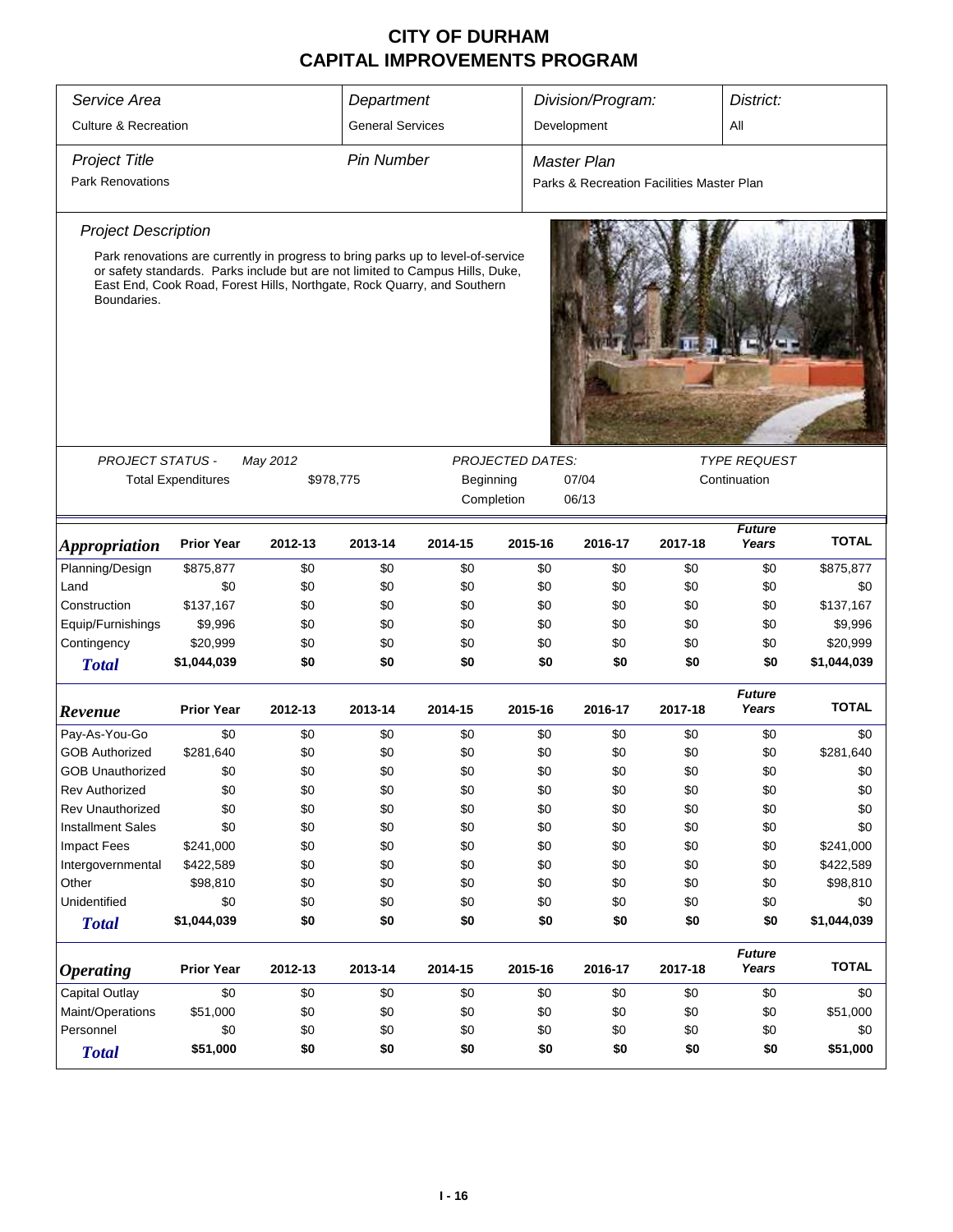| Service Area<br>Department                                           |                                                                                                                                                       |         |                         |                                                                                                                                                             |         | Division/Program:                    |                                     | District:              |              |
|----------------------------------------------------------------------|-------------------------------------------------------------------------------------------------------------------------------------------------------|---------|-------------------------|-------------------------------------------------------------------------------------------------------------------------------------------------------------|---------|--------------------------------------|-------------------------------------|------------------------|--------------|
| <b>Culture &amp; Recreation</b>                                      |                                                                                                                                                       |         | <b>General Services</b> |                                                                                                                                                             |         |                                      |                                     | 4                      |              |
| <b>Project Title</b>                                                 |                                                                                                                                                       |         | <b>Pin Number</b>       |                                                                                                                                                             |         | <b>Master Plan</b>                   |                                     |                        |              |
| Piney Wood Park Upgrade                                              |                                                                                                                                                       |         | 0728-01-37-1911         |                                                                                                                                                             |         | <b>Facility Condition Assessment</b> |                                     |                        |              |
| <b>Project Description</b>                                           |                                                                                                                                                       |         |                         |                                                                                                                                                             |         |                                      |                                     |                        |              |
| shelters.                                                            | This project upgrades the 40-acre Piney Wood Park. Repairs include                                                                                    |         |                         | playground equipment, safety surfacing, parking and entry drives, fencing,<br>erosion and drainage controls, and structural repairs to restrooms and picnic |         |                                      |                                     |                        |              |
|                                                                      |                                                                                                                                                       |         |                         |                                                                                                                                                             |         |                                      |                                     |                        |              |
|                                                                      | <b>PROJECT STATUS -</b><br>May 2012<br><b>PROJECTED DATES:</b><br><b>Total Expenditures</b><br>\$208,889<br>Beginning<br>07/06<br>Completion<br>09/15 |         |                         |                                                                                                                                                             |         |                                      | <b>TYPE REQUEST</b><br>Continuation |                        |              |
|                                                                      |                                                                                                                                                       |         |                         |                                                                                                                                                             |         |                                      | <b>Future</b>                       |                        |              |
| <i><b>Appropriation</b></i>                                          | <b>Prior Year</b>                                                                                                                                     | 2012-13 | 2013-14                 | 2014-15                                                                                                                                                     | 2015-16 | 2016-17                              | 2017-18                             | Years                  | <b>TOTAL</b> |
| Planning/Design                                                      | \$52,822                                                                                                                                              | \$0     | \$0                     | \$86,525                                                                                                                                                    | \$0     | \$0                                  | \$0                                 | \$0                    | \$139,347    |
| Land                                                                 | \$0                                                                                                                                                   | \$0     | \$0                     | \$0                                                                                                                                                         | \$0     | \$0                                  | \$0                                 | \$0                    | \$0          |
| Construction                                                         | \$307,112                                                                                                                                             | \$0     | \$0                     | \$273,000                                                                                                                                                   | \$0     | \$0                                  | \$0                                 | \$0                    | \$580,112    |
| Equip/Furnishings                                                    | \$0                                                                                                                                                   | \$0     | \$0                     | \$0                                                                                                                                                         | \$0     | \$0                                  | \$0                                 | \$0                    | \$0          |
| Contingency                                                          | \$46,066                                                                                                                                              | \$0     | \$0                     | \$27,300                                                                                                                                                    | \$0     | \$0                                  | \$0                                 | \$0                    | \$73,366     |
| <b>Total</b>                                                         | \$406,000                                                                                                                                             | \$0     | \$0                     | \$386,825                                                                                                                                                   | \$0     | \$0                                  | \$0                                 | \$0                    | \$792,825    |
| Revenue                                                              | <b>Prior Year</b>                                                                                                                                     | 2012-13 | 2013-14                 | 2014-15                                                                                                                                                     | 2015-16 | 2016-17                              | 2017-18                             | <b>Future</b><br>Years | <b>TOTAL</b> |
| Pay-As-You-Go                                                        | \$0                                                                                                                                                   | \$0     | \$0                     | \$0                                                                                                                                                         | \$0     | \$0                                  | \$0                                 | \$0                    | \$0          |
| <b>GOB Authorized</b>                                                | \$406,000                                                                                                                                             | \$0     | \$0                     | \$0                                                                                                                                                         | \$0     | \$0                                  | \$0                                 | \$0                    | \$406,000    |
| <b>GOB Unauthorized</b>                                              | \$0                                                                                                                                                   | \$0     | \$0                     | \$0                                                                                                                                                         | \$0     | \$0                                  | \$0                                 | \$0                    | \$0          |
| <b>Rev Authorized</b>                                                | \$0                                                                                                                                                   | \$0     | \$0                     | \$0                                                                                                                                                         | \$0     | \$0                                  | \$0                                 | \$0                    | \$0          |
| Rev Unauthorized                                                     | \$0                                                                                                                                                   | \$0     | \$0                     | \$0                                                                                                                                                         | \$0     | \$0                                  | \$0                                 | \$0                    | \$0          |
| <b>Installment Sales</b>                                             | \$0                                                                                                                                                   | \$0     | \$0                     | \$0                                                                                                                                                         | \$0     | \$0                                  | \$0                                 | \$0                    | \$0          |
| <b>Impact Fees</b>                                                   | \$0                                                                                                                                                   | \$0     | \$0                     | \$0                                                                                                                                                         | \$0     | \$0                                  | \$0                                 | \$0                    | \$0          |
| Intergovernmental                                                    | \$0                                                                                                                                                   | \$0     | \$0                     | \$0                                                                                                                                                         | \$0     | \$0                                  | \$0                                 | \$0                    | \$0          |
| Other                                                                | \$0                                                                                                                                                   | \$0     | \$0                     | \$0                                                                                                                                                         | \$0     | \$0                                  | \$0                                 | \$0                    | \$0          |
| Unidentified                                                         | \$0                                                                                                                                                   | \$0     | \$0                     | \$386,825                                                                                                                                                   | \$0     | \$0                                  | \$0                                 | \$0                    | \$386,825    |
| <b>Total</b>                                                         | \$406,000                                                                                                                                             | \$0     | \$0                     | \$386,825                                                                                                                                                   | \$0     | \$0                                  | \$0                                 | \$0                    | \$792,825    |
| <i><b>Operating</b></i>                                              | <b>Prior Year</b>                                                                                                                                     | 2012-13 | 2013-14                 | 2014-15                                                                                                                                                     | 2015-16 | 2016-17                              | 2017-18                             | <b>Future</b><br>Years | <b>TOTAL</b> |
| <b>Capital Outlay</b>                                                | \$0                                                                                                                                                   | \$0     | \$0                     | \$0                                                                                                                                                         | \$0     | \$0                                  | \$0                                 | \$0                    | \$0          |
| Maint/Operations                                                     | \$0                                                                                                                                                   | \$0     | \$0                     | \$0                                                                                                                                                         | \$0     | \$0                                  | \$0                                 | \$0                    | \$0          |
| Personnel<br>\$0<br>\$0<br>\$0<br>\$0<br>\$0<br>\$0<br>\$0           |                                                                                                                                                       |         |                         |                                                                                                                                                             | \$0     | \$0                                  |                                     |                        |              |
| \$0<br>\$0<br>\$0<br>\$0<br>\$0<br>\$0<br>\$0<br>\$0<br><b>Total</b> |                                                                                                                                                       |         |                         |                                                                                                                                                             |         | \$0                                  |                                     |                        |              |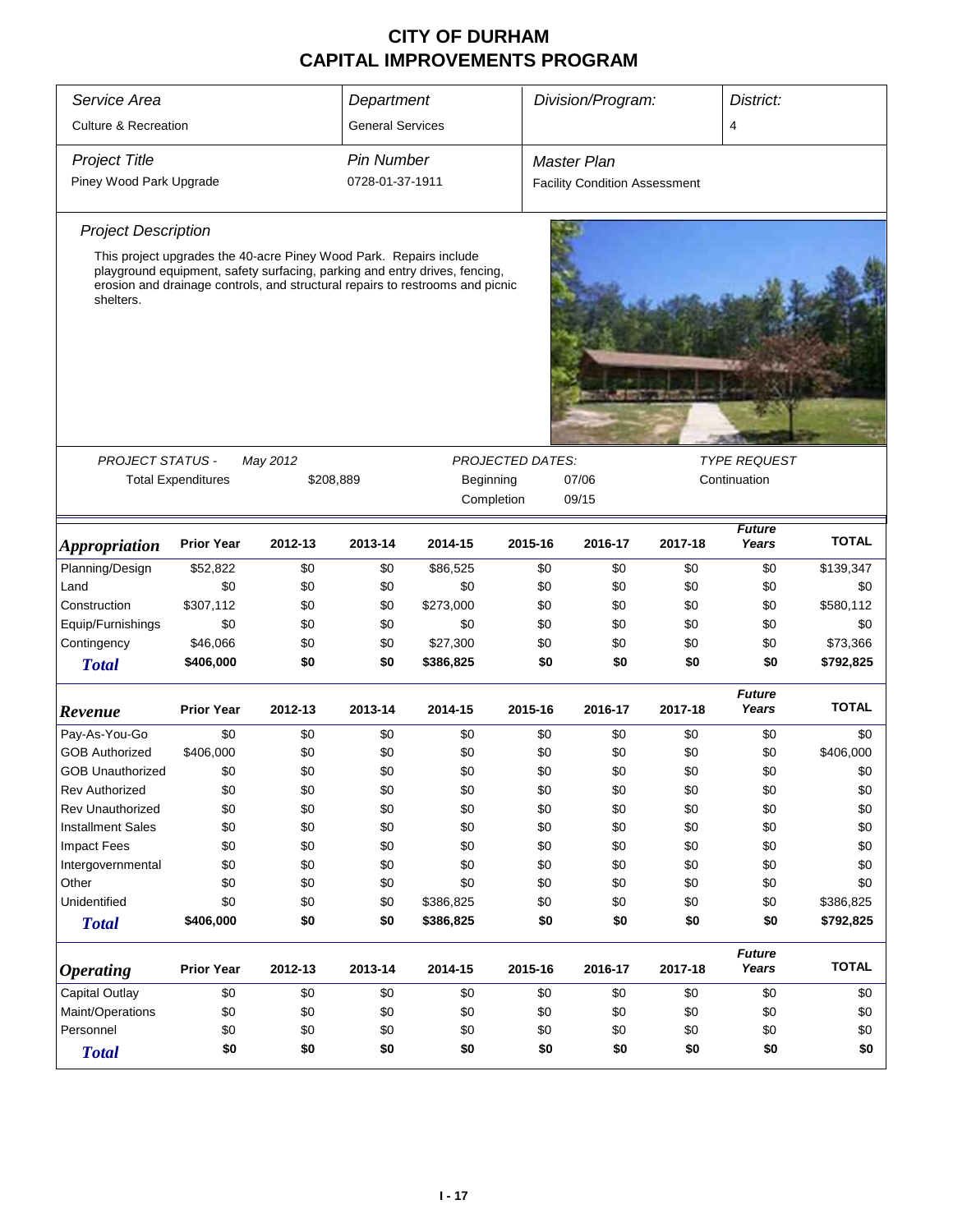| Service Area                                 | Department                                                                                                      |          |                                 | Division/Program: |                         | District:                                 |         |                        |              |  |
|----------------------------------------------|-----------------------------------------------------------------------------------------------------------------|----------|---------------------------------|-------------------|-------------------------|-------------------------------------------|---------|------------------------|--------------|--|
| <b>Culture &amp; Recreation</b>              |                                                                                                                 |          | <b>General Services</b>         |                   |                         | Development                               |         | All                    |              |  |
| <b>Project Title</b>                         |                                                                                                                 |          | <b>Pin Number</b>               |                   |                         | <b>Master Plan</b>                        |         |                        |              |  |
| <b>Playground Renovations</b>                |                                                                                                                 |          | 0811-18-41-0065                 |                   |                         | Parks & Recreation Facilities Master Plan |         |                        |              |  |
| <b>Project Description</b>                   |                                                                                                                 |          |                                 |                   |                         |                                           |         |                        |              |  |
|                                              | This project will replace playgrounds that are currently not meeting level-of-                                  |          |                                 |                   |                         |                                           |         |                        |              |  |
|                                              | service or safety standards, including Lyon Park, Morreene Road, Cornwallis<br>Road, Westover, and East Durham. |          |                                 |                   |                         |                                           |         |                        |              |  |
|                                              |                                                                                                                 |          |                                 |                   |                         |                                           |         |                        |              |  |
| PROJECT STATUS -                             |                                                                                                                 | May 2012 |                                 |                   | <b>PROJECTED DATES:</b> |                                           |         | <b>TYPE REQUEST</b>    |              |  |
|                                              | <b>Total Expenditures</b>                                                                                       |          | Beginning<br>07/04<br>\$756,386 |                   |                         |                                           |         | Continuation           |              |  |
|                                              |                                                                                                                 |          |                                 |                   | Completion              | 06/13                                     |         |                        |              |  |
| <i><b>Appropriation</b></i>                  | <b>Prior Year</b>                                                                                               | 2012-13  | 2013-14                         | 2014-15           | 2015-16                 | 2016-17                                   | 2017-18 | <b>Future</b><br>Years | <b>TOTAL</b> |  |
| Planning/Design                              | \$55,109                                                                                                        | \$0      | \$0                             | \$0               | \$0                     | \$0                                       | \$0     | \$0                    | \$55,109     |  |
| Land                                         | \$0                                                                                                             | \$0      | \$0                             | \$0               | \$0                     | \$0                                       | \$0     | \$0                    | \$0          |  |
| Construction                                 | \$700,539                                                                                                       | \$0      | \$0                             | \$0               | \$0                     | \$0                                       | \$0     | \$0                    | \$700,539    |  |
| Equip/Furnishings                            | \$36,049                                                                                                        | \$0      | \$0                             | \$0               | \$0                     | \$0                                       | \$0     | \$0                    | \$36,049     |  |
| Contingency                                  | \$5,599                                                                                                         | \$0      | \$0                             | \$0               | \$0                     | \$0                                       | \$0     | \$0                    | \$5,599      |  |
| <b>Total</b>                                 | \$797,296                                                                                                       | \$0      | \$0                             | \$0               | \$0                     | \$0                                       | \$0     | \$0                    | \$797,296    |  |
| Revenue                                      | <b>Prior Year</b>                                                                                               | 2012-13  | 2013-14                         | 2014-15           | 2015-16                 | 2016-17                                   | 2017-18 | <b>Future</b><br>Years | <b>TOTAL</b> |  |
| Pay-As-You-Go                                | \$0                                                                                                             | \$0      | \$0                             | \$0               | \$0                     | \$0                                       | \$0     | \$0                    | \$0          |  |
| <b>GOB Authorized</b>                        | \$0                                                                                                             | \$0      | \$0                             | \$0               | \$0                     | \$0                                       | \$0     | \$0                    | \$0          |  |
| <b>GOB Unauthorized</b>                      | \$0                                                                                                             | \$0      | \$0                             | \$0               | \$0                     | \$0                                       | \$0     | \$0                    | \$0          |  |
| <b>Rev Authorized</b>                        | \$0                                                                                                             | \$0      | \$0                             | \$0               | \$0                     | \$0                                       | \$0     | \$0                    | \$0          |  |
| Rev Unauthorized                             | \$0                                                                                                             | \$0      | \$0                             | \$0               | \$0                     | \$0                                       | \$0     | \$0                    | \$0          |  |
| <b>Installment Sales</b>                     | \$512,651                                                                                                       | \$0      | \$0                             | \$0               | \$0                     | \$0                                       | \$0     | \$0                    | \$512,651    |  |
| <b>Impact Fees</b>                           | \$0                                                                                                             | \$0      | \$0                             | \$0               | \$0                     | \$0                                       | \$0     | \$0                    | \$0          |  |
| Intergovernmental                            | \$0                                                                                                             | \$0      | \$0                             | \$0               | \$0                     | \$0                                       | \$0     | \$0                    | \$0          |  |
| Other                                        | \$284,645                                                                                                       | \$0      | \$0                             | \$0               | \$0                     | \$0                                       | \$0     | \$0                    | \$284,645    |  |
| Unidentified                                 | \$0                                                                                                             | \$0      | \$0                             | \$0               | \$0                     | \$0                                       | \$0     | \$0                    | \$0          |  |
| <b>Total</b>                                 | \$797,296                                                                                                       | \$0      | \$0                             | \$0               | \$0                     | \$0                                       | \$0     | \$0                    | \$797,296    |  |
| <b>Operating</b>                             | <b>Prior Year</b>                                                                                               | 2012-13  | 2013-14                         | 2014-15           | 2015-16                 | 2016-17                                   | 2017-18 | <b>Future</b><br>Years | <b>TOTAL</b> |  |
| Capital Outlay                               | \$0                                                                                                             | \$0      | \$0                             | \$0               | \$0                     | \$0                                       | \$0     | \$0                    | \$0          |  |
| Maint/Operations                             | \$17,500                                                                                                        | \$5,000  | \$0                             | \$0               | \$0                     | \$0                                       | \$0     | \$0                    | \$22,500     |  |
| Personnel<br>\$0<br>\$0<br>\$0<br>\$0<br>\$0 |                                                                                                                 |          |                                 | \$0               | \$0                     | \$0                                       | \$0     |                        |              |  |
| <b>Total</b>                                 | \$17,500                                                                                                        | \$5,000  | \$0                             | \$0               | \$0                     | \$0                                       | \$0     | \$0                    | \$22,500     |  |
|                                              |                                                                                                                 |          |                                 |                   |                         |                                           |         |                        |              |  |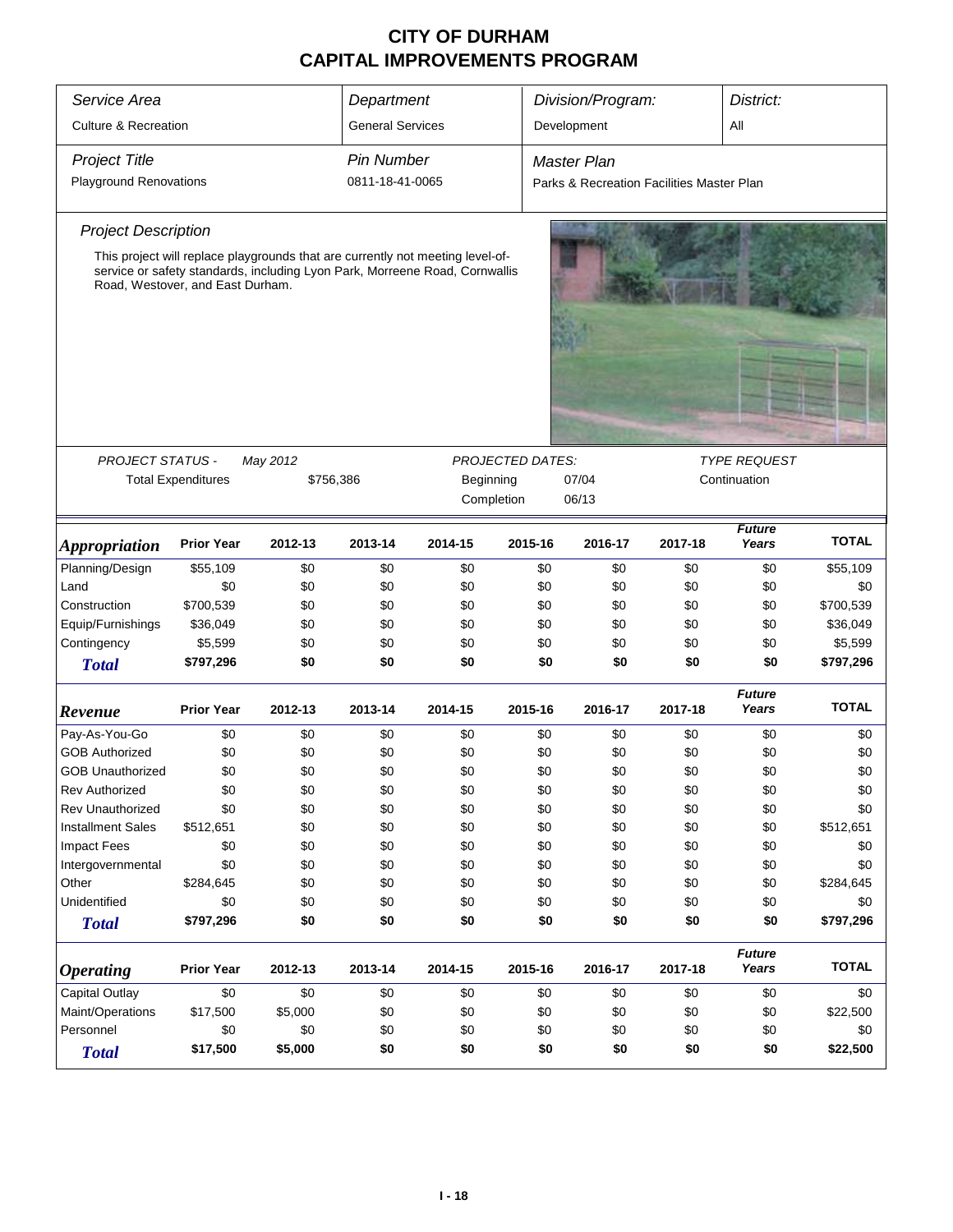| Service Area                    |                                           |                                                                                   | Department        |                            |                         | Division/Program:  |            | District:              |              |
|---------------------------------|-------------------------------------------|-----------------------------------------------------------------------------------|-------------------|----------------------------|-------------------------|--------------------|------------|------------------------|--------------|
| <b>Culture &amp; Recreation</b> |                                           |                                                                                   |                   | Economic & Workforce Devel |                         |                    |            | All                    |              |
| <b>Project Title</b>            |                                           |                                                                                   | <b>Pin Number</b> |                            |                         | <b>Master Plan</b> |            |                        |              |
| Public Art Fund                 |                                           |                                                                                   |                   |                            |                         |                    |            |                        |              |
| <b>Project Description</b>      |                                           |                                                                                   |                   |                            |                         |                    |            |                        |              |
|                                 | funding is appropriated for this purpose. | Establishes a project to fund city public art. Annually, a portion of CIP project |                   |                            |                         |                    |            |                        |              |
| <b>PROJECT STATUS -</b>         |                                           | May 2012                                                                          |                   |                            | <b>PROJECTED DATES:</b> |                    |            | <b>TYPE REQUEST</b>    |              |
|                                 | <b>Total Expenditures</b>                 |                                                                                   | \$0               | Beginning                  |                         | 11/12              | <b>New</b> |                        |              |
|                                 |                                           |                                                                                   |                   | Completion                 |                         | 05/24              |            |                        |              |
| <b>Appropriation</b>            | <b>Prior Year</b>                         | 2012-13                                                                           | 2013-14           | 2014-15                    | 2015-16                 | 2016-17            | 2017-18    | <b>Future</b><br>Years | <b>TOTAL</b> |
| Planning/Design                 | \$0                                       | \$10,000                                                                          | \$0               | \$0                        | \$0                     | \$0                | \$0        | \$0                    | \$10,000     |
| <b>Total</b>                    | \$0                                       | \$10,000                                                                          | \$0               | \$0                        | \$0                     | \$0                | \$0        | \$0                    | \$10,000     |
| Revenue                         | <b>Prior Year</b>                         | 2012-13                                                                           | 2013-14           | 2014-15                    | 2015-16                 | 2016-17            | 2017-18    | <b>Future</b><br>Years | <b>TOTAL</b> |
| Pay-As-You-Go                   | \$0                                       | \$5,000                                                                           | \$0               | \$0                        | \$0                     | \$0                | \$0        | \$0                    | \$5,000      |
| Other                           | \$0                                       | \$5,000                                                                           | \$0               | \$0                        | \$0                     | \$0                | \$0        | \$0                    | \$5,000      |
| <b>Total</b>                    | \$0                                       | \$10,000                                                                          | \$0               | \$0                        | \$0                     | \$0                | \$0        | \$0                    | \$10,000     |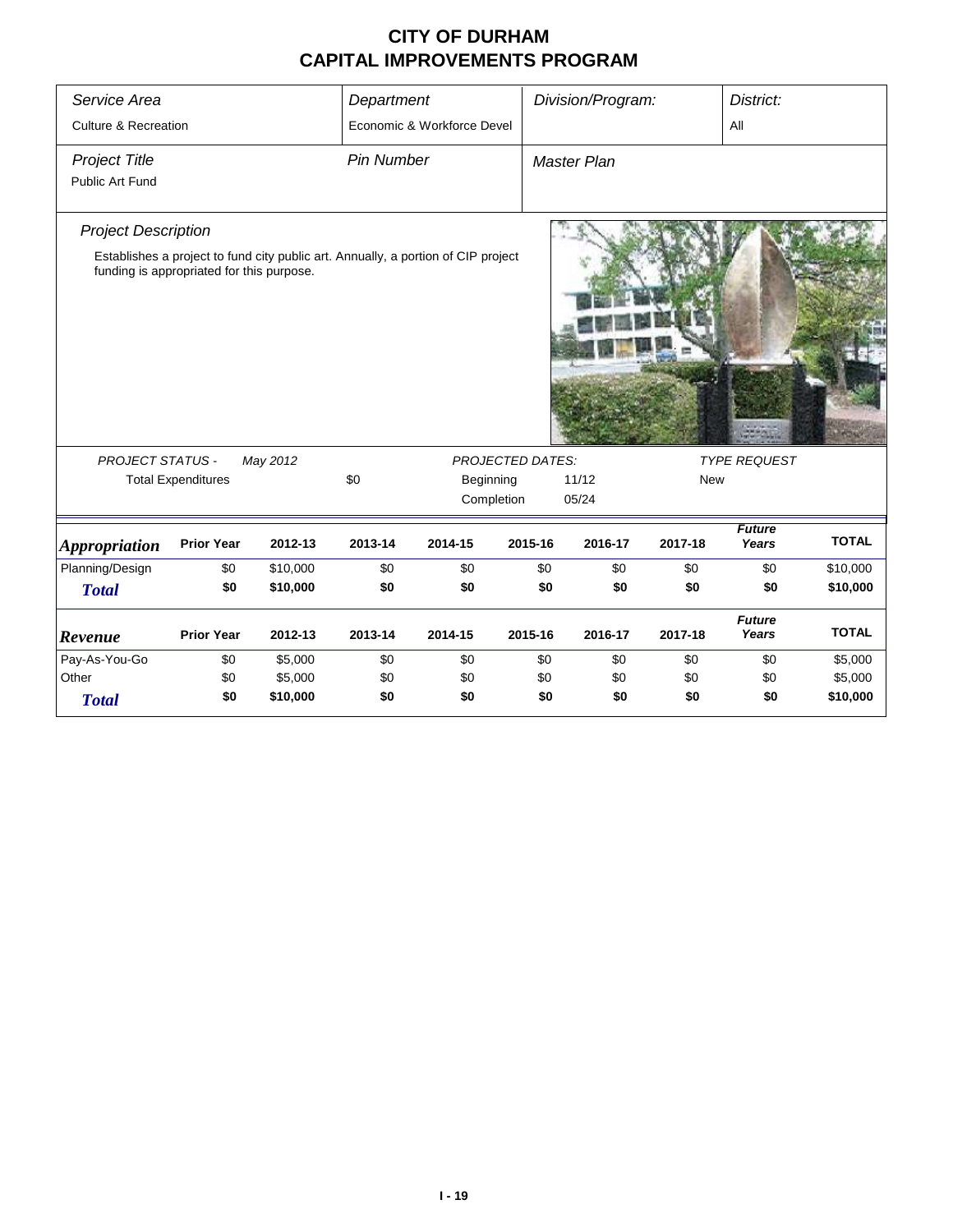| Service Area                                                                                                                    | Department                |                                                                                                                                                                  | Division/Program:  |           | District:               |                                            |          |                        |              |
|---------------------------------------------------------------------------------------------------------------------------------|---------------------------|------------------------------------------------------------------------------------------------------------------------------------------------------------------|--------------------|-----------|-------------------------|--------------------------------------------|----------|------------------------|--------------|
| <b>Culture &amp; Recreation</b>                                                                                                 |                           |                                                                                                                                                                  | Parks & Recreation |           |                         | Park Planning                              |          | 2,4                    |              |
| <b>Project Title</b>                                                                                                            |                           |                                                                                                                                                                  | <b>Pin Number</b>  |           |                         | <b>Master Plan</b>                         |          |                        |              |
| Sports Facilities Lighting Package                                                                                              |                           |                                                                                                                                                                  |                    |           |                         | Parks and Recreation Master Plan 2003-2013 |          |                        |              |
|                                                                                                                                 |                           |                                                                                                                                                                  |                    |           |                         |                                            |          |                        |              |
| <b>Project Description</b>                                                                                                      |                           |                                                                                                                                                                  |                    |           |                         |                                            |          |                        |              |
|                                                                                                                                 |                           | Lighting currrently-unlighted tennis courts and athletic fields or repairing<br>existing but outdated or broken lights at high-use parks will increase the hours |                    |           |                         |                                            |          |                        |              |
|                                                                                                                                 |                           | of use for all of these facilities and allow more citizen playing time.                                                                                          |                    |           |                         |                                            |          |                        |              |
|                                                                                                                                 |                           |                                                                                                                                                                  |                    |           |                         |                                            |          |                        |              |
| PROJECT STATUS -                                                                                                                |                           | May 2012                                                                                                                                                         |                    |           | <b>PROJECTED DATES:</b> |                                            |          | <b>TYPE REQUEST</b>    |              |
|                                                                                                                                 | <b>Total Expenditures</b> | \$295,055                                                                                                                                                        |                    | Beginning |                         | 06/12                                      |          |                        |              |
|                                                                                                                                 |                           |                                                                                                                                                                  |                    |           | Completion              | 12/14                                      |          |                        |              |
| <i><b>Appropriation</b></i>                                                                                                     | <b>Prior Year</b>         | 2012-13                                                                                                                                                          | 2013-14            | 2014-15   | 2015-16                 | 2016-17                                    | 2017-18  | <b>TOTAL</b>           |              |
| Planning/Design                                                                                                                 | \$25,000                  | \$25,000                                                                                                                                                         | \$0                | \$0       | \$0                     | \$0                                        | \$0      | \$0                    | \$50,000     |
| Land                                                                                                                            | \$0                       | \$0                                                                                                                                                              | \$0                | \$0       | \$0                     | \$0                                        | \$0      | \$0                    | \$0          |
| Construction                                                                                                                    | \$275,000                 | \$275,000                                                                                                                                                        | \$0                | \$0       | \$0                     | \$0                                        | \$0      | \$0                    | \$550,000    |
| Equip/Furnishings                                                                                                               | \$0                       | \$0                                                                                                                                                              | \$0                | \$0       | \$0                     | \$0                                        | \$0      | \$0                    | \$0          |
| Contingency                                                                                                                     | \$0                       | \$0                                                                                                                                                              | \$0                | \$0       | \$0                     | \$0                                        | \$0      | \$0                    | \$0          |
| <b>Total</b>                                                                                                                    | \$300,000                 | \$300,000                                                                                                                                                        | \$0                | \$0       | \$0                     | \$0                                        | \$0      | \$0                    | \$600,000    |
| Revenue                                                                                                                         | <b>Prior Year</b>         | 2012-13                                                                                                                                                          | 2013-14            | 2014-15   | 2015-16                 | 2016-17                                    | 2017-18  | <b>Future</b><br>Years | <b>TOTAL</b> |
| Pay-As-You-Go                                                                                                                   | \$0                       | \$0                                                                                                                                                              | \$0                | \$0       | \$0                     | \$0                                        | \$0      | \$0                    | \$0          |
| <b>GOB Authorized</b>                                                                                                           | \$0                       | \$0                                                                                                                                                              | \$0                | \$0       | \$0                     | \$0                                        | \$0      | \$0                    | \$0          |
| <b>GOB Unauthorized</b>                                                                                                         | \$0                       | \$0                                                                                                                                                              | \$0                | \$0       | \$0                     | \$0                                        | \$0      | \$0                    | \$0          |
| <b>Rev Authorized</b>                                                                                                           | \$0                       | \$0                                                                                                                                                              | \$0                | \$0       | \$0                     | \$0                                        | \$0      | \$0                    | \$0          |
| Rev Unauthorized                                                                                                                | \$0                       | \$0                                                                                                                                                              | \$0                | \$0       | \$0                     | \$0                                        | \$0      | \$0                    | \$0          |
| <b>Installment Sales</b>                                                                                                        | \$300,000                 | \$0                                                                                                                                                              | \$0                | \$0       | \$0                     | \$0                                        | \$0      | \$0                    | \$300,000    |
| <b>Impact Fees</b>                                                                                                              | \$0                       | \$300,000                                                                                                                                                        | \$0                | \$0       | \$0                     | \$0                                        | \$0      | \$0                    | \$300,000    |
| Intergovernmental                                                                                                               | \$0                       | \$0                                                                                                                                                              | \$0                | \$0       | \$0                     | \$0                                        | \$0      | \$0                    | \$0          |
| Other                                                                                                                           | \$0                       | \$0                                                                                                                                                              | \$0                | \$0       | \$0                     | \$0                                        | \$0      | \$0                    | \$0          |
| Unidentified                                                                                                                    | \$0                       | \$0                                                                                                                                                              | \$0                | \$0       | \$0                     | \$0                                        | \$0      | \$0                    | \$0          |
| <b>Total</b>                                                                                                                    | \$300,000                 | \$300,000                                                                                                                                                        | \$0                | \$0       | \$0                     | \$0                                        | \$0      | \$0                    | \$600,000    |
| <b>Operating</b>                                                                                                                | <b>Prior Year</b>         | 2012-13                                                                                                                                                          | 2013-14            | 2014-15   | 2015-16                 | 2016-17                                    | 2017-18  | <b>Future</b><br>Years | <b>TOTAL</b> |
| <b>Capital Outlay</b>                                                                                                           | \$0                       | \$0                                                                                                                                                              | \$0                | \$0       | \$0                     | \$0                                        | \$0      | \$0                    | \$0          |
| Maint/Operations                                                                                                                | \$2,500                   | \$0                                                                                                                                                              | \$3,000            | \$3,000   | \$3,500                 | \$3,500                                    | \$3,500  | \$0                    | \$19,000     |
| Personnel                                                                                                                       | \$0                       |                                                                                                                                                                  |                    | \$0       |                         |                                            | \$0      |                        | \$0          |
| \$0<br>\$0<br>\$0<br>\$0<br>\$0<br>\$2,500<br>\$0<br>\$3,000<br>\$3,000<br>\$3,500<br>\$3,500<br>\$3,500<br>\$0<br><b>Total</b> |                           |                                                                                                                                                                  |                    |           |                         |                                            | \$19,000 |                        |              |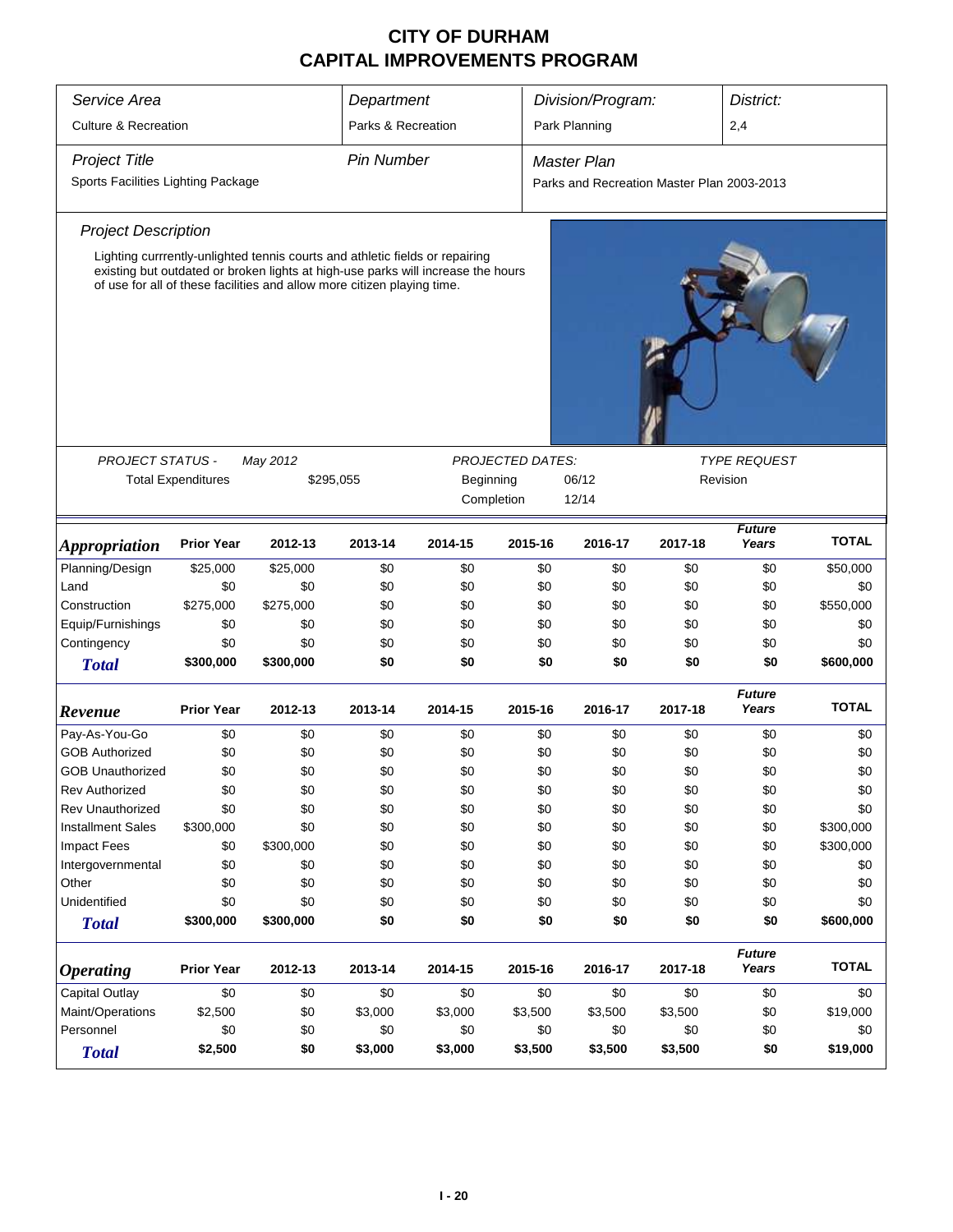| Service Area                                                                                                   | Department                                                    |           |                    | Division/Program:                                                                                                                                                                                                                                |                         | District:                                 |                                    |                        |              |
|----------------------------------------------------------------------------------------------------------------|---------------------------------------------------------------|-----------|--------------------|--------------------------------------------------------------------------------------------------------------------------------------------------------------------------------------------------------------------------------------------------|-------------------------|-------------------------------------------|------------------------------------|------------------------|--------------|
| <b>Culture &amp; Recreation</b>                                                                                |                                                               |           | Parks & Recreation |                                                                                                                                                                                                                                                  |                         | Development                               |                                    | All                    |              |
| <b>Project Title</b>                                                                                           |                                                               |           | <b>Pin Number</b>  |                                                                                                                                                                                                                                                  |                         | <b>Master Plan</b>                        |                                    |                        |              |
| <b>System Wide Park Security</b>                                                                               |                                                               |           |                    |                                                                                                                                                                                                                                                  |                         | Parks & Recreation Facilities Master Plan |                                    |                        |              |
| <b>Project Description</b>                                                                                     |                                                               |           |                    |                                                                                                                                                                                                                                                  |                         |                                           |                                    |                        |              |
| Wide Park Gates)                                                                                               |                                                               |           |                    | This project will provide (1) gates, (2) security lights, (3) security electronic<br>equipment, (4) access roadway improvements, or (5) vegetation management<br>as needed in many City parks to increase park security. (formerly titled System |                         |                                           | <b>Picture</b><br><b>Available</b> |                        |              |
| <b>PROJECT STATUS -</b>                                                                                        |                                                               | May 2012  |                    |                                                                                                                                                                                                                                                  | <b>PROJECTED DATES:</b> |                                           |                                    | <b>TYPE REQUEST</b>    |              |
|                                                                                                                | <b>Total Expenditures</b>                                     | \$144,902 |                    | Beginning                                                                                                                                                                                                                                        |                         | 07/06                                     |                                    | Continuation           |              |
|                                                                                                                |                                                               |           |                    |                                                                                                                                                                                                                                                  | Completion<br>09/12     |                                           |                                    |                        |              |
| <i><b>Appropriation</b></i>                                                                                    | <b>Prior Year</b>                                             | 2012-13   | 2013-14            | 2014-15                                                                                                                                                                                                                                          | 2015-16                 | 2016-17                                   | 2017-18                            | <b>TOTAL</b>           |              |
| Planning/Design                                                                                                | \$30,000                                                      | \$0       | \$0                | \$0                                                                                                                                                                                                                                              | \$0                     | \$0                                       | \$0                                | \$0                    | \$30,000     |
| Land                                                                                                           | \$0                                                           | \$0       | \$0                | \$0                                                                                                                                                                                                                                              | \$0                     | \$0                                       | \$0                                | \$0                    | \$0          |
| Construction                                                                                                   | \$720,000                                                     | \$0       | \$0                | \$0                                                                                                                                                                                                                                              | \$0                     | \$0                                       | \$0                                | \$0                    | \$720,000    |
| Equip/Furnishings                                                                                              | \$0                                                           | \$0       | \$0                | \$0                                                                                                                                                                                                                                              | \$0                     | \$0                                       | \$0                                | \$0                    | \$0          |
| Contingency                                                                                                    | \$0                                                           | \$0       | \$0                | \$0                                                                                                                                                                                                                                              | \$0                     | \$0                                       | \$0                                | \$0                    | \$0          |
| <b>Total</b>                                                                                                   | \$750,000                                                     | \$0       | \$0                | \$0                                                                                                                                                                                                                                              | \$0                     | \$0                                       | \$0                                | \$0                    | \$750,000    |
| Revenue                                                                                                        | <b>Prior Year</b>                                             | 2012-13   | 2013-14            | 2014-15                                                                                                                                                                                                                                          | 2015-16                 | 2016-17                                   | 2017-18                            | <b>Future</b><br>Years | <b>TOTAL</b> |
| Pay-As-You-Go                                                                                                  | \$0                                                           | \$0       | \$0                | \$0                                                                                                                                                                                                                                              | \$0                     | \$0                                       | \$0                                | \$0                    | \$0          |
| <b>GOB Authorized</b>                                                                                          | \$750,000                                                     | \$0       | \$0                | \$0                                                                                                                                                                                                                                              | \$0                     | \$0                                       | \$0                                | \$0                    | \$750,000    |
| <b>GOB Unauthorized</b>                                                                                        | \$0                                                           | \$0       | \$0                | \$0                                                                                                                                                                                                                                              | \$0                     | \$0                                       | \$0                                | \$0                    | \$0          |
| <b>Rev Authorized</b>                                                                                          | \$0                                                           | \$0       | \$0                | \$0                                                                                                                                                                                                                                              | \$0                     | \$0                                       | \$0                                | \$0                    | \$0          |
| Rev Unauthorized                                                                                               | \$0                                                           | \$0       | \$0                | \$0                                                                                                                                                                                                                                              | \$0                     | \$0                                       | \$0                                | \$0                    | \$0          |
| <b>Installment Sales</b>                                                                                       | \$0                                                           | \$0       | \$0                | \$0                                                                                                                                                                                                                                              | \$0                     | \$0                                       | \$0                                | \$0                    | \$0          |
| Impact Fees                                                                                                    | \$0                                                           | \$0       | \$0                | \$0                                                                                                                                                                                                                                              | \$0                     | \$0                                       | \$0                                | \$0                    | \$0          |
| Intergovernmental                                                                                              | \$0                                                           | \$0       | \$0                | \$0                                                                                                                                                                                                                                              | \$0                     | \$0                                       | \$0                                | \$0                    | \$0          |
| Other                                                                                                          | \$0                                                           | \$0       | \$0                | \$0                                                                                                                                                                                                                                              | \$0                     | \$0                                       | \$0                                | \$0                    | \$0          |
| Unidentified                                                                                                   | \$0                                                           | \$0       | \$0                | \$0                                                                                                                                                                                                                                              | \$0                     | \$0                                       | \$0                                | \$0                    | \$0          |
| <b>Total</b>                                                                                                   | \$750,000                                                     | \$0       | \$0                | \$0                                                                                                                                                                                                                                              | \$0                     | \$0                                       | \$0                                | \$0                    | \$750,000    |
| <b>Prior Year</b><br>2012-13<br>2013-14<br>2014-15<br>2015-16<br>2016-17<br>2017-18<br><i><b>Operating</b></i> |                                                               |           |                    |                                                                                                                                                                                                                                                  |                         | <b>Future</b><br>Years                    | <b>TOTAL</b>                       |                        |              |
| <b>Capital Outlay</b>                                                                                          | \$0                                                           | \$0       | \$0                | \$0                                                                                                                                                                                                                                              | \$0                     | \$0                                       | \$0                                | \$0                    | \$0          |
| Maint/Operations                                                                                               | \$22,000                                                      | \$6,000   | \$0                | \$0                                                                                                                                                                                                                                              | \$0                     | \$0                                       | \$0                                | \$0                    | \$28,000     |
| Personnel<br>\$0<br>\$0<br>\$0<br>\$0<br>\$0<br>\$0                                                            |                                                               |           |                    |                                                                                                                                                                                                                                                  | \$0                     | \$0                                       | \$0                                |                        |              |
| <b>Total</b>                                                                                                   | \$0<br>\$22,000<br>\$6,000<br>\$0<br>\$0<br>\$0<br>\$0<br>\$0 |           |                    |                                                                                                                                                                                                                                                  |                         |                                           | \$28,000                           |                        |              |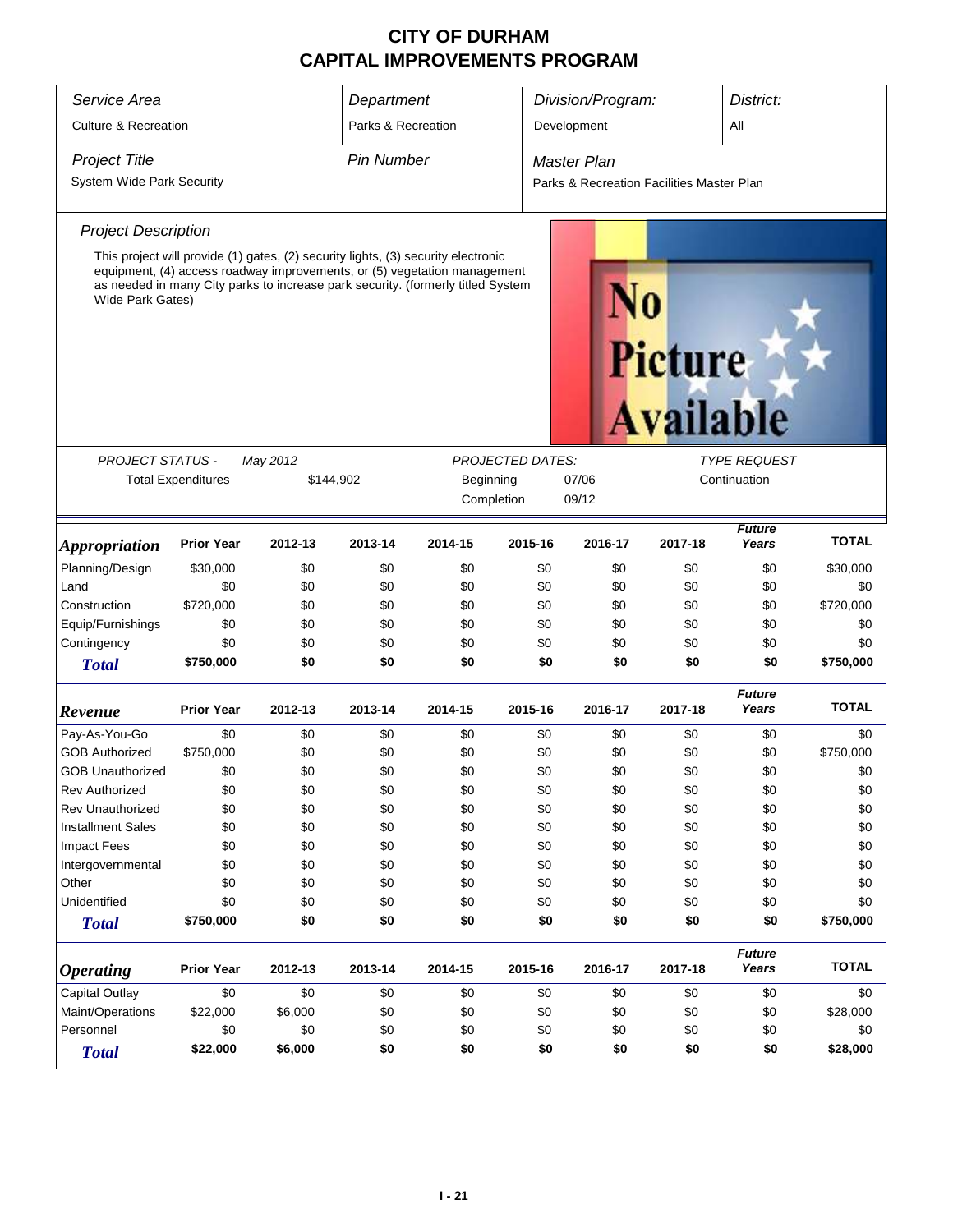| Service Area                                      | Department                                       |                                                                     |                    | Division/Program:                                                              |         | District:                                 |                                           |                        |              |
|---------------------------------------------------|--------------------------------------------------|---------------------------------------------------------------------|--------------------|--------------------------------------------------------------------------------|---------|-------------------------------------------|-------------------------------------------|------------------------|--------------|
| <b>Culture &amp; Recreation</b>                   |                                                  |                                                                     | Parks & Recreation |                                                                                |         | Development                               |                                           | All                    |              |
| <b>Project Title</b>                              |                                                  |                                                                     | <b>Pin Number</b>  |                                                                                |         | <b>Master Plan</b>                        |                                           |                        |              |
| System Wide Park Signage                          |                                                  |                                                                     |                    |                                                                                |         | Parks & Recreation Facilities Master Plan |                                           |                        |              |
| <b>Project Description</b>                        |                                                  |                                                                     |                    |                                                                                |         |                                           |                                           |                        |              |
|                                                   |                                                  |                                                                     |                    | This project will create a unified system of park signage throughout the City, |         |                                           |                                           |                        |              |
|                                                   |                                                  | including entrance signs, directional signs, and information signs. |                    |                                                                                |         |                                           | Parks and<br>Recreation<br>Administration |                        |              |
|                                                   |                                                  |                                                                     |                    |                                                                                |         |                                           | Park Closes At Dark                       |                        |              |
|                                                   | PROJECT STATUS -<br>PROJECTED DATES:<br>May 2012 |                                                                     |                    |                                                                                |         |                                           |                                           | <b>TYPE REQUEST</b>    |              |
|                                                   | <b>Total Expenditures</b>                        |                                                                     | \$512,590          | Beginning                                                                      | 07/06   |                                           |                                           | Continuation           |              |
|                                                   |                                                  |                                                                     |                    | Completion                                                                     |         | 10/12                                     |                                           |                        |              |
| <i><b>Appropriation</b></i>                       | <b>Prior Year</b>                                | 2012-13                                                             | 2013-14            | 2014-15                                                                        | 2015-16 | 2016-17                                   | 2017-18                                   | <b>Future</b><br>Years | <b>TOTAL</b> |
| Planning/Design                                   | \$50,000                                         | \$0                                                                 | \$0                | \$0                                                                            | \$0     | \$0                                       | \$0                                       | \$0                    | \$50,000     |
| Land                                              | \$0                                              | \$0                                                                 | \$0                | \$0                                                                            | \$0     | \$0                                       | \$0                                       | \$0                    | \$0          |
| Construction                                      | \$700,000                                        | \$0                                                                 | \$0                | \$0                                                                            | \$0     | \$0                                       | \$0                                       | \$0                    | \$700,000    |
| Equip/Furnishings                                 | \$0                                              | \$0                                                                 | \$0                | \$0                                                                            | \$0     | \$0                                       | \$0                                       | \$0                    | \$0          |
| Contingency                                       | \$0                                              | \$0                                                                 | \$0                | \$0                                                                            | \$0     | \$0                                       | \$0                                       | \$0                    | \$0          |
| <b>Total</b>                                      | \$750,000                                        | \$0                                                                 | \$0                | \$0                                                                            | \$0     | \$0                                       | \$0                                       | \$0                    | \$750,000    |
| Revenue                                           | <b>Prior Year</b>                                | 2012-13                                                             | 2013-14            | 2014-15                                                                        | 2015-16 | 2016-17                                   | 2017-18                                   | <b>Future</b><br>Years | <b>TOTAL</b> |
| Pay-As-You-Go                                     | \$0                                              | \$0                                                                 | \$0                | \$0                                                                            | \$0     | \$0                                       | \$0                                       | \$0                    | \$0          |
| <b>GOB Authorized</b>                             | \$750,000                                        | \$0                                                                 | \$0                | \$0                                                                            | \$0     | \$0                                       | \$0                                       | \$0                    | \$750,000    |
| <b>GOB Unauthorized</b>                           | \$0                                              | \$0                                                                 | \$0                | \$0                                                                            | \$0     | \$0                                       | \$0                                       | \$0                    | \$0          |
| <b>Rev Authorized</b>                             | \$0                                              | \$0                                                                 | \$0                | \$0                                                                            | \$0     | \$0                                       | \$0                                       | \$0                    | \$0          |
| Rev Unauthorized                                  | \$0                                              | \$0                                                                 | \$0                | \$0                                                                            | \$0     | \$0                                       | \$0                                       | \$0                    | \$0          |
| <b>Installment Sales</b>                          | \$0                                              | \$0                                                                 | \$0                | \$0                                                                            | \$0     | \$0                                       | \$0                                       | \$0                    | \$0          |
| Impact Fees                                       | \$0                                              | \$0                                                                 | \$0                | \$0                                                                            | \$0     | \$0                                       | \$0                                       | \$0                    | \$0          |
| Intergovernmental                                 | \$0                                              | \$0                                                                 | \$0                | \$0                                                                            | \$0     | \$0                                       | \$0                                       | \$0                    | \$0          |
| Other                                             | \$0                                              | \$0                                                                 | \$0                | \$0                                                                            | \$0     | \$0                                       | \$0                                       | \$0                    | \$0          |
| Unidentified                                      | \$0                                              | \$0                                                                 | \$0                | \$0                                                                            | \$0     | \$0                                       | \$0                                       | \$0                    | \$0          |
| <b>Total</b>                                      | \$750,000                                        | \$0                                                                 | \$0                | \$0                                                                            | \$0     | \$0                                       | \$0                                       | \$0                    | \$750,000    |
| <i><b>Operating</b></i>                           | <b>Prior Year</b>                                | 2012-13                                                             | 2013-14            | 2014-15                                                                        | 2015-16 | 2016-17                                   | 2017-18                                   | <b>Future</b><br>Years | <b>TOTAL</b> |
| <b>Capital Outlay</b>                             | \$0                                              | \$0                                                                 | \$0                | \$0                                                                            | \$0     | \$0                                       | \$0                                       | \$0                    | \$0          |
| Maint/Operations                                  | \$15,000                                         | \$9,000                                                             | \$0                | \$0                                                                            | \$0     | \$0                                       | \$0                                       | \$0                    | \$24,000     |
| \$0<br>\$0<br>\$0<br>Personnel<br>\$0             |                                                  |                                                                     |                    | \$0                                                                            | \$0     | \$0                                       | \$0                                       | \$0                    |              |
| \$15,000<br>\$9,000<br>\$0<br>\$0<br><b>Total</b> |                                                  |                                                                     |                    | \$0                                                                            | \$0     | \$0                                       | \$0                                       | \$24,000               |              |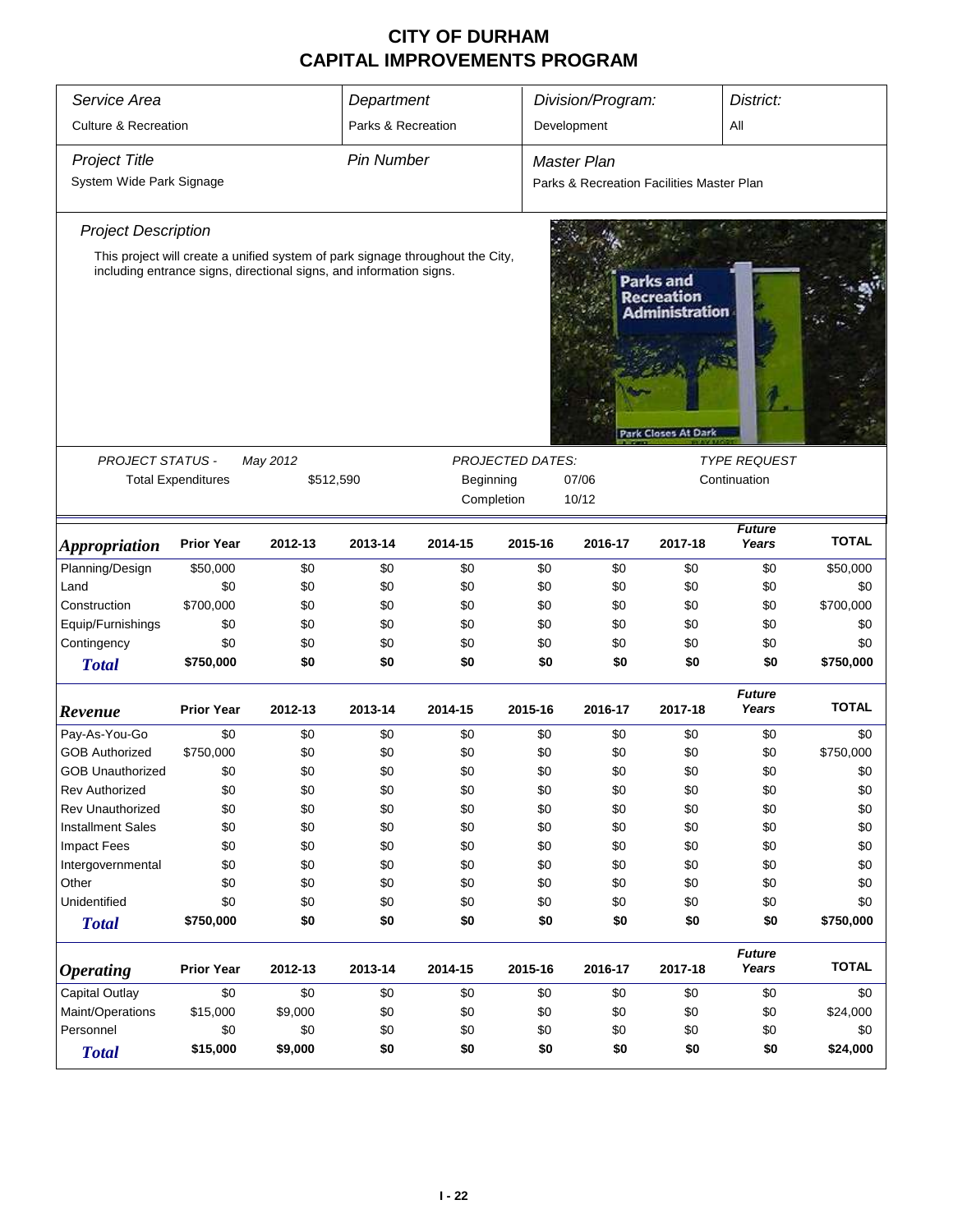| Service Area<br>Department      |                           |             |                         |                                                                             |                         | Division/Program:                     |         | District:              |              |  |
|---------------------------------|---------------------------|-------------|-------------------------|-----------------------------------------------------------------------------|-------------------------|---------------------------------------|---------|------------------------|--------------|--|
|                                 |                           |             |                         |                                                                             |                         |                                       |         |                        |              |  |
| <b>Culture &amp; Recreation</b> |                           |             | <b>General Services</b> |                                                                             |                         | Development                           |         | All                    |              |  |
| <b>Project Title</b>            |                           |             | <b>Pin Number</b>       |                                                                             |                         | <b>Master Plan</b>                    |         |                        |              |  |
| <b>Third Fork Creek Trail</b>   |                           |             | 0820-14-33-0394         |                                                                             |                         | Durham Trails & Greenways Master Plan |         |                        |              |  |
| <b>Project Description</b>      |                           |             |                         |                                                                             |                         |                                       |         |                        |              |  |
|                                 |                           |             |                         | This project continues greenway development authorized through earlier      |                         |                                       |         |                        |              |  |
| and Greenways)                  |                           |             |                         | funding and currently in design or under construction. (formerly Open Space |                         |                                       |         |                        |              |  |
|                                 |                           |             |                         |                                                                             |                         |                                       |         |                        |              |  |
| <b>PROJECT STATUS -</b>         |                           | May 2012    |                         |                                                                             | <b>PROJECTED DATES:</b> |                                       |         | <b>TYPE REQUEST</b>    |              |  |
|                                 | <b>Total Expenditures</b> | \$5,614,624 |                         | Beginning                                                                   |                         | 07/04                                 |         | Continuation           |              |  |
|                                 |                           |             |                         | Completion                                                                  |                         | 06/13                                 |         |                        |              |  |
| <b>Appropriation</b>            | <b>Prior Year</b>         | 2012-13     | 2013-14                 | 2014-15                                                                     | 2015-16                 | 2016-17                               | 2017-18 | Future<br>Years        | <b>TOTAL</b> |  |
| Planning/Design                 | \$373,585                 | \$0         | \$0                     | \$0                                                                         | \$0                     | \$0                                   | \$0     | \$0                    | \$373,585    |  |
| Land                            | \$665,255                 | \$0         | \$0                     | \$0                                                                         | \$0                     | \$0                                   | \$0     | \$0                    | \$665,255    |  |
| Construction                    | \$5,136,940               | \$0         | \$0                     | \$0                                                                         | \$0                     | \$0                                   | \$0     | \$0                    | \$5,136,940  |  |
| Equip/Furnishings               | \$3,342                   | \$0         | \$0                     | \$0                                                                         | \$0                     | \$0                                   | \$0     | \$0                    | \$3,342      |  |
| Contingency                     | \$79,676                  | \$0         | \$0                     | \$0                                                                         | \$0                     | \$0                                   | \$0     | \$0                    | \$79,676     |  |
| <b>Total</b>                    | \$6,258,798               | \$0         | \$0                     | \$0                                                                         | \$0                     | \$0                                   | \$0     | \$0                    | \$6,258,798  |  |
| Revenue                         | <b>Prior Year</b>         | 2012-13     | 2013-14                 | 2014-15                                                                     | 2015-16                 | 2016-17                               | 2017-18 | <b>Future</b><br>Years | <b>TOTAL</b> |  |
| Pay-As-You-Go                   | \$222,404                 | \$0         | \$0                     | \$0                                                                         | \$0                     | \$0                                   | \$0     | \$0                    | \$222,404    |  |
| <b>GOB Authorized</b>           | \$3,348,942               | \$0         | \$0                     | \$0                                                                         | \$0                     | \$0                                   | \$0     | \$0                    | \$3,348,942  |  |
| <b>GOB Unauthorized</b>         | \$0                       | \$0         | \$0                     | \$0                                                                         | \$0                     | \$0                                   | \$0     | \$0                    | \$0          |  |
| <b>Rev Authorized</b>           | \$0                       | \$0         | \$0                     | \$0                                                                         | \$0                     | \$0                                   | \$0     | \$0                    | \$0          |  |
| Rev Unauthorized                | \$0                       | \$0         | \$0                     | \$0                                                                         | \$0                     | \$0                                   | \$0     | \$0                    | \$0          |  |
| <b>Installment Sales</b>        | \$0                       | \$0         | \$0                     | \$0                                                                         | \$0                     | \$0                                   | \$0     | \$0                    | \$0          |  |
| <b>Impact Fees</b>              | \$2,634,425               | \$0         | \$0                     | \$0                                                                         | \$0                     | \$0                                   | \$0     | \$0                    | \$2,634,425  |  |
| Intergovernmental               | \$53,027                  | \$0         | \$0                     | \$0                                                                         | \$0                     | \$0                                   | \$0     | \$0                    | \$53,027     |  |
| Other                           | \$0                       | \$0         | \$0                     | \$0                                                                         | \$0                     | \$0                                   | \$0     | \$0                    | \$0          |  |
| Unidentified                    | \$0                       | \$0         | \$0                     | \$0                                                                         | \$0                     | \$0                                   | \$0     | \$0                    | \$0          |  |
| <b>Total</b>                    | \$6,258,798               | \$0         | \$0                     | \$0                                                                         | \$0                     | \$0                                   | \$0     | \$0                    | \$6,258,798  |  |
| <b>Operating</b>                | <b>Prior Year</b>         | 2012-13     | 2013-14                 | 2014-15                                                                     | 2015-16                 | 2016-17                               | 2017-18 | <b>Future</b><br>Years | <b>TOTAL</b> |  |
| <b>Capital Outlay</b>           | \$0                       | \$0         | \$0                     | \$0                                                                         | \$0                     | \$0                                   | \$0     | \$0                    | \$0          |  |
| Maint/Operations                | \$25,000                  | \$0         | \$0                     | \$0                                                                         | \$0                     | \$0                                   | \$0     | \$0                    | \$25,000     |  |
| Personnel                       | \$0                       | \$0         | \$0                     | \$0                                                                         | \$0                     | \$0                                   | \$0     | \$0                    | \$0          |  |
| <b>Total</b>                    | \$25,000                  | \$0         | \$0                     | \$0                                                                         | \$0                     | \$0                                   | \$0     | \$0                    | \$25,000     |  |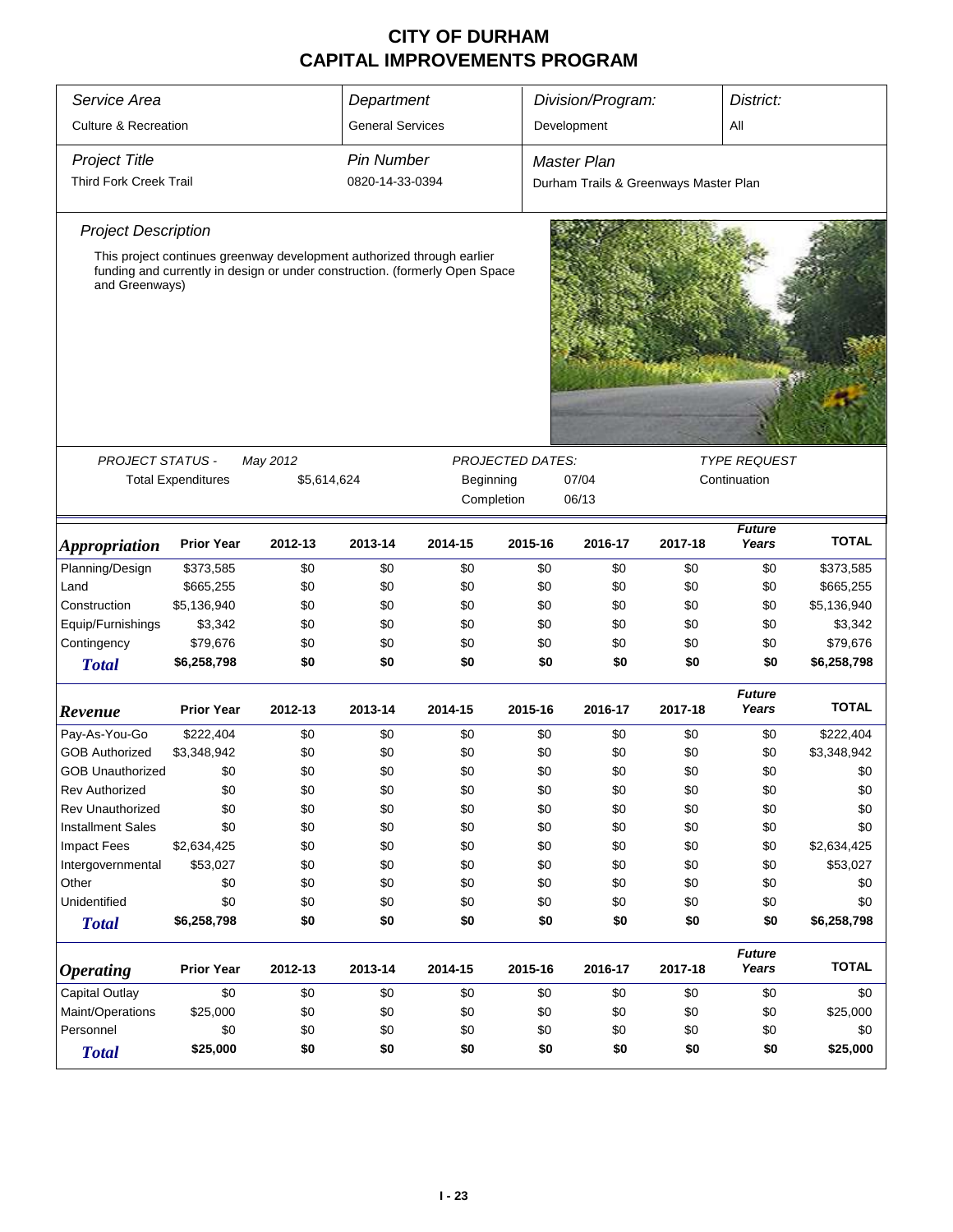| Service Area                           | Department              |                                                                              |                 | Division/Program:<br>District: |                         |                                      |         |                        |              |
|----------------------------------------|-------------------------|------------------------------------------------------------------------------|-----------------|--------------------------------|-------------------------|--------------------------------------|---------|------------------------|--------------|
| <b>Culture &amp; Recreation</b>        | <b>General Services</b> |                                                                              |                 | 1                              |                         |                                      |         |                        |              |
| <b>Project Title</b>                   | <b>Pin Number</b>       | <b>Master Plan</b>                                                           |                 |                                |                         |                                      |         |                        |              |
| Twin Lakes Park Upgrade                |                         |                                                                              | 0841-02-87-0651 |                                |                         | <b>Facility Condition Assessment</b> |         |                        |              |
| <b>Project Description</b>             |                         |                                                                              |                 |                                |                         |                                      |         |                        |              |
|                                        |                         | This project upgrades Twin Lakes Park, including sidewalk replacement, entry |                 |                                |                         |                                      |         |                        |              |
|                                        |                         | drive and parking lot upgrades, and playground safety surface installation.  |                 |                                |                         |                                      |         |                        |              |
|                                        |                         |                                                                              |                 |                                |                         |                                      |         |                        |              |
| PROJECT STATUS -                       |                         | May 2012                                                                     |                 |                                | <b>PROJECTED DATES:</b> |                                      |         | <b>TYPE REQUEST</b>    |              |
| <b>Total Expenditures</b><br>\$430,392 |                         |                                                                              |                 | Beginning                      |                         | 07/06                                |         | Continuation           |              |
|                                        |                         |                                                                              |                 | Completion                     |                         | 06/13                                |         |                        |              |
| <b>Appropriation</b>                   | <b>Prior Year</b>       | 2012-13                                                                      | 2013-14         | 2014-15                        | 2015-16                 | 2016-17                              | 2017-18 | <b>Future</b><br>Years | <b>TOTAL</b> |
| Planning/Design                        | \$46,199                | \$0                                                                          | \$0             | \$0                            | \$0                     | \$0                                  | \$0     | \$0                    | \$46,199     |
| Land                                   | \$0                     | \$0                                                                          | \$0             | \$0                            | \$0                     | \$0                                  | \$0     | \$0                    | \$0          |
| Construction                           | \$153,628               | \$0                                                                          | \$0             | \$0                            | \$0                     | \$0                                  | \$0     | \$0                    | \$153,628    |
| Equip/Furnishings                      | \$0                     | \$0                                                                          | \$0             | \$0                            | \$0                     | \$0                                  | \$0     | \$0                    | \$0          |
| Contingency                            | \$40,173                | \$0                                                                          | \$0             | \$0                            | \$0                     | \$0                                  | \$0     | \$0                    | \$40,173     |
| <b>Total</b>                           | \$240,000               | \$0                                                                          | \$0             | \$0                            | \$0                     | \$0                                  | \$0     | \$0                    | \$240,000    |
| Revenue                                | <b>Prior Year</b>       | 2012-13                                                                      | 2013-14         | 2014-15                        | 2015-16                 | 2016-17                              | 2017-18 | <b>Future</b><br>Years | <b>TOTAL</b> |
| Pay-As-You-Go                          | \$0                     | \$0                                                                          | \$0             | \$0                            | \$0                     | \$0                                  | \$0     | \$0                    | \$0          |
| <b>GOB Authorized</b>                  | \$240,000               | \$0                                                                          | \$0             | \$0                            | \$0                     | \$0                                  | \$0     | \$0                    | \$240,000    |
| <b>GOB Unauthorized</b>                | \$0                     | \$0                                                                          | \$0             | \$0                            | \$0                     | \$0                                  | \$0     | \$0                    | \$0          |
| <b>Rev Authorized</b>                  | \$0                     | \$0                                                                          | \$0             | \$0                            | \$0                     | \$0                                  | \$0     | \$0                    | \$0          |
| Rev Unauthorized                       | \$0                     | \$0                                                                          | \$0             | \$0                            | \$0                     | \$0                                  | \$0     | \$0                    | \$0          |
| <b>Installment Sales</b>               | \$0                     | \$0                                                                          | \$0             | \$0                            | \$0                     | \$0                                  | \$0     | \$0                    | \$0          |
| <b>Impact Fees</b>                     | \$0                     | \$0                                                                          | \$0             | \$0                            | \$0                     | \$0                                  | \$0     | \$0                    | \$0          |
| Intergovernmental                      | \$0                     | \$0                                                                          | \$0             | \$0                            | \$0                     | \$0                                  | \$0     | \$0                    | \$0          |
| Unidentified                           | \$0                     | \$0                                                                          | \$0             | \$0                            | \$0                     | \$0                                  | \$0     | \$0                    | \$0          |
| <b>Total</b>                           | \$240,000               | \$0                                                                          | \$0             | \$0                            | \$0                     | \$0                                  | \$0     | \$0                    | \$240,000    |
| <b>Operating</b>                       | <b>Prior Year</b>       | 2012-13                                                                      | 2013-14         | 2014-15                        | 2015-16                 | 2016-17                              | 2017-18 | <b>Future</b><br>Years | <b>TOTAL</b> |
| Capital Outlay                         | \$0                     | \$0                                                                          | \$0             | \$0                            | \$0                     | \$0                                  | \$0     | \$0                    | \$0          |
| Maint/Operations                       | \$0                     | \$0                                                                          | \$0             | \$0                            | \$0                     | \$0                                  | \$0     | \$0                    | \$0          |
| Personnel                              | \$0                     | \$0                                                                          | \$0             | \$0                            | \$0                     | \$0                                  | \$0     | \$0                    | \$0          |
| <b>Total</b>                           | \$0                     | \$0                                                                          | \$0             | \$0                            | \$0                     | \$0                                  | \$0     | \$0                    | \$0          |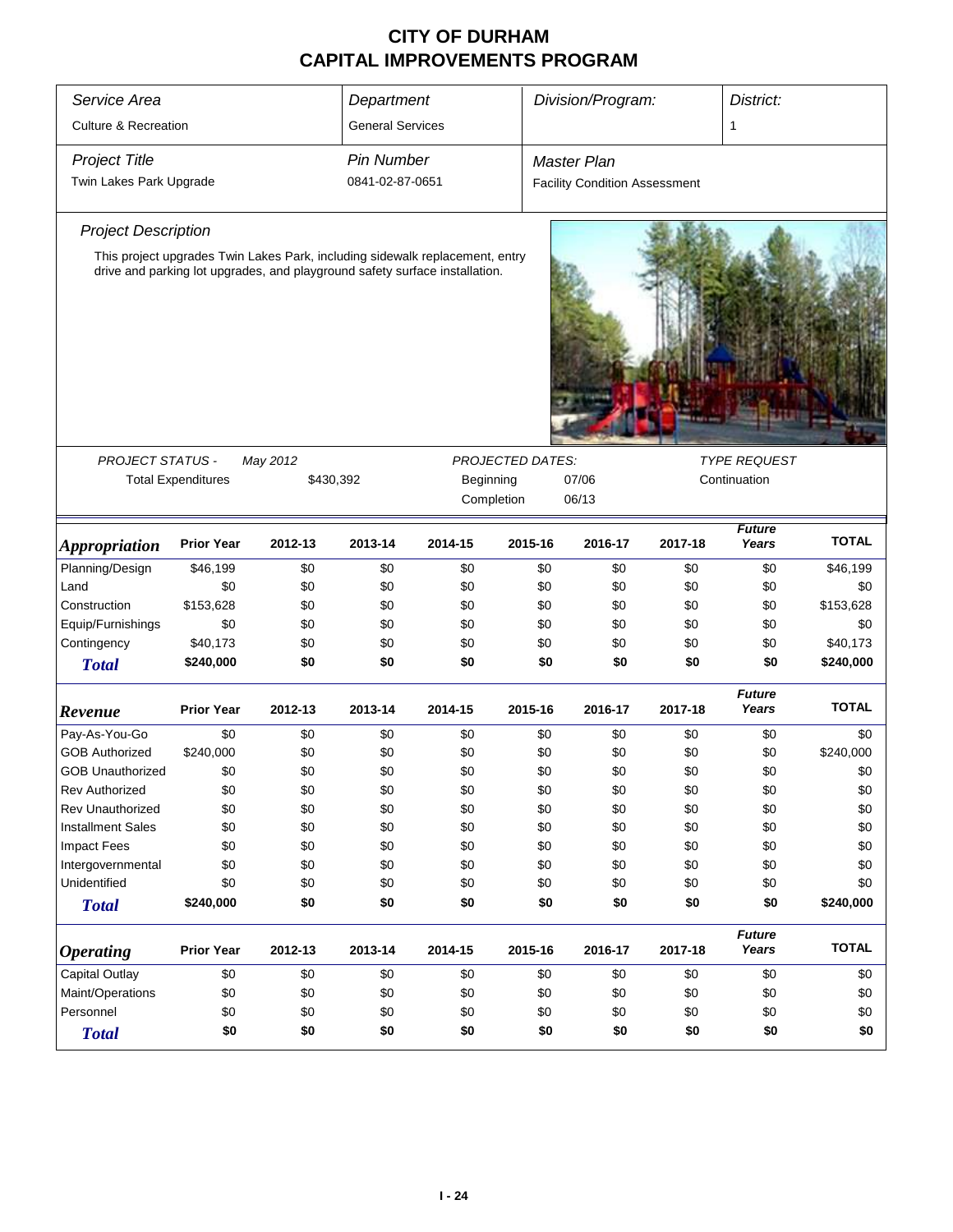| Service Area                    | Department                                                                                                                                                    |          |                   | Division/Program:<br>District:                              |            |                    |                                      |                        |              |  |  |
|---------------------------------|---------------------------------------------------------------------------------------------------------------------------------------------------------------|----------|-------------------|-------------------------------------------------------------|------------|--------------------|--------------------------------------|------------------------|--------------|--|--|
| <b>Culture &amp; Recreation</b> | <b>General Services</b>                                                                                                                                       |          |                   |                                                             |            | $\overline{2}$     |                                      |                        |              |  |  |
| <b>Project Title</b>            |                                                                                                                                                               |          | <b>Pin Number</b> |                                                             |            | <b>Master Plan</b> |                                      |                        |              |  |  |
| Valley Springs Park Update      |                                                                                                                                                               |          |                   |                                                             |            |                    | <b>Facility Condition Assessment</b> |                        |              |  |  |
|                                 |                                                                                                                                                               |          |                   |                                                             |            |                    |                                      |                        |              |  |  |
| <b>Project Description</b>      |                                                                                                                                                               |          |                   |                                                             |            |                    |                                      |                        |              |  |  |
| of playground surfacing.        | This park upgrade project includes repairs to concession and restroom, fence<br>replacement, parking lot resurfacing, playground replacement and installation |          |                   |                                                             |            |                    |                                      |                        |              |  |  |
|                                 |                                                                                                                                                               |          |                   |                                                             |            |                    |                                      |                        |              |  |  |
| <b>PROJECT STATUS -</b>         |                                                                                                                                                               | May 2012 |                   |                                                             |            |                    |                                      | <b>TYPE REQUEST</b>    |              |  |  |
|                                 | <b>Total Expenditures</b>                                                                                                                                     |          | \$0               | <b>PROJECTED DATES:</b><br>Beginning<br>07/10<br><b>New</b> |            |                    |                                      |                        |              |  |  |
|                                 |                                                                                                                                                               |          |                   |                                                             | Completion | 09/16              |                                      |                        |              |  |  |
|                                 |                                                                                                                                                               |          |                   |                                                             |            |                    |                                      | <b>Future</b>          |              |  |  |
| Appropriation                   | <b>Prior Year</b>                                                                                                                                             | 2012-13  | 2013-14           | 2014-15                                                     | 2015-16    | 2016-17            | 2017-18                              | Years                  | <b>TOTAL</b> |  |  |
| Planning/Design                 | \$0                                                                                                                                                           | \$0      | \$0               | \$0                                                         | \$88,029   |                    | \$0<br>\$0                           | \$0                    | \$88,029     |  |  |
| Land                            | \$0                                                                                                                                                           | \$0      | \$0               | \$0                                                         |            | \$0                | \$0<br>\$0                           | \$0                    | \$0          |  |  |
| Construction                    | \$0                                                                                                                                                           | \$0      | \$0               | \$0                                                         | \$199,500  |                    | \$0<br>\$0                           | \$0                    | \$199,500    |  |  |
| Equip/Furnishings               | \$0                                                                                                                                                           | \$0      | \$0               | \$0                                                         |            | \$0                | \$0<br>\$0                           | \$0                    | \$0          |  |  |
| Contingency                     | \$0                                                                                                                                                           | \$0      | \$0               | \$0                                                         | \$19,950   |                    | \$0<br>\$0                           | \$0                    | \$19,950     |  |  |
| <b>Total</b>                    | \$0                                                                                                                                                           | \$0      | \$0               | \$0                                                         | \$307,479  |                    | \$0<br>\$0                           | \$0                    | \$307,479    |  |  |
| Revenue                         | <b>Prior Year</b>                                                                                                                                             | 2012-13  | 2013-14           | 2014-15                                                     | 2015-16    | 2016-17            | 2017-18                              | <b>Future</b><br>Years | <b>TOTAL</b> |  |  |
| Pay-As-You-Go                   | \$0                                                                                                                                                           | \$0      | \$0               | \$0                                                         |            | \$0                | \$0<br>\$0                           | \$0                    | \$0          |  |  |
| <b>GOB Authorized</b>           | \$0                                                                                                                                                           | \$0      | \$0               | \$0                                                         |            | \$0                | \$0<br>\$0                           | \$0                    | \$0          |  |  |
| <b>GOB Unauthorized</b>         | \$0                                                                                                                                                           | \$0      | \$0               | \$0                                                         |            | \$0                | \$0<br>\$0                           | \$0                    | \$0          |  |  |
| <b>Rev Authorized</b>           | \$0                                                                                                                                                           | \$0      | \$0               | \$0                                                         |            | \$0                | \$0<br>\$0                           | \$0                    | \$0          |  |  |
| <b>Rev Unauthorized</b>         | \$0                                                                                                                                                           | \$0      | \$0               | \$0                                                         |            | \$0                | \$0<br>\$0                           | \$0                    | \$0          |  |  |
| <b>Installment Sales</b>        | \$0                                                                                                                                                           | \$0      | \$0               | \$0                                                         |            | \$0                | \$0<br>\$0                           | \$0                    | \$0          |  |  |
| <b>Impact Fees</b>              | \$0                                                                                                                                                           | \$0      | \$0               | \$0                                                         |            | \$0                | \$0<br>\$0                           | \$0                    | \$0          |  |  |
| Intergovernmental               | \$0                                                                                                                                                           | \$0      | \$0               | \$0                                                         |            | \$0                | \$0<br>\$0                           | \$0                    | \$0          |  |  |
| Other                           | \$0                                                                                                                                                           | \$0      | \$0               | \$0                                                         |            | \$0                | \$0<br>\$0                           | \$0                    | \$0          |  |  |
| Unidentified                    | \$0                                                                                                                                                           | \$0      | \$0               | \$0                                                         | \$307,479  |                    | \$0<br>\$0                           | \$0                    | \$307,479    |  |  |
| <b>Total</b>                    | \$0                                                                                                                                                           | \$0      | \$0               | \$0                                                         | \$307,479  |                    | \$0<br>\$0                           | \$0                    | \$307,479    |  |  |
| <b>Operating</b>                | <b>Prior Year</b>                                                                                                                                             | 2012-13  | 2013-14           | 2014-15                                                     | 2015-16    | 2016-17            | 2017-18                              | <b>Future</b><br>Years | <b>TOTAL</b> |  |  |
| <b>Capital Outlay</b>           | \$0                                                                                                                                                           | \$0      | \$0               | \$0                                                         |            | \$0                | \$0<br>\$0                           | \$0                    | \$0          |  |  |
| Maint/Operations                | \$0                                                                                                                                                           | \$0      | \$0               | \$0                                                         |            | \$0                | \$0<br>\$0                           | \$0                    | \$0          |  |  |
| Personnel                       | \$0                                                                                                                                                           | \$0      | \$0               | \$0                                                         |            | \$0                | \$0<br>\$0                           | \$0                    | \$0          |  |  |
| <b>Total</b>                    | \$0                                                                                                                                                           | \$0      | \$0               | \$0                                                         |            | \$0                | \$0<br>\$0                           | \$0                    | \$0          |  |  |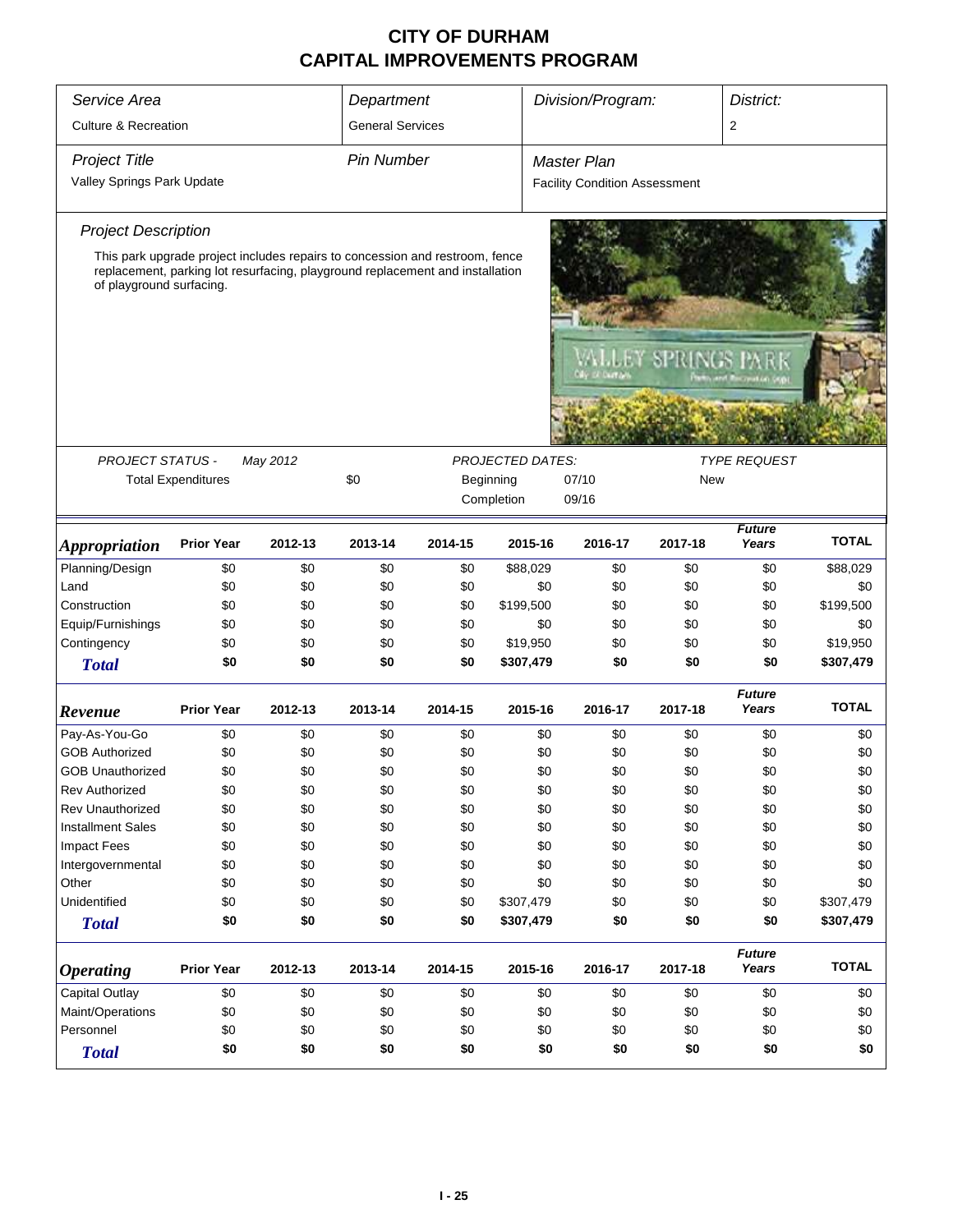| Service Area                           | Department                                                                                                                                                                                                                                |                                         |                 | Division/Program:<br>District: |                         |                                           |         |                        |              |  |  |
|----------------------------------------|-------------------------------------------------------------------------------------------------------------------------------------------------------------------------------------------------------------------------------------------|-----------------------------------------|-----------------|--------------------------------|-------------------------|-------------------------------------------|---------|------------------------|--------------|--|--|
| <b>Culture &amp; Recreation</b>        | <b>General Services</b>                                                                                                                                                                                                                   |                                         |                 | Development<br>$\overline{4}$  |                         |                                           |         |                        |              |  |  |
| <b>Project Title</b>                   |                                                                                                                                                                                                                                           | <b>Pin Number</b><br><b>Master Plan</b> |                 |                                |                         |                                           |         |                        |              |  |  |
| Weaver Street Center and Park Upgrade  |                                                                                                                                                                                                                                           |                                         | 0820-11-56-3011 |                                |                         | Parks & Recreation Facilities Master Plan |         |                        |              |  |  |
| <b>Project Description</b>             |                                                                                                                                                                                                                                           |                                         |                 |                                |                         |                                           |         |                        |              |  |  |
| improvments.                           | This project will renovate Weaver Street Center and associated athletic field to<br>meet level-of-service and safety standards. Additional funding would provide<br>repairs to existing playground equipment, safety surface and sidewalk |                                         |                 |                                |                         |                                           |         |                        |              |  |  |
| <b>PROJECT STATUS -</b>                |                                                                                                                                                                                                                                           | May 2012                                |                 |                                | <b>PROJECTED DATES:</b> |                                           |         | <b>TYPE REQUEST</b>    |              |  |  |
| <b>Total Expenditures</b><br>\$470,336 |                                                                                                                                                                                                                                           |                                         |                 | Beginning<br>07/05             |                         |                                           |         | Continuation           |              |  |  |
|                                        |                                                                                                                                                                                                                                           |                                         |                 |                                | Completion              | 12/14                                     |         |                        |              |  |  |
| <i><b>Appropriation</b></i>            | <b>Prior Year</b>                                                                                                                                                                                                                         | 2012-13                                 | 2013-14         | 2014-15                        | 2015-16                 | 2016-17                                   | 2017-18 | <b>Future</b><br>Years | <b>TOTAL</b> |  |  |
| Planning/Design                        | \$76,000                                                                                                                                                                                                                                  | \$0                                     | \$46,123        | \$0                            | \$0                     | \$0                                       | \$0     | \$0                    | \$122,123    |  |  |
| Land                                   | \$0                                                                                                                                                                                                                                       | \$0                                     | \$0             | \$0                            | \$0                     | \$0                                       | \$0     | \$0                    | \$0          |  |  |
| Construction                           | \$549,843                                                                                                                                                                                                                                 | \$0                                     | \$100,000       | \$0                            | \$0                     | \$0                                       | \$0     | \$0                    | \$649,843    |  |  |
| Equip/Furnishings                      | \$0                                                                                                                                                                                                                                       | \$0                                     | \$0             | \$0                            | \$0                     | \$0                                       | \$0     | \$0                    | \$0          |  |  |
| Contingency                            | \$0                                                                                                                                                                                                                                       | \$0                                     | \$10,000        | \$0                            | \$0                     | \$0                                       | \$0     | \$0                    | \$10,000     |  |  |
| <b>Total</b>                           | \$625,843                                                                                                                                                                                                                                 | \$0                                     | \$156,123       | \$0                            | \$0                     | \$0                                       | \$0     | \$0                    | \$781,966    |  |  |
| Revenue                                | <b>Prior Year</b>                                                                                                                                                                                                                         | 2012-13                                 | 2013-14         | 2014-15                        | 2015-16                 | 2016-17                                   | 2017-18 | <b>Future</b><br>Years | <b>TOTAL</b> |  |  |
| Pay-As-You-Go                          | \$0                                                                                                                                                                                                                                       | \$0                                     | \$0             | \$0                            | \$0                     | \$0                                       | \$0     | \$0                    | \$0          |  |  |
| <b>GOB Authorized</b>                  | \$467,000                                                                                                                                                                                                                                 | \$0                                     | \$0             | \$0                            | \$0                     | \$0                                       | \$0     | \$0                    | \$467,000    |  |  |
| <b>GOB Unauthorized</b>                | \$0                                                                                                                                                                                                                                       | \$0                                     | \$0             | \$0                            | \$0                     | \$0                                       | \$0     | \$0                    | \$0          |  |  |
| <b>Rev Authorized</b>                  | \$0                                                                                                                                                                                                                                       | \$0                                     | \$0             | \$0                            | \$0                     | \$0                                       | \$0     | \$0                    | \$0          |  |  |
| <b>Rev Unauthorized</b>                | \$0                                                                                                                                                                                                                                       | \$0                                     | \$0             | \$0                            | \$0                     | \$0                                       | \$0     | \$0                    | \$0          |  |  |
| <b>Installment Sales</b>               | \$0                                                                                                                                                                                                                                       | \$0                                     | \$0             | \$0                            | \$0                     | \$0                                       | \$0     | \$0                    | \$0          |  |  |
| <b>Impact Fees</b>                     | \$158,843                                                                                                                                                                                                                                 | \$0                                     | \$0             | \$0                            | \$0                     | \$0                                       | \$0     | \$0                    | \$158,843    |  |  |
| Intergovernmental                      | \$0                                                                                                                                                                                                                                       | \$0                                     | \$0             | \$0                            | \$0                     | \$0                                       | \$0     | \$0                    | \$0          |  |  |
| Other                                  | \$0                                                                                                                                                                                                                                       | \$0                                     | \$0             | \$0                            | \$0                     | \$0                                       | \$0     | \$0                    | \$0          |  |  |
| Unidentified                           | \$0                                                                                                                                                                                                                                       | \$0                                     | \$156,123       | \$0                            | \$0                     | \$0                                       | \$0     | \$0                    | \$156,123    |  |  |
| <b>Total</b>                           | \$625,843                                                                                                                                                                                                                                 | \$0                                     | \$156,123       | \$0                            | \$0                     | \$0                                       | \$0     | \$0                    | \$781,966    |  |  |
| <b>Operating</b>                       | <b>Prior Year</b>                                                                                                                                                                                                                         | 2012-13                                 | 2013-14         | 2014-15                        | 2015-16                 | 2016-17                                   | 2017-18 | <b>Future</b><br>Years | <b>TOTAL</b> |  |  |
| Capital Outlay                         | \$0                                                                                                                                                                                                                                       | \$0                                     | \$0             | \$0                            | \$0                     | \$0                                       | \$0     | \$0                    | \$0          |  |  |
| Maint/Operations                       | \$0                                                                                                                                                                                                                                       | \$0                                     | \$0             | \$0                            | \$0                     | \$0                                       | \$0     | \$0                    | \$0          |  |  |
| Personnel                              | \$0                                                                                                                                                                                                                                       | \$0                                     | \$0             | \$0                            | \$0                     | \$0                                       | \$0     | \$0                    | \$0          |  |  |
| <b>Total</b>                           | \$0                                                                                                                                                                                                                                       | \$0                                     | \$0             | \$0                            | \$0                     | \$0                                       | \$0     | \$0                    | \$0          |  |  |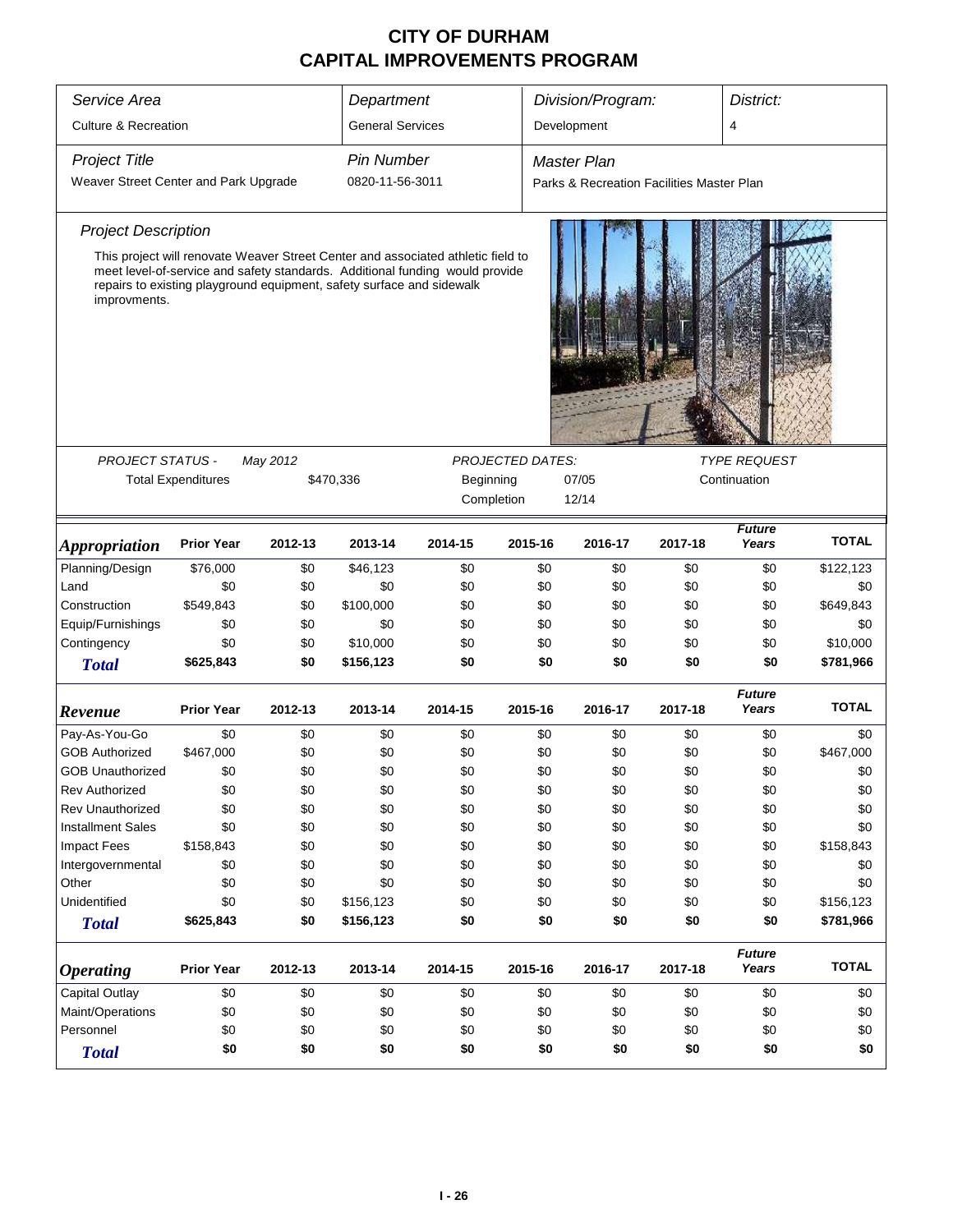| Service Area                    | Department                                                          |           |                   | Division/Program:                                                                                                                                        |                                      |                    | District:         |                        |              |  |
|---------------------------------|---------------------------------------------------------------------|-----------|-------------------|----------------------------------------------------------------------------------------------------------------------------------------------------------|--------------------------------------|--------------------|-------------------|------------------------|--------------|--|
| <b>Culture &amp; Recreation</b> | <b>General Services</b>                                             |           |                   |                                                                                                                                                          |                                      |                    |                   |                        |              |  |
| <b>Project Title</b>            |                                                                     |           | <b>Pin Number</b> |                                                                                                                                                          |                                      | <b>Master Plan</b> |                   |                        |              |  |
| West Point on the Eno           |                                                                     |           | 0824-04-63-9870   |                                                                                                                                                          | <b>Facility Condition Assessment</b> |                    |                   |                        |              |  |
| <b>Project Description</b>      |                                                                     |           |                   |                                                                                                                                                          |                                      |                    |                   |                        |              |  |
|                                 | This project upgrades West Point on the Eno, including the McCowan- |           |                   |                                                                                                                                                          |                                      |                    |                   |                        |              |  |
|                                 |                                                                     |           |                   | Mangum House. Project repairs include asphalt parking surface, erosion and<br>drainage control, and sub-flooring, HVAC, and water infiltration in house. |                                      |                    |                   |                        |              |  |
|                                 |                                                                     |           |                   |                                                                                                                                                          |                                      |                    |                   |                        |              |  |
|                                 |                                                                     |           |                   |                                                                                                                                                          |                                      |                    |                   |                        |              |  |
|                                 |                                                                     |           |                   |                                                                                                                                                          |                                      |                    |                   |                        |              |  |
|                                 |                                                                     |           |                   |                                                                                                                                                          |                                      |                    | <b>STATISTICS</b> |                        |              |  |
|                                 |                                                                     |           |                   |                                                                                                                                                          |                                      |                    |                   |                        |              |  |
| <b>PROJECT STATUS -</b>         |                                                                     | May 2012  |                   |                                                                                                                                                          | <b>PROJECTED DATES:</b>              |                    |                   | <b>TYPE REQUEST</b>    |              |  |
|                                 | <b>Total Expenditures</b>                                           | \$185,932 |                   | Beginning<br>Completion                                                                                                                                  |                                      | 07/06<br>07/11     |                   | Continuation           |              |  |
|                                 |                                                                     |           |                   |                                                                                                                                                          |                                      |                    |                   |                        |              |  |
| <b>Appropriation</b>            | <b>Prior Year</b>                                                   | 2012-13   | 2013-14           | 2014-15                                                                                                                                                  | 2015-16                              | 2016-17            | 2017-18           | <b>Future</b><br>Years | <b>TOTAL</b> |  |
| Planning/Design                 | \$25,480                                                            | \$0       | \$0               | \$0                                                                                                                                                      | \$0                                  | \$0                | \$0               | \$0                    | \$25,480     |  |
| Land                            | \$0                                                                 | \$0       | \$0               | \$0                                                                                                                                                      | \$0                                  | \$0                | \$0               | \$0                    | \$0          |  |
| Construction                    | \$243,763                                                           | \$0       | \$0               | \$0                                                                                                                                                      | \$0                                  | \$0                | \$0               | \$0                    | \$243,763    |  |
| Equip/Furnishings               | \$0                                                                 | \$0       | \$0               | \$0                                                                                                                                                      | \$0                                  | \$0                | \$0               | \$0                    | \$0          |  |
| Contingency                     | \$22,157                                                            | \$0       | \$0               | \$0                                                                                                                                                      | \$0                                  | \$0                | \$0               | \$0                    | \$22,157     |  |
| <b>Total</b>                    | \$291,400                                                           | \$0       | \$0               | \$0                                                                                                                                                      | \$0                                  | \$0                | \$0               | \$0                    | \$291,400    |  |
| Revenue                         | <b>Prior Year</b>                                                   | 2012-13   | 2013-14           | 2014-15                                                                                                                                                  | 2015-16                              | 2016-17            | 2017-18           | <b>Future</b><br>Years | <b>TOTAL</b> |  |
| Pay-As-You-Go                   | \$0                                                                 | \$0       | \$0               | \$0                                                                                                                                                      | \$0                                  | \$0                | \$0               | \$0                    | \$0          |  |
| <b>GOB Authorized</b>           | \$291,400                                                           | \$0       | \$0               | \$0                                                                                                                                                      | \$0                                  | \$0                | \$0               | \$0                    | \$291,400    |  |
| <b>GOB Unauthorized</b>         | \$0                                                                 | \$0       | \$0               | \$0                                                                                                                                                      | \$0                                  | \$0                | \$0               | \$0                    | \$0          |  |
| <b>Rev Authorized</b>           | \$0                                                                 | \$0       | \$0               | \$0                                                                                                                                                      | \$0                                  | \$0                | \$0               | \$0                    | \$0          |  |
| <b>Rev Unauthorized</b>         | \$0                                                                 | \$0       | \$0               | \$0                                                                                                                                                      | \$0                                  | \$0                | \$0               | \$0                    | \$0          |  |
| <b>Installment Sales</b>        | \$0                                                                 | \$0       | \$0               | \$0                                                                                                                                                      | \$0                                  | \$0                | \$0               | \$0                    | \$0          |  |
| <b>Impact Fees</b>              | \$0                                                                 | \$0       | \$0               | \$0                                                                                                                                                      | \$0                                  | \$0                | \$0               | \$0                    | \$0          |  |
| Intergovernmental               | \$0                                                                 | \$0       | \$0               | \$0                                                                                                                                                      | \$0                                  | \$0                | \$0               | \$0                    | \$0          |  |
| Other                           | \$0                                                                 | \$0       | \$0               | \$0                                                                                                                                                      | \$0                                  | \$0                | \$0               | \$0                    | \$0          |  |
| Unidentified                    | \$0                                                                 | \$0       | \$0               | \$0                                                                                                                                                      | \$0                                  | \$0                | \$0               | \$0                    | \$0          |  |
| <b>Total</b>                    | \$291,400                                                           | \$0       | \$0               | \$0                                                                                                                                                      | \$0                                  | \$0                | \$0               | \$0                    | \$291,400    |  |
| <b>Operating</b>                | <b>Prior Year</b>                                                   | 2012-13   | 2013-14           | 2014-15                                                                                                                                                  | 2015-16                              | 2016-17            | 2017-18           | <b>Future</b><br>Years | <b>TOTAL</b> |  |
| Capital Outlay                  | \$0                                                                 | \$0       | \$0               | \$0                                                                                                                                                      | \$0                                  | \$0                | \$0               | \$0                    | \$0          |  |
| Maint/Operations                | \$0                                                                 | \$0       | \$0               | \$0                                                                                                                                                      | \$0                                  | \$0                | \$0               | \$0                    | \$0          |  |
| Personnel                       | \$0                                                                 | \$0       | \$0               | \$0                                                                                                                                                      | \$0                                  | \$0                | \$0               | \$0                    | \$0          |  |
| <b>Total</b>                    | \$0                                                                 | \$0       | \$0               | \$0                                                                                                                                                      | \$0                                  | \$0                | \$0               | \$0                    | \$0          |  |